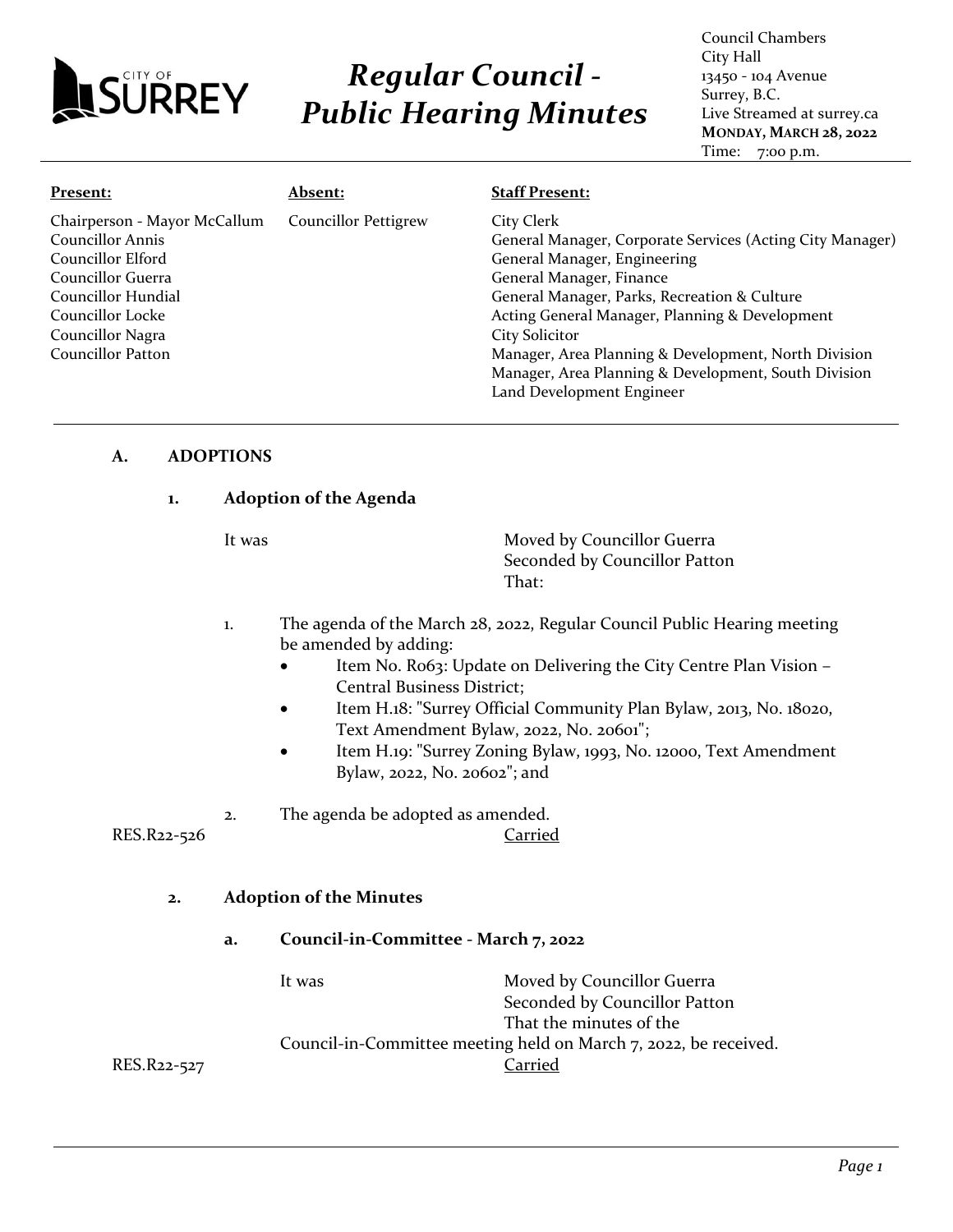|                                                                       | b. | Regular Council - Land Use - March 7, 2022                |                                                                                                          |
|-----------------------------------------------------------------------|----|-----------------------------------------------------------|----------------------------------------------------------------------------------------------------------|
|                                                                       |    | It was                                                    | Moved by Councillor Guerra<br>Seconded by Councillor Patton<br>That the minutes of the Regular Council - |
|                                                                       |    | Land Use meeting held on March 7, 2022, be adopted.       |                                                                                                          |
| RES.R22-528<br>Regular Council - Public Hearing - March 7, 2022<br>c. |    |                                                           | <b>Carried</b>                                                                                           |
|                                                                       |    |                                                           |                                                                                                          |
|                                                                       |    | It was                                                    | Moved by Councillor Guerra<br>Seconded by Councillor Patton                                              |
|                                                                       |    |                                                           | That the minutes of the Regular Council -                                                                |
|                                                                       |    | Public Hearing meeting held on March 7, 2022, be adopted. |                                                                                                          |
| RES.R22-529                                                           |    |                                                           | Carried                                                                                                  |
|                                                                       |    |                                                           |                                                                                                          |
|                                                                       |    |                                                           |                                                                                                          |

#### **B. DELEGATIONS - PUBLIC HEARING**

**1. "Surrey Zoning Bylaw, 1993, No. 12000, Amendment Bylaw, 2022, No. 20588" Application No. 7921-0169-00**

| <b>CIVIC ADDRESS:</b> | 8929 - 148 Street                                                                                                                                                                                                    |
|-----------------------|----------------------------------------------------------------------------------------------------------------------------------------------------------------------------------------------------------------------|
| APPLICANT:            | Owners: G. Dhanoi, L. Dhanoi<br>Agent: Citiwest Consulting Ltd. (Roger Jawanda)                                                                                                                                      |
| <b>PURPOSE:</b>       | The applicant is requesting to rezone the subject site from<br>Single Family Residential Zone to Single Family Residential<br>$(13)$ Zone in order to subdivide the site into two single-family<br>small urban lots. |

The Notice of the Public Hearing was read by the City Clerk.

M. Smith, Surrey: The delegation read a letter on behalf of R. Landale and spoke in support of the proposal citing staff attempts to retain trees on the subject site.

- Email dated March 23, 2022, R. Landale expressing support for the proposal.
- Form Letters received March 28, 2022, 3 letters expressing support for the proposal.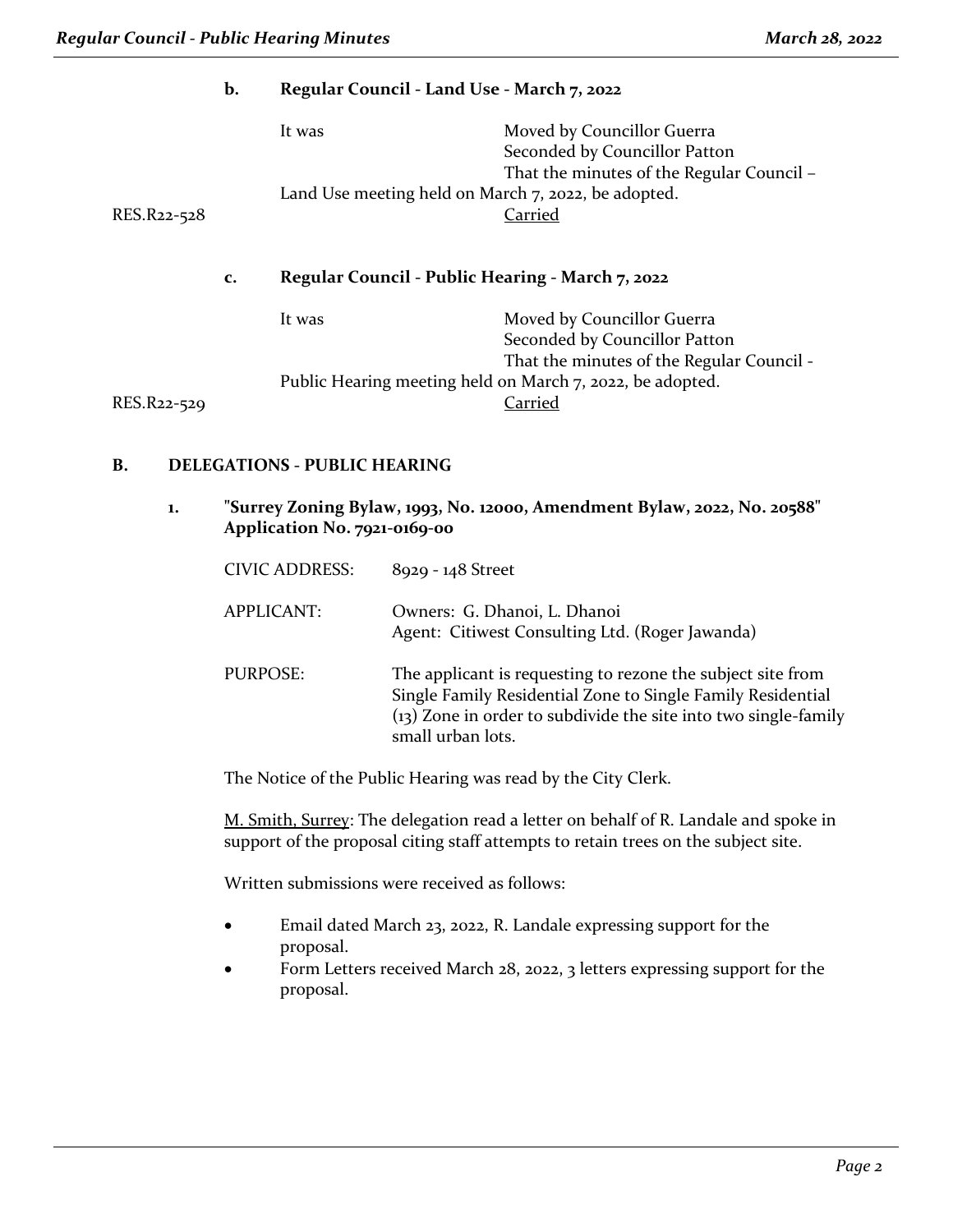| 2.                    | No. 20589"                                                   | 'Surrey Comprehensive Development Zone 47 (CD 47), Bylaw, 2022,<br>Application No. 7919-0258-00                                                                                                                                                                                                                           |  |
|-----------------------|--------------------------------------------------------------|---------------------------------------------------------------------------------------------------------------------------------------------------------------------------------------------------------------------------------------------------------------------------------------------------------------------------|--|
| <b>CIVIC ADDRESS:</b> |                                                              | 10232 Whalley Boulevard                                                                                                                                                                                                                                                                                                   |  |
|                       | <b>APPLICANT:</b>                                            | Owner: Anthem Surrey Centre 2 Developments Ltd.<br>Agent: Anthem Properties Group Ltd. (Alexander Wright)                                                                                                                                                                                                                 |  |
|                       | PURPOSE:                                                     | The applicant is requesting to rezone the site from<br>Community Commercial Zone to Comprehensive<br>Development Zone in order to permit a mixed-use phased<br>development consisting of three high-rise mixed-use towers,<br>two low-rise residential buildings and one single-storey<br>standalone commercial building. |  |
|                       |                                                              | In addition, the proposal includes a Development Variance<br>Permit to vary the definition of "Bond" in the "Surrey<br>Subdivision and Development By-law, 1986, No. 8830", as<br>amended, to include the use of a Surety Bond for Servicing<br>Agreement No. 7819-0258-00.                                               |  |
|                       | The Notice of the Public Hearing was read by the City Clerk. |                                                                                                                                                                                                                                                                                                                           |  |

J. Jaswal, Whalley: The delegation spoke in support of the proposal citing population growth, housing prices and supply.

R. Blackwell, Agent: The Agent spoke in support of the proposal.

B. Burnside, Downtown Surrey Business Improvement Association: The delegation spoke in support of the proposal citing commercial development and the inclusion of a standalone restaurant.

Mayor McCallum left the meeting at 7:18 p.m. Councillor Patton assumed the role of the Chair.

M. Smith, Surrey: The delegation read a letter on behalf of R. Landale and spoke in opposition to the proposal citing removal of trees from the subject site, Green City Fund contributions, density, road safety, traffic volumes, parking, proximity to SkyTrain and schools.

D. Jack, Surrey Environmental Partners: The delegation spoke to the removal of trees from the subject site, outdoor amenity area, consideration of heat issues, rain water management and green roof and proximity to local parks and natural areas.

- Email dated March 18, 2022, M. Nielsen expressing support for the proposal.
- Email dated March 20, 2022, H. Sahota expressing support for the proposal.
- Email dated March 20, 2022, J. Jaswal expressing support for the proposal.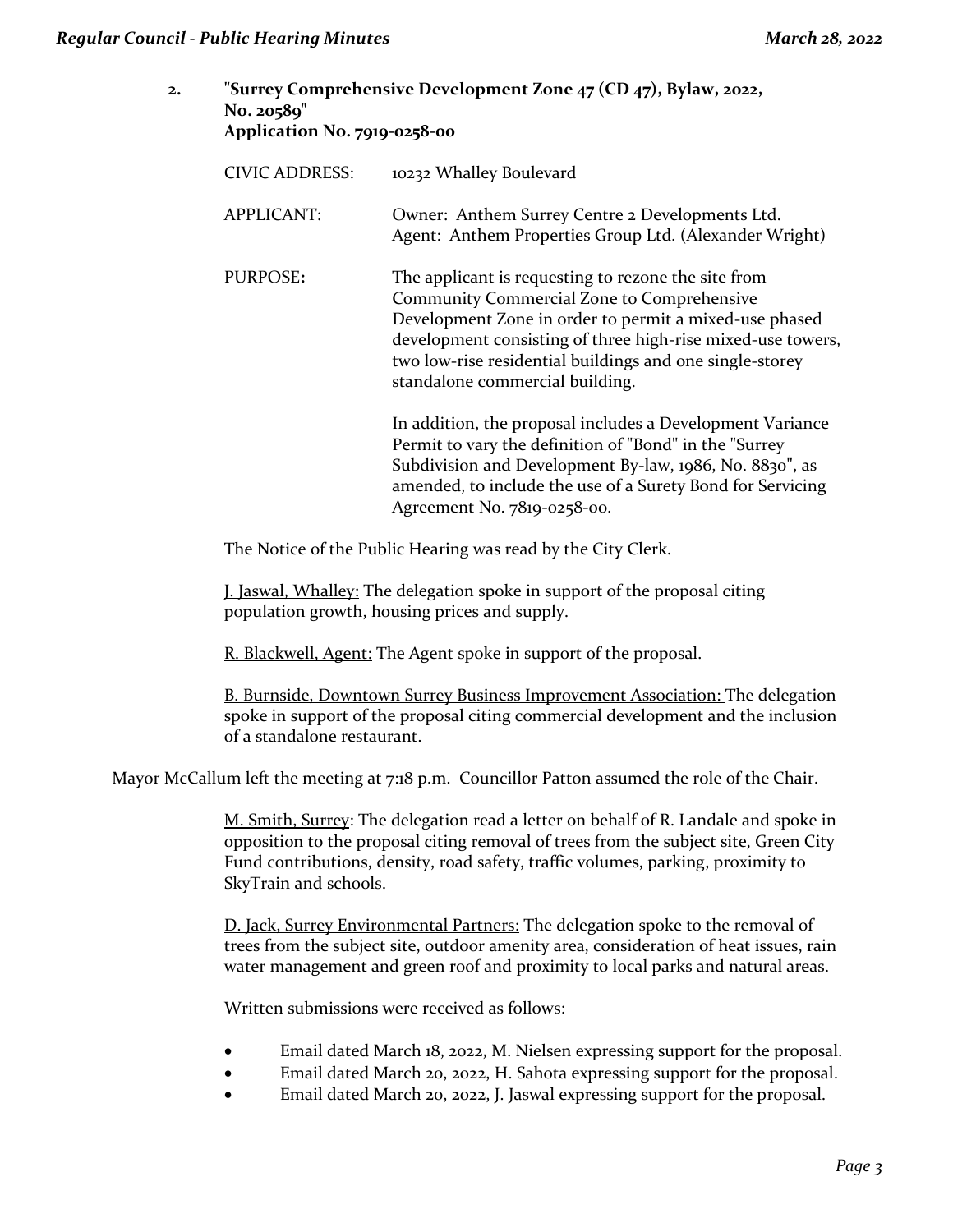- Email dated March 20, 2022, J. Villanueva expressing support for the proposal.
- Email dated March 20, 2022, S. Singh expressing support for the proposal.
- Email dated March 21, 2022, B. Heed expressing support for the proposal.
- Email dated March 22, 2022, H. Lin expressing support for the proposal.
- Email dated March 22, 2022, D. Sohi expressing support for the proposal.
- Email dated March 22, 2022, K. Walia expressing support for the proposal.
- Form Letters received March 24, 2022, 44 letters expressing support for the proposal.
- Email dated March 23, 2022, R. Landale expressing opposition for the proposal citing trees, congestion, traffic, parking, and schools.
- Email dated March 28, 2022, P. Rinehart expressing support for the proposal.
- Email dated March 28, 2022, B. Rempel expressing support for the proposal.
- Email dated March 25, 2022, K. Kumari expressing support for the proposal.
- Email dated March 25, 2022, Z. Yu expressing support for the proposal.
- Email dated March 28, 2022, A. Khurana expressing support for the proposal.
- Email dated March 28, 2022, B. Bly expressing support for the proposal.
- Email dated March 27, 2022, D. Li expressing support for the proposal.
- Email dated March 27, 2022, G. Li expressing support for the proposal.
- Email dated March 27, 2022, V. Licerio expressing support for the proposal.
- Email dated March 28, 2022, A. Chiang expressing support for the proposal.
- Email dated March 27, 2022, D. Hoang and B. Choung expressing support for the proposal.
- Form Letters received March 28, 2022, 3 letters expressing opposition for the proposal.

# **3. "Surrey Official Community Plan Bylaw, 2013, No. 18020, Amendment Bylaw, 2022, No. 20590"**

**"Surrey Comprehensive Development Zone 46 (CD 46), Bylaw, 2022, No. 20591" Application No. 7920-0284-00**

| <b>CIVIC ADDRESS:</b> | 10744 and 10752 City Parkway;<br>10745 and 10757 - 135A Street; 10737 - 135A Street<br>$(10739 - 135A$ Street)                                                                                                                                                                                                                                                                                                                                                                                                                                                                   |
|-----------------------|----------------------------------------------------------------------------------------------------------------------------------------------------------------------------------------------------------------------------------------------------------------------------------------------------------------------------------------------------------------------------------------------------------------------------------------------------------------------------------------------------------------------------------------------------------------------------------|
| <b>APPLICANT:</b>     | Owner: Berkeley Enterprises Ltd.<br>Agent: Chris Dikeakos Architects Inc. (Jalil Azizi)                                                                                                                                                                                                                                                                                                                                                                                                                                                                                          |
| <b>PURPOSE:</b>       | The applicant is seeking to amend the Official Community<br>Plan Figure 16: Central Business District Densities for the<br>subject site from 3.5 FAR to 7.5 FAR. The proposal also<br>includes rezoning of the properties from Community<br>Commercial Zone and Town Centre Commercial Zone to<br>Comprehensive Development Zone in order to permit the<br>development of a 48-storey mixed-use building in City<br>Centre, including 6,690 square metres of office and<br>commercial floor space within the 4-storey podium and<br>593 market residential dwelling units above. |

The Notice of the Public Hearing was read by the City Clerk.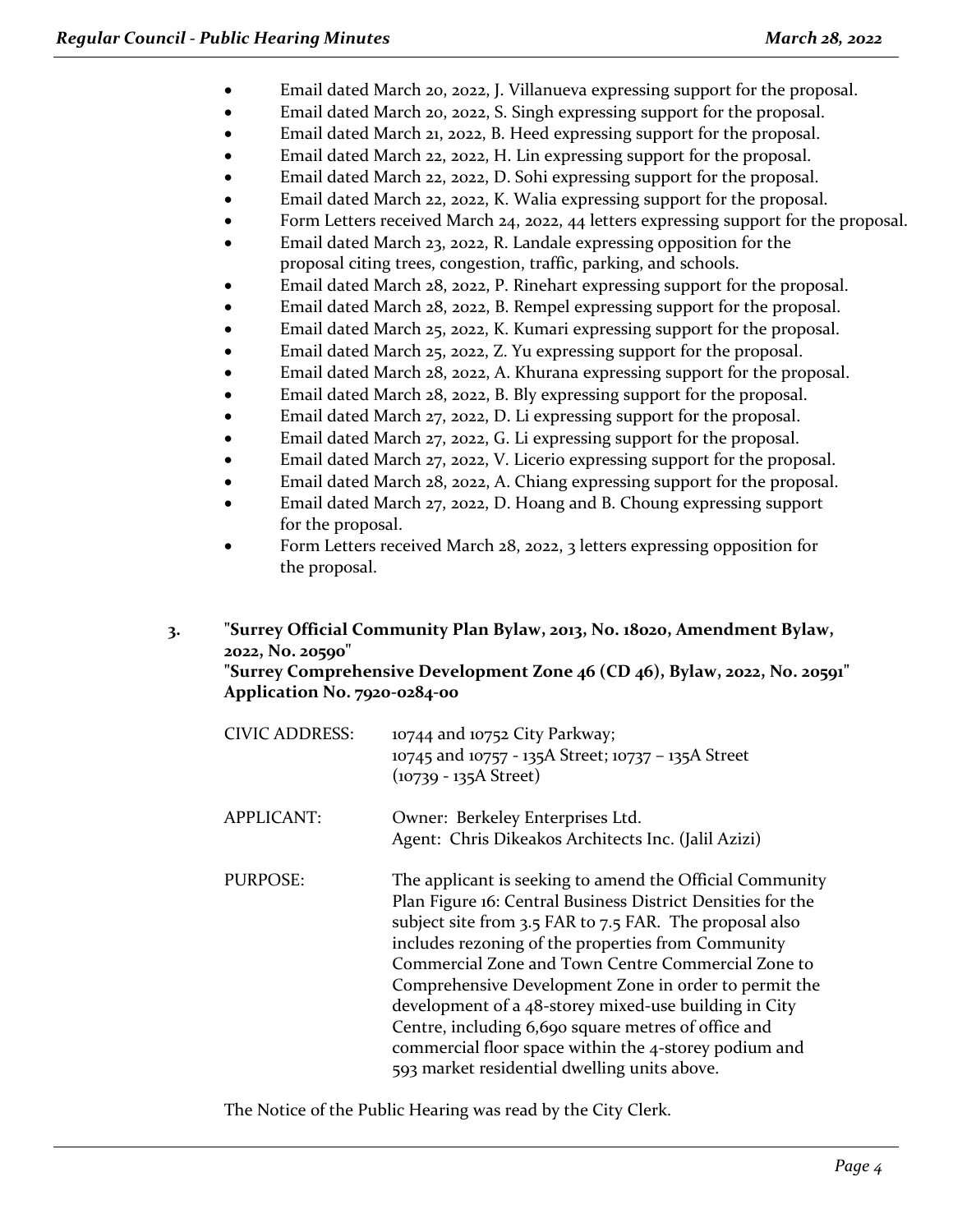D. Jack, Surrey Environmental Partners: The delegation spoke to the removal of trees from the subject site and replanting schedule and proximity to local parks and natural areas.

M. Smith, Surrey: The delegation read a letter on behalf of R. Landale and spoke in opposition to the proposal citing removal of trees from the subject site, traffic volumes, parking, affordability, public engagement and schools.

Mayor McCallum re-entered the meeting at 7:28 p.m. and resumed the role of the Chair.

R. Bernstein, Architect: The Architect on behalf of the project spoke to removal of trees from the subject site and parking.

Written submissions were received as follows:

- Email dated March 23, 2022, R. Landale expressing opposition for the proposal citing trees, congestion, traffic, parking, affordability, public engagement, and schools.
- Form Letters received March 28, 2022, 3 letters expressing opposition for the proposal.
- **4. "Surrey Zoning Bylaw, 1993, No. 12000, Amendment Bylaw, 2022, No. 20578" Application No. 7920-0287-00**

| <b>CIVIC ADDRESS:</b> | $10578 - 127A$ Street                                                                                                                                                                                                                          |
|-----------------------|------------------------------------------------------------------------------------------------------------------------------------------------------------------------------------------------------------------------------------------------|
| <b>APPLICANT:</b>     | Owner: D. Jhutty, K. Jhutty<br>Agent: Citiwest Consulting Ltd. (Roger Jawanda)                                                                                                                                                                 |
| PURPOSE:              | The applicant is requesting to rezone a portion of the site<br>from Single Family Residential Zone to Semi-Detached<br>Residential Zone in order to subdivide the site into one<br>single-family lot and two semi-detached single-family lots. |

The Notice of the Public Hearing was read by the City Clerk.

M. Smith, Surrey: The delegation read a letter on behalf of R. Landale and spoke in opposition to the proposal citing removal of trees from the subject site and proposed rezoning.

- Email dated March 23, 2022, R. Landale expressing opposition for the proposal citing trees.
- Form Letters received March 28, 2022, 3 letters expressing opposition for the proposal.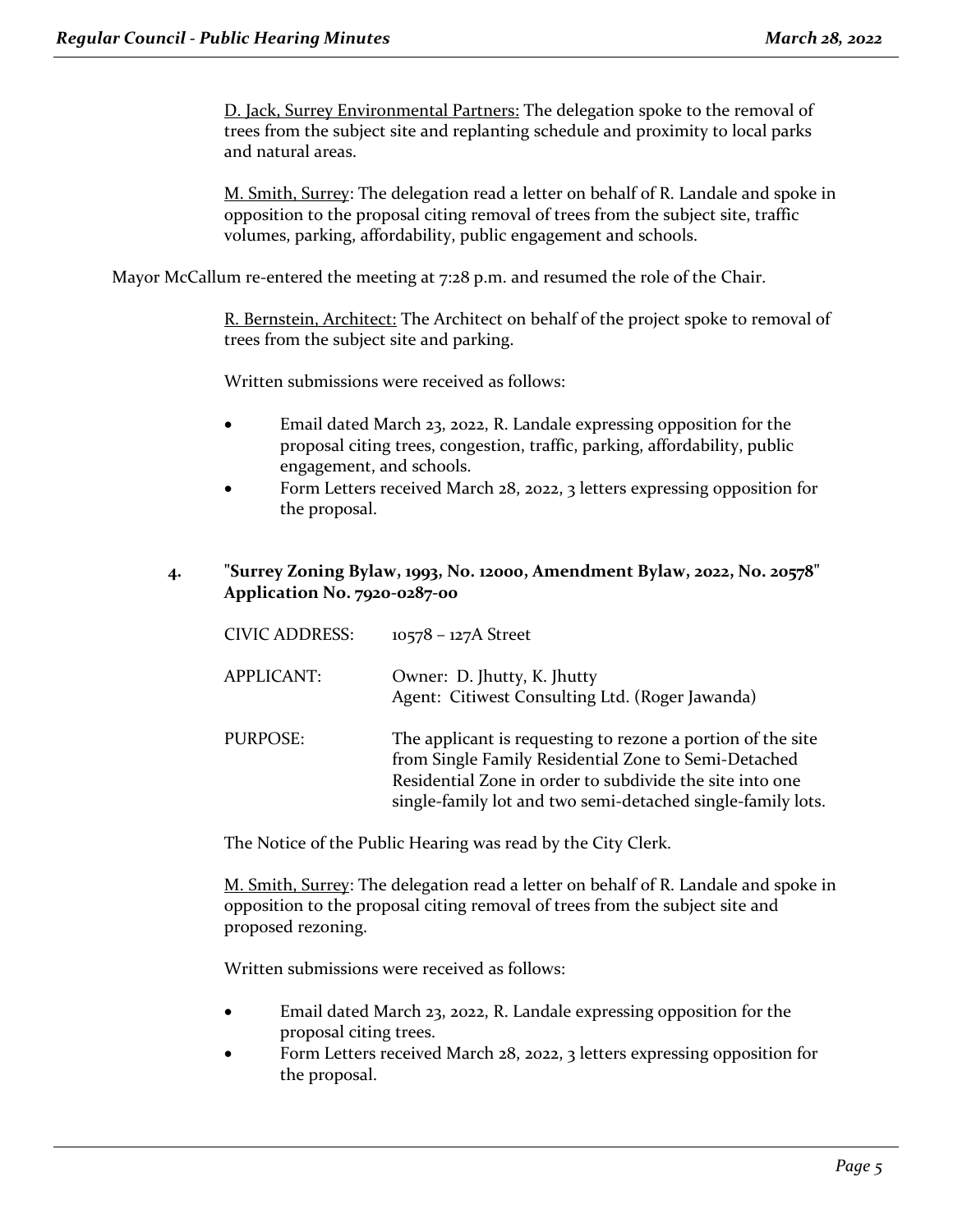**5. "Surrey Official Community Plan Bylaw, 2013, No. 18020, Amendment Bylaw, 2022, No. 20592" "Surrey Comprehensive Development Zone 44 (CD 44), Bylaw, 2022, No. 20593" Application No. 7918-0088-00**

| <b>CIVIC ADDRESS:</b> | 5400 - 148 Street                                                                                                                                                                                                                                                                                                                                 |
|-----------------------|---------------------------------------------------------------------------------------------------------------------------------------------------------------------------------------------------------------------------------------------------------------------------------------------------------------------------------------------------|
| APPLICANT:            | Owner: Ridgeview Panorama Estates Ltd.<br>Agent: Aplin & Martin Consultants Ltd. (Maggie Koka)                                                                                                                                                                                                                                                    |
| PURPOSE:              | The applicant is seeking to amend the Official Community<br>Plan Figure 3: General Land Use Designations by<br>redesignating the site from Suburban to Urban. The proposal<br>also includes rezoning of the site from One-Acre Residential<br>Zone to Comprehensive Development Zone in order to permit<br>the development of 39 townhouse units. |

The Notice of the Public Hearing was read by the City Clerk.

M. Smith, Surrey: The delegation read a letter on behalf of R. Landale and spoke in opposition to the proposal citing removal of trees from the subject site and parks.

D. Jack, Surrey Environmental Partners: The delegation spoke to the removal of trees from the subject site, the presences of riparian area setbacks, biodiversity conservation strategy lands, parklands and Metro Vancouver sewer lines. The delegation suggested that an arborist be on site when the driveway onsite is redeveloped.

- Email dated March 23, 2022, R. Landale expressing opposition for the proposal citing trees and parks.
- Form Letters received March 28, 2022, 3 letters expressing opposition for the proposal.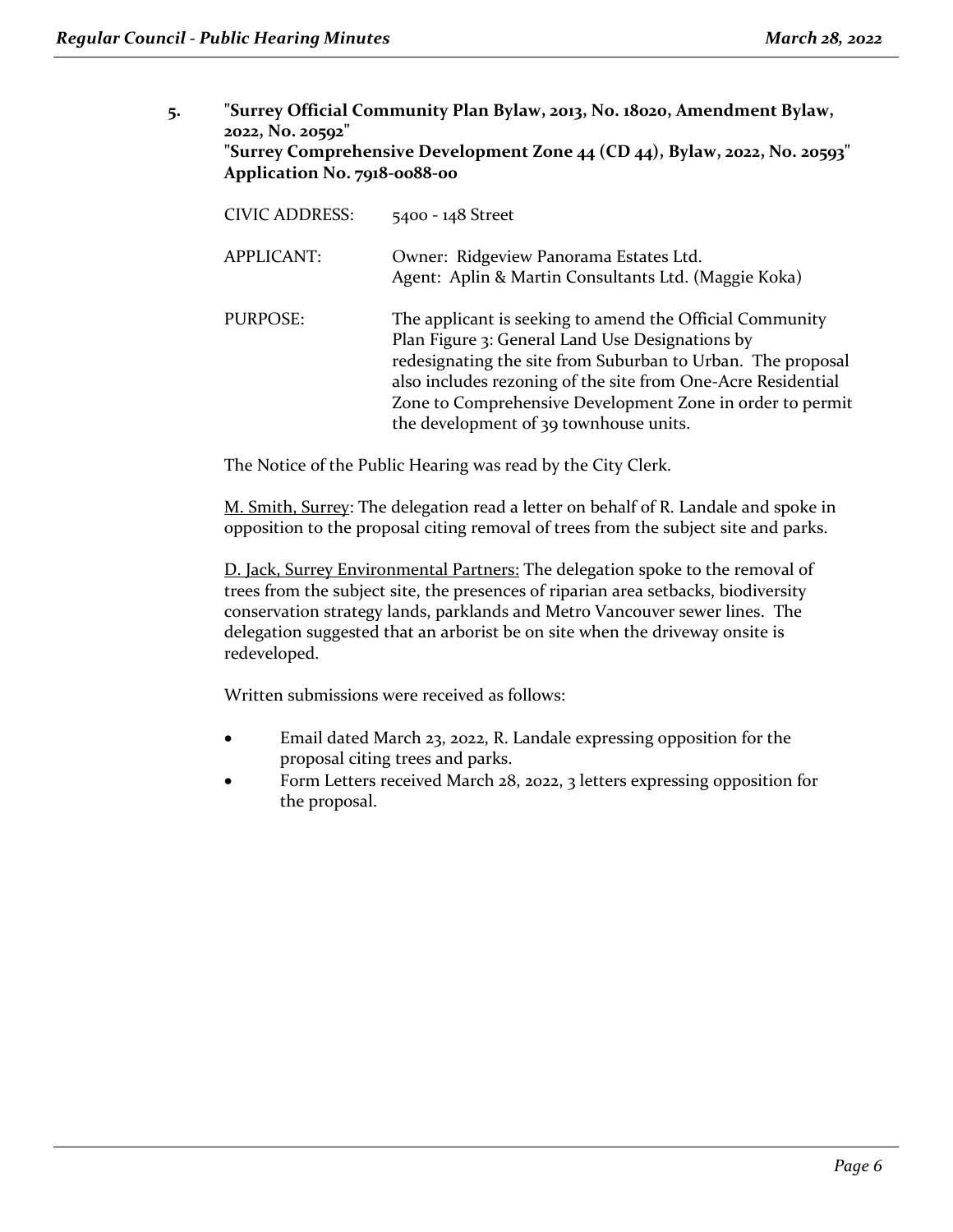| 6. | 2022, No. 20594"      | "Surrey Official Community Plan Bylaw, 2013, No. 18020, Amendment Bylaw,<br>"Surrey Zoning Bylaw, 1993, No. 12000, Amendment Bylaw, 2022, No. 20595"<br>Application No. 7918-0164-00                                                                                                                                                                                                                                                                                                                                                                                                                    |  |
|----|-----------------------|---------------------------------------------------------------------------------------------------------------------------------------------------------------------------------------------------------------------------------------------------------------------------------------------------------------------------------------------------------------------------------------------------------------------------------------------------------------------------------------------------------------------------------------------------------------------------------------------------------|--|
|    | <b>CIVIC ADDRESS:</b> | 10150 - 177A Street                                                                                                                                                                                                                                                                                                                                                                                                                                                                                                                                                                                     |  |
|    | <b>APPLICANT:</b>     | Owner: Qualico Developments (Vancouver) Inc.<br>Agent: Aplin & Martin Consultants Ltd. (Maggie Koka)                                                                                                                                                                                                                                                                                                                                                                                                                                                                                                    |  |
|    | <b>PURPOSE:</b>       | The applicant is seeking to amend the Official Community Plan<br>Figure 3: General Land Use Designations by redesignating a<br>portion of the site from Suburban to Urban. The proposal also<br>includes rezoning a portion of the subject site from One-Acre<br>Residential Zone to Single Family Residential Zone and another<br>portion from One-Acre Residential Zone to Single Family<br>Residential (13) Zone in order to subdivide the site into 6 RF lots,<br>21 RF-13 lots, an open space (riparian protection) lot, and a<br>remnant lot.                                                     |  |
|    |                       | In addition, the proposal includes a Development Variance<br>Permit to reduce the minimum rear yard setback to the<br>principal building face for proposed Lots 9, 10, 11, 13, 24, and<br>26; reduce the minimum front yard setback to the principal<br>building face and to the garage for proposed Lot 24; reduce<br>the minimum rear yard setback from 7.5 metres to 5.5 metres<br>for 50% of the rear principal building face and 4.0 metres for<br>the other 50% of the rear principal building face for proposed<br>Lot 25 and reduce the minimum lot depth for proposed<br>Lot 24, 25 and $26$ . |  |

The Notice of the Public Hearing was read by the City Clerk.

M. Smith, Surrey: The delegation read a letter on behalf of R. Landale and spoke in opposition to the proposal citing removal of trees from the subject and adjacent site, greenspace, watercourse, tree health, Green City fund contribution and tree valuation.

D. Jack, Surrey Environmental Partners: The delegation spoke to the removal of trees from the subject site

E. McIntosh, Fraser Heights Community Association: The delegation spoke in support of the proposal and requested that the maximum onsite parking requirements be implemented.

- Submission dated March 16, 2022, B. Emmons expressing opposition for the proposal.
- Submission dated March 16, 2022, E. Emmons expressing concerns for the proposal citing overcrowded schools.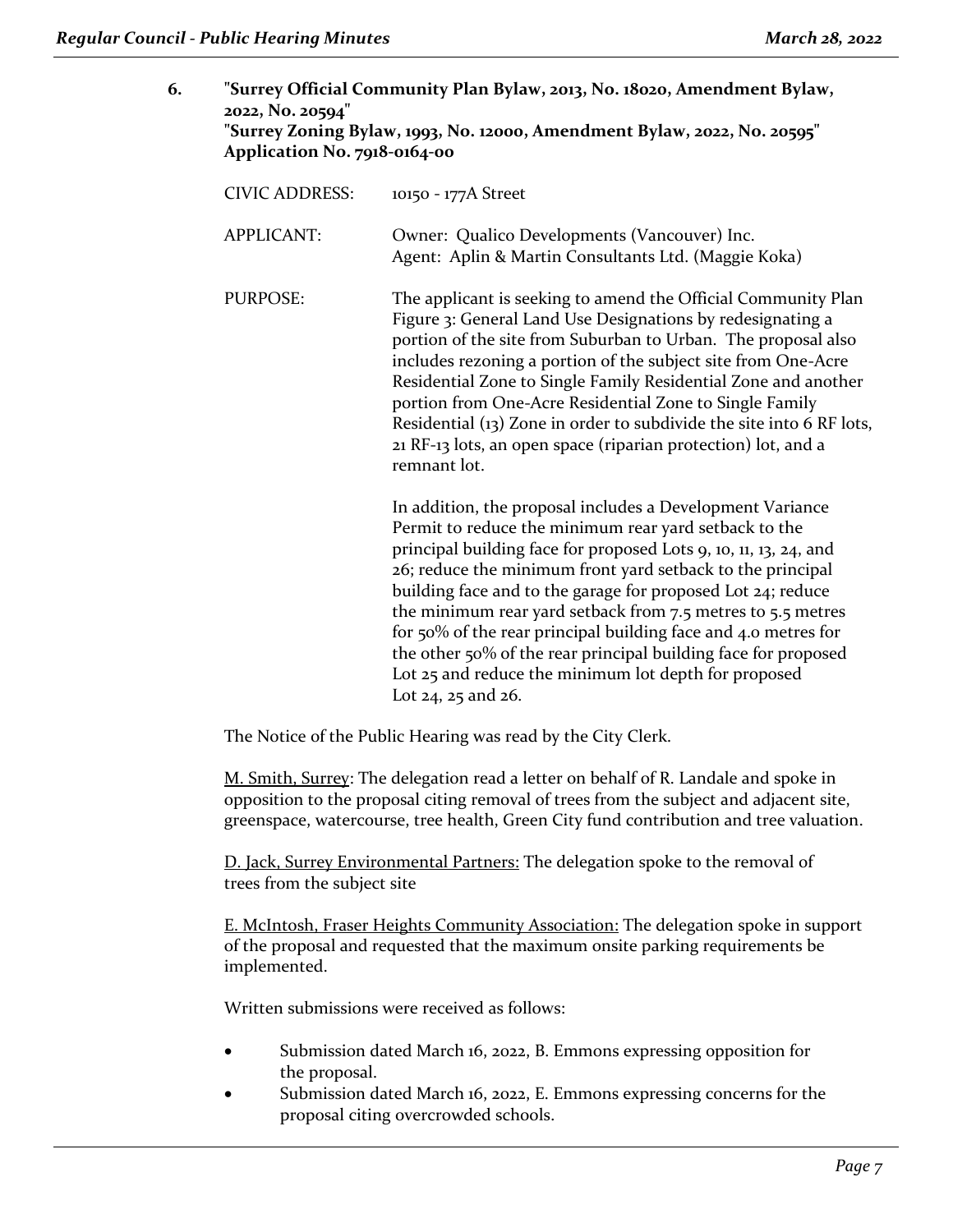- Submission dated March 16, 2022, S. Wattley expressing concerns for the proposal citing overcrowded schools and daycares.
- Submission dated March 19, 2022, C. Patterson expressing opposition for the proposal.
- Submission dated March 19, 2022, D. Hastings expressing support for the proposal.
- Email dated March 21, 2022, J. Gardner expressing concerns for the proposal citing noise.
- Email dated March 23, 2022, R. Landale expressing opposition for the proposal citing trees.
- Form Letters received March 28, 2022, 3 letters expressing opposition for the proposal.
- **7. "Surrey Official Community Plan Bylaw, 2013, No. 18020, Amendment Bylaw, 2022, No. 20596" "Surrey Comprehensive Development Zone 48 (CD 48), Bylaw, 2022, No. 20597" Application No. 7921-0160-00, 7921-0161-00**

| <b>CIVIC ADDRESS:</b> | 9933 Barnston Drive East                                                                                                                                                                                                                                                                                                                                                                                                                                                                                                                                                                                                                         |
|-----------------------|--------------------------------------------------------------------------------------------------------------------------------------------------------------------------------------------------------------------------------------------------------------------------------------------------------------------------------------------------------------------------------------------------------------------------------------------------------------------------------------------------------------------------------------------------------------------------------------------------------------------------------------------------|
| APPLICANT:            | Owner: 0794043 B.C. Ltd. (Director Information: Joginder Dhaliwal)<br>Agent: Joe Dhaliwal                                                                                                                                                                                                                                                                                                                                                                                                                                                                                                                                                        |
| PURPOSE:              | The applicant is seeking to amend the Official Community<br>Plan Figure 3: General Land Use Designations by<br>redesignating the site from Commercial to Multiple<br>Residential, and to amend Figure 42: Major Employment<br>Areas by removing the Commercial designation. The<br>proposal also includes rezoning of the subject site from<br>Comprehensive Development Zone (CD Bylaw No. 17028) to<br>a new Comprehensive Development Zone in order to permit<br>the development of a 54-unit, 5-storey mixed-use building,<br>including 1,554 square metres of ground floor commercial<br>and a stand-alone daycare, and 43 townhouse units. |

The Notice of the Public Hearing was read by the City Clerk.

L. McCann, Guildford: The delegation spoke in opposition to the proposal citing the need for commercial services, parking, daycare drop off and pick up, and inadequate green space.

J. Francis, Guildford: The delegation spoke in support of the proposal citing housing affordability and supply.

**B.** Young, Guildford: The delegation spoke in support of the proposal citing housing supply and affordability, commercial services, economic opportunities for smaller businesses, daycare and walkability.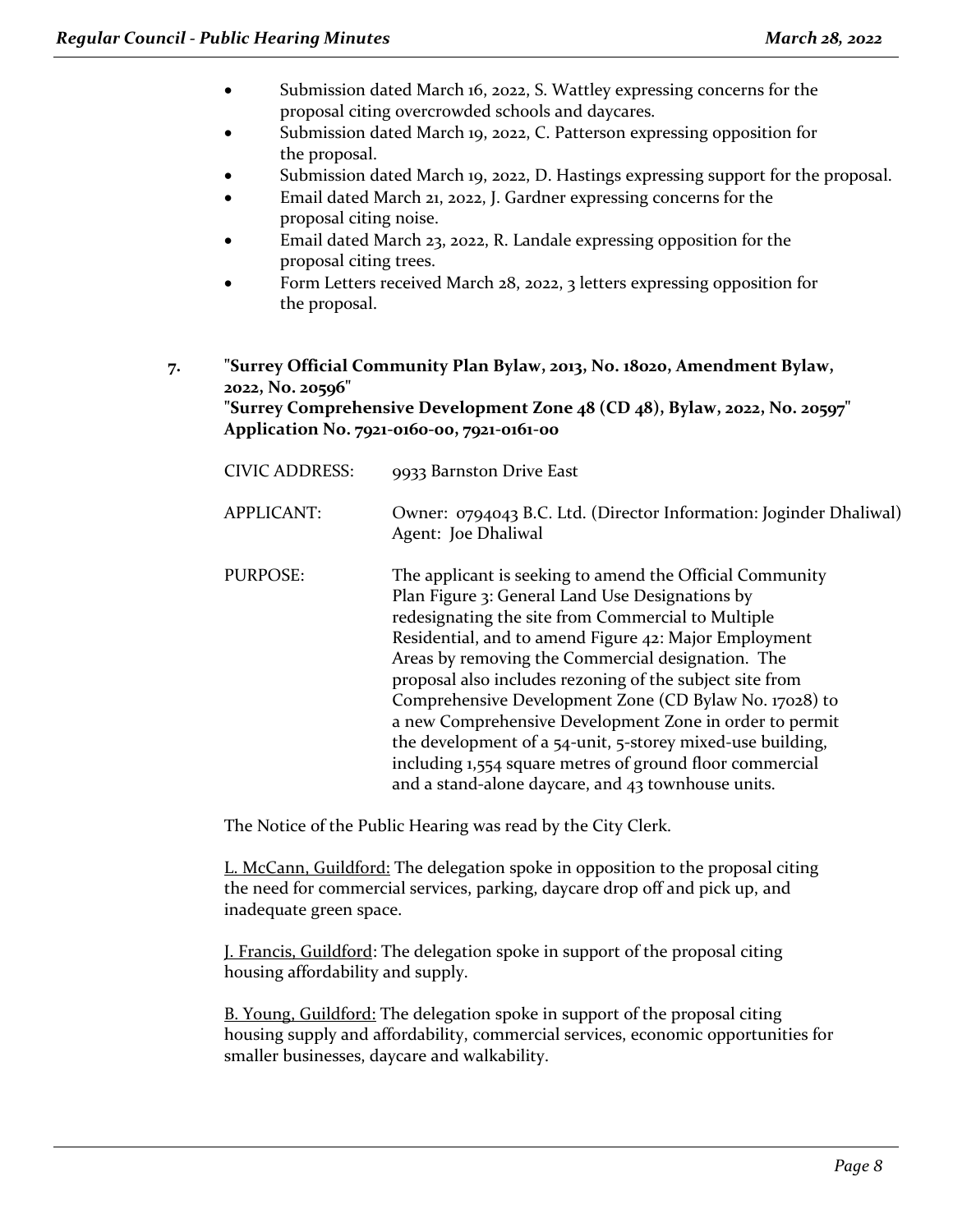J. Sidhu, Fraser Heights: The delegation spoke in support of the proposal citing housing affordability, proximity to schools, daycare, amenities, and commercial services.

S. Sidhu, Fraser Heights: The delegation spoke in support of the proposal citing daycare and commercial services.

R. Saxena, Fraser Heights: The delegation spoke in support of the proposal citing economic viability of a big box development, housing affordability and economic opportunities for smaller businesses.

W. Yeung: Fraser Heights: The delegation spoke in support of the proposal citing economic viability of a big box development, housing affordability, daycare and economic opportunities for smaller businesses.

J. Dhesi, Fraser Heights: The delegation spoke in support of the proposal citing housing affordability, housing supply, density and community engagement.

H. Han, Fraser Heights: The delegation spoke in support of the proposal citing housing affordability, housing supply, density, commercial services and access to major roadways.

A. Bramhill, Fraser Heights: The delegation spoke in support of the proposal citing housing affordability and supply.

K. Kang, Fraser Heights: The delegation spoke in support of the proposal citing housing affordability and supply.

L. Ryerson, Fraser Heights: The delegation spoke in opposition of the proposal citing lack of infrastructure to support development, inadequate land density transition, lack of community amenities and parking.

K. Voh, Fraser Heights: The delegation spoke in support of the proposal citing tree planting schedule, commercial services, economic opportunities for smaller businesses and economic viability of a big box development.

M. Dufowr, Fraser Heights: The delegation spoke in support of the proposal.

N. Begowal, Fraser Heights: The delegation spoke in support of the proposal citing housing affordability, access to major roadways and supply.

B. Dhillon, Cloverdale: The delegation spoke in support of the proposal citing housing affordability, housing supply and density.

L. Dhillon, Newton: The delegation spoke in support of the proposal citing housing affordability, housing supply and density.

J. Levy, Fleetwood: The delegation spoke in support of the proposal citing housing affordability.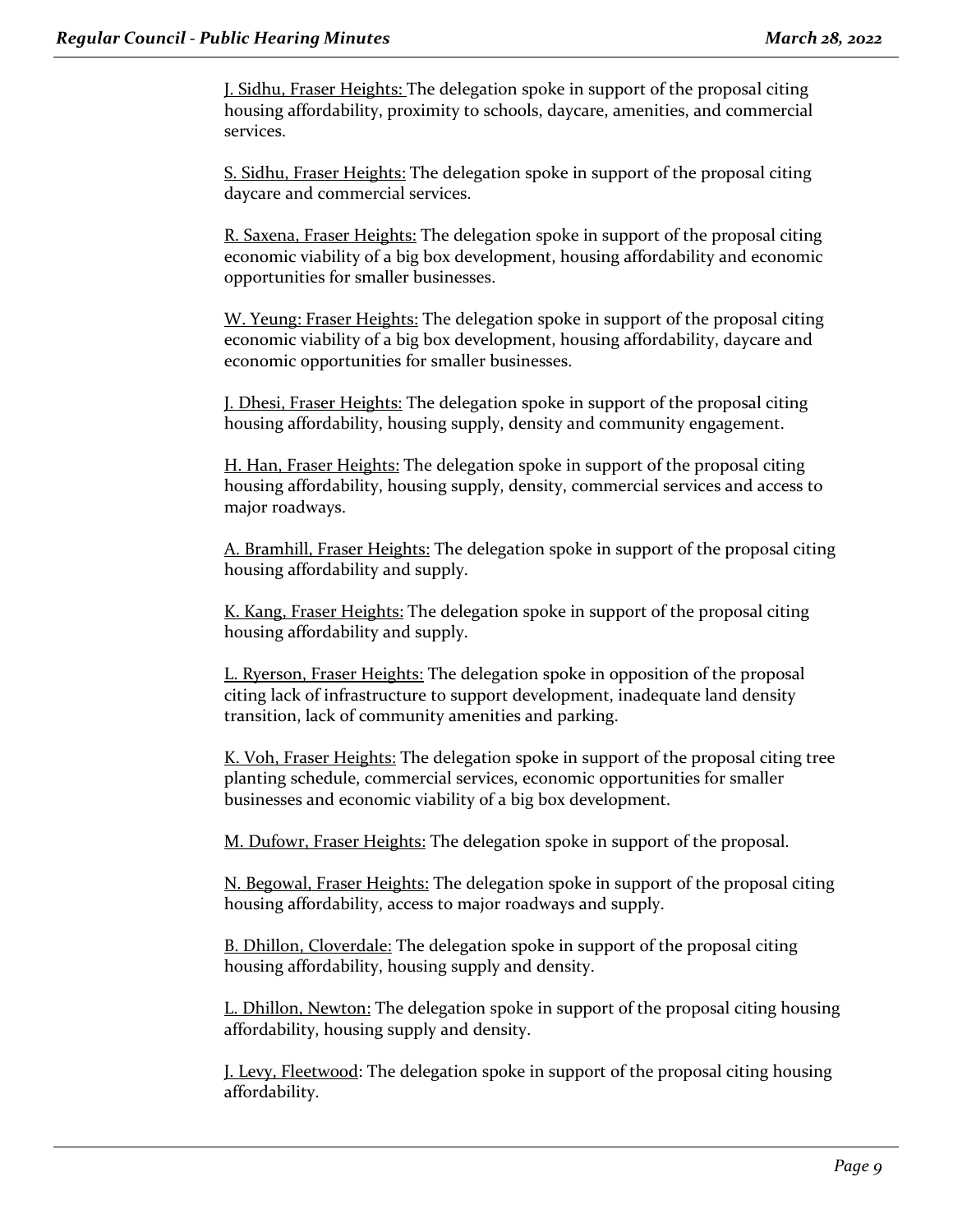K. Doyle, Fraser Heights: The delegation spoke in opposition to the proposal citing the ratio of commercial development to residential and lack of community amenities.

K. Doyle, Fraser Heights: The delegation spoke in opposition to the proposal citing the need for commercial development, lack of community amenities, opportunities to develop bicycle pathways and density.

C. Yang, South Surrey: The delegation spoke in support of the proposal citing housing affordability and density.

M. Ghuman, Walnut Grove: The delegation spoke in support of the proposal citing commercial services.

A. Huberman, Surrey Board of Trade: The delegation spoke in support of the proposal citing housing affordability, housing supply, amenities, economic viability of a big box store, commercial services, economic opportunities, daycare and job creation.

M. Smith, Surrey: The delegation read a letter on behalf of R. Landale in opposition to the proposal citing traffic volumes.

E. McIntosh, Fraser Heights Community Association: The delegation spoke to the history of the proposal and the need for more commercial development, green space and parking.

L. Barnett, Architect: The Architect provided a history of the proposal and spoke to commercial development, parking, outdoor amenities and green space, safety and density.

Joe Dhaliwal, Developer: The Developer provided a history of the proposal and spoke to commercial development, parking and green space.

The following registered their support to the proposal but did not wish to speak:

- D. Dhaliwal, Fraser Heights
- S. Pattar, Fraser Heights
- R. Johal, Fraser Heights
- H. Dhaliwal, Fraser Heights
- M. Dhami, Fraser Heights
- B. Sidhu, Fraser Heights
- R. Gill, Fraser Heights
- G. Gill, Fraser Heights
- J. Manhas, Guildford
- H. Hayer, Fraser Heights
- R. Buttar, Newton
- J. Tejs, Fraser Heights
- F. Belrabta, Fraser Heights
- R. Kaur, Guilford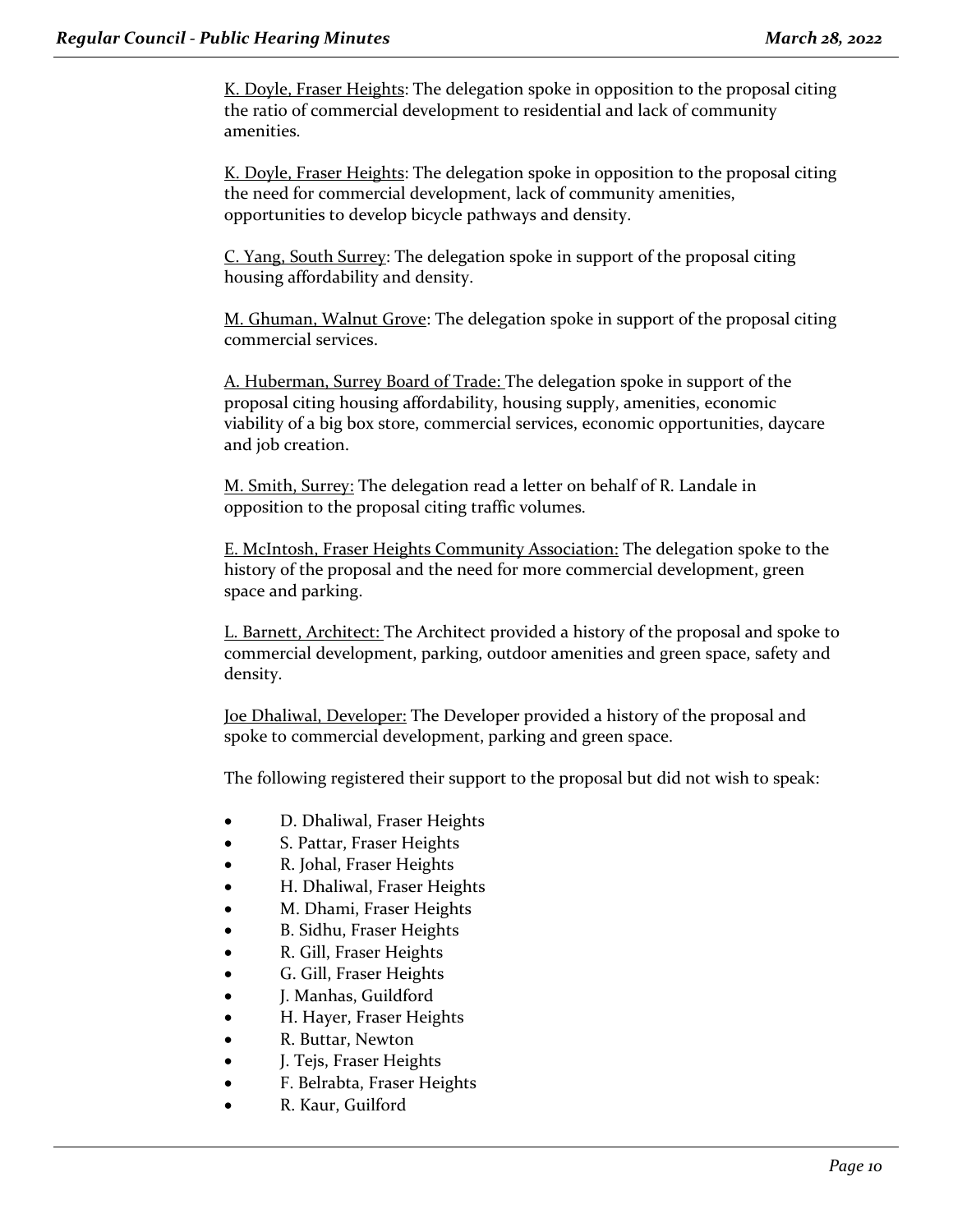- P. Thiara, Fleetwood,
- J. Mann, Surrey
- T. Sidhu, Surrey
- J. Sidhu, Surrey
- R. Rang, Surrey
- B. Grewal, Cloverdale
- J. Gill, Cloverdale
- K. Johal, Brookside
- H. Johal, Cloverdale
- J. Basra, Sullivan
- S. K., Surrey
- M. Garcha, Surrey
- M. Singh, Surrey
- L. Singh, Surrey
- J. Basra, Newton
- N. Basra, Newton
- N. Johal, Newton
- R. Johal, Newton
- R. Johal, Newton
- P. Bahad, Surrey
- J. Bhandal, Surrey
- B. Atwal, Surrey
- P. Atwal, Surrey
- S. Alounjan, Surrey
- D. Johal, Cloverdale
- G. Johal, Cloverdale
- S. Johal, Cloverdale
- G. Laura, Surrey
- I. Ghag, Surrey
- M. Johal, Cloverdale
- H. Bawant, Newton
- M. Samota, Surrey
- J. Sahota, Fleetwood
- K. Dhani, Fleetwood
- R. Johal, Cloverdale
- P. Johal, Cloverdale
- J. Johal, Cloverdale
- H. Hans, South Surrey
- M. Hans, South Surrey
- T. Sharpe, South Surrey
- R. Dhaliwal, Cloverdale
- N. Dhaliwal, Cloverdale
- G. Singh, Surrey
- P. Singh, Surrey
- S. Singh, Surrey
- D. Lin, Fraser Heights
- M. Sanghera, Guildford
- M. Sahota, Whalley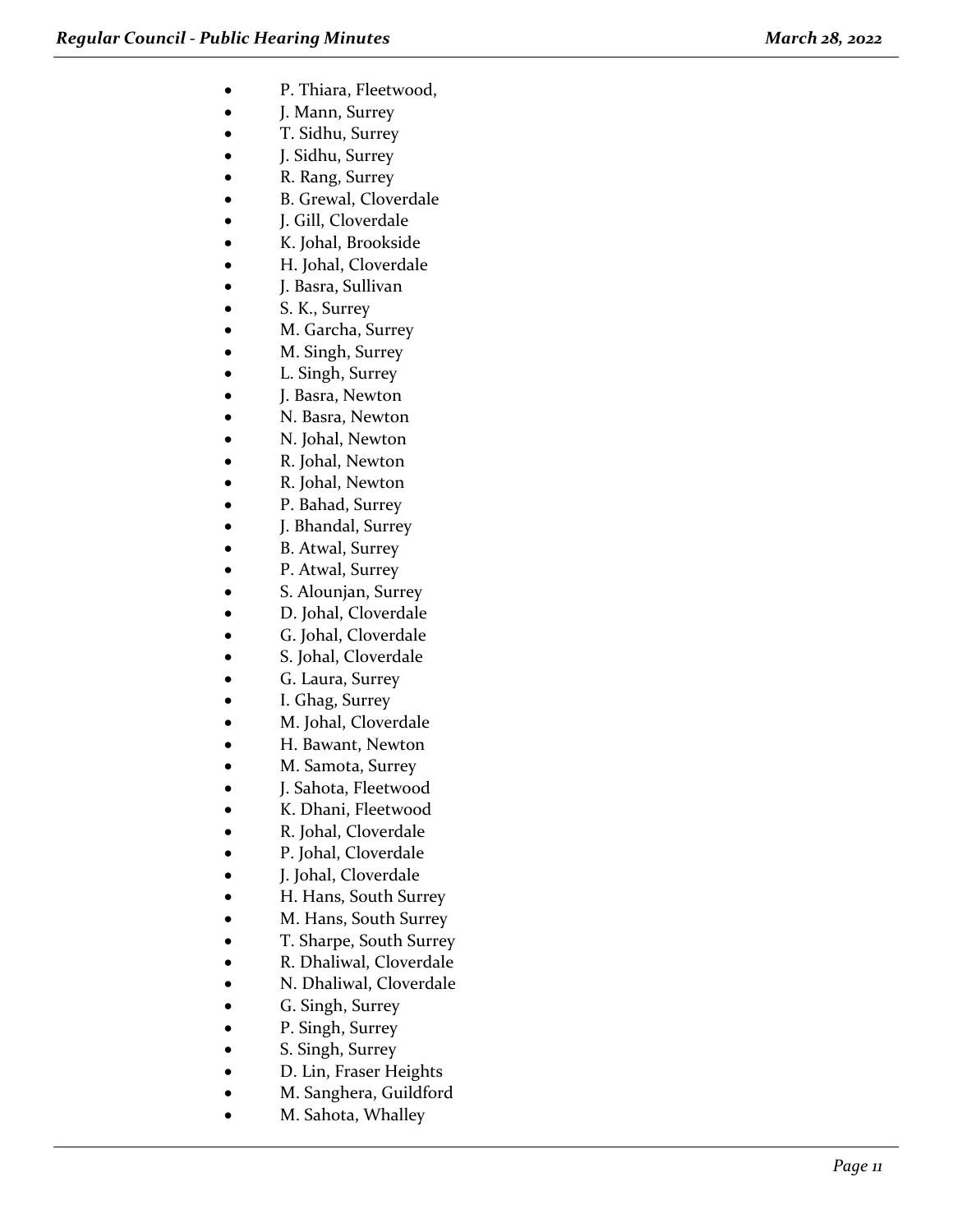- B. Bali, Newton
- A. Gill, Newton
- P. Gill, Newton
- J. Gill, Cloverdale
- K. Ghuman, Surrey
- S. Dhesi, Surrey
- E. Palacios, Whalley
- G. Singh, Surrey
- S. Aujla, Surrey
- **B. Bircirei, Surrey**
- J. Levy, Surrey
- J. Buttar, Surrey
- H. Dhesi, Cloverdale
- K. Ghuman, South Surrey
- A. Johnson, Fleetwood
- K. Johnson, Fleetwood
- S. Sarai, Guildford
- S. Sarai, Guildford
- G. Sarai, Guilford

- Email dated March 11, 2022, A. Bramhill expressing support for the proposal.
- Email dated March 11, 2022, B. Bali expressing support for the proposal.
- Email dated March 11, 2022, J. Gill expressing support for the proposal.
- Email dated March 11, 2022, J. Ghuman expressing support for the proposal.
- Email dated March 11, 2022, P. Singh expressing support for the proposal.
- Email dated March 11, 2022, R. Grewal expressing support for the proposal.
- Email dated March 13, 2022, A. Joshi expressing opposition for the proposal.
- Email dated March 13, 2022, A. Rolufs expressing opposition for the proposal citing density, traffic, and parking.
- Email dated March 13, 2022, C. Bubber expressing opposition for the proposal citing commercial services, density, and congestion.
- Email dated March 13, 2022, C. Gaisford expressing opposition for the proposal.
- Email dated March 13, 2022, C. Whitrow expressing opposition for the proposal citing height, density, commercial services, parking, traffic, and green space.
- Email dated March 13, 2022, D. Hanson expressing opposition for the proposal.
- Email dated March 13, 2022, D. Kapoor expressing concerns for the proposal citing commercial services, quality of work, and parking.
- Email dated March 13, 2022, D. Madaisky expressing opposition for the proposal citing density, congestion, commercial services, parking, green space, and traffic.
- Emails dated March 13 and March 14, 2022, D. Tenge expressing opposition for the proposal.
- Emails dated March 13 and submission dated March 15, 2022, E. Robson expressing opposition for the proposal citing height, commercial services, green space, and parking.
- Email dated March 13, 2022, H. Costley expressing opposition for the proposal.
- Email dated March 13, 2022, H. Hong expressing opposition for the proposal.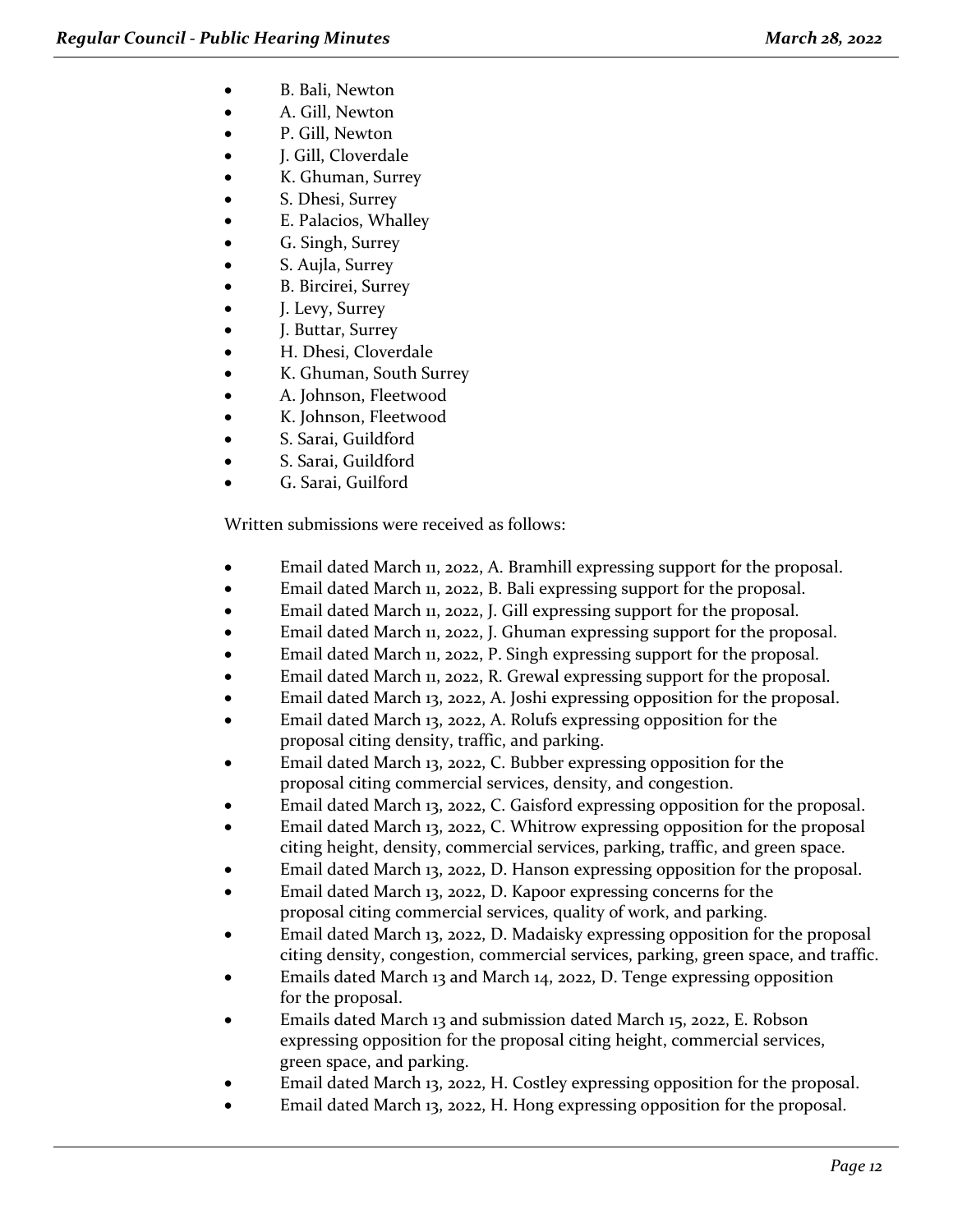- Email dated March 13, 2022, H. Kamstra expressing opposition for the proposal citing density, commercial services, parking, and traffic.
- Email dated March 13, 2022, H. Nelson expressing opposition for the proposal density, congestion, commercial services, school, parking, green space, and traffic.
- Email dated March 13, 2022, H. Pow expressing opposition for the proposal.
- Email dated March 9 and submission dated March 23, 2022, L. McCann expressing opposition for the proposal citing retail space, parking, green space, density, and congestion.
- Email dated March 13, 2022, H. Thakkar expressing concerns for the proposal citing density, congestion, school, transit, commercial services, parking, crime rate, infrastructure, noise, roads, and traffic.
- Email dated March 13, 2022, I. Lacambra expressing opposition for the proposal citing commercial services.
- Email dated March 13, 2022, I. Trapp expressing opposition for the proposal citing density, trees, traffic, crime rate, transit, schools, parking, noise, roads, congestion, and infrastructure.
- Emails dated March 13 and submissions dated March 21, 2022, J. and M. Bregg expressing opposition for the proposal citing parking, density, and commercial services.
- Email dated March 13, 2022, J. Cho expressing opposition for the proposal citing commercial services.
- Email dated March 13, 2022, J. Choe expressing opposition for the proposal citing density.
- Email dated March 13, 2022, J. Johal expressing support for the proposal.
- Email dated March 13, 2022, J. Lans expressing opposition for the proposal citing commercial services, parking, congestion, environment, and density.
- Email dated March 13, 2022, J. Mann expressing support for the proposal.
- Email dated March 12, 2022, J. Teja expressing support for the proposal.
- Email dated March 13, 2022, J. Tsvetkova expressing opposition for the proposal citing commercial services, green space, height, and schools.
- Email dated March 13 and submission dated March 15, 2022, J. Yu expressing opposition for the proposal citing traffic, parking, and commercial services.
- Email dated March 13, 2022, K. Bollman expressing opposition for the proposal citing quality of work and commercial services.
- Emails dated March 13 and 14, 2022, K. Chan expressing opposition for the proposal citing commercial services and parking.
- Email dated March 13, 2022, K. Friesen expressing opposition for the proposal citing commercial services, green space, height, parking, congestion, and density.
- Email dated March 13, 2022, K. Morrison expressing opposition for the proposal citing congestion, parking, and commercial services.
- Email dated March 13, 2022, K. Tan expressing opposition for the proposal citing schools, green space, congestion, parking, and safety.
- Email dated March 13, 2022, K. Vincent expressing opposition for the proposal.
- Email dated March 13, 2022, L. Hearty expressing opposition for the proposal citing density, height, commercial services, parking, traffic, and green space.
- Email dated March 13 and submission dated March 19, 2022, L. Knittle expressing opposition for the proposal citing commercial services, transit, traffic, roads, parking, infrastructure, and congestion.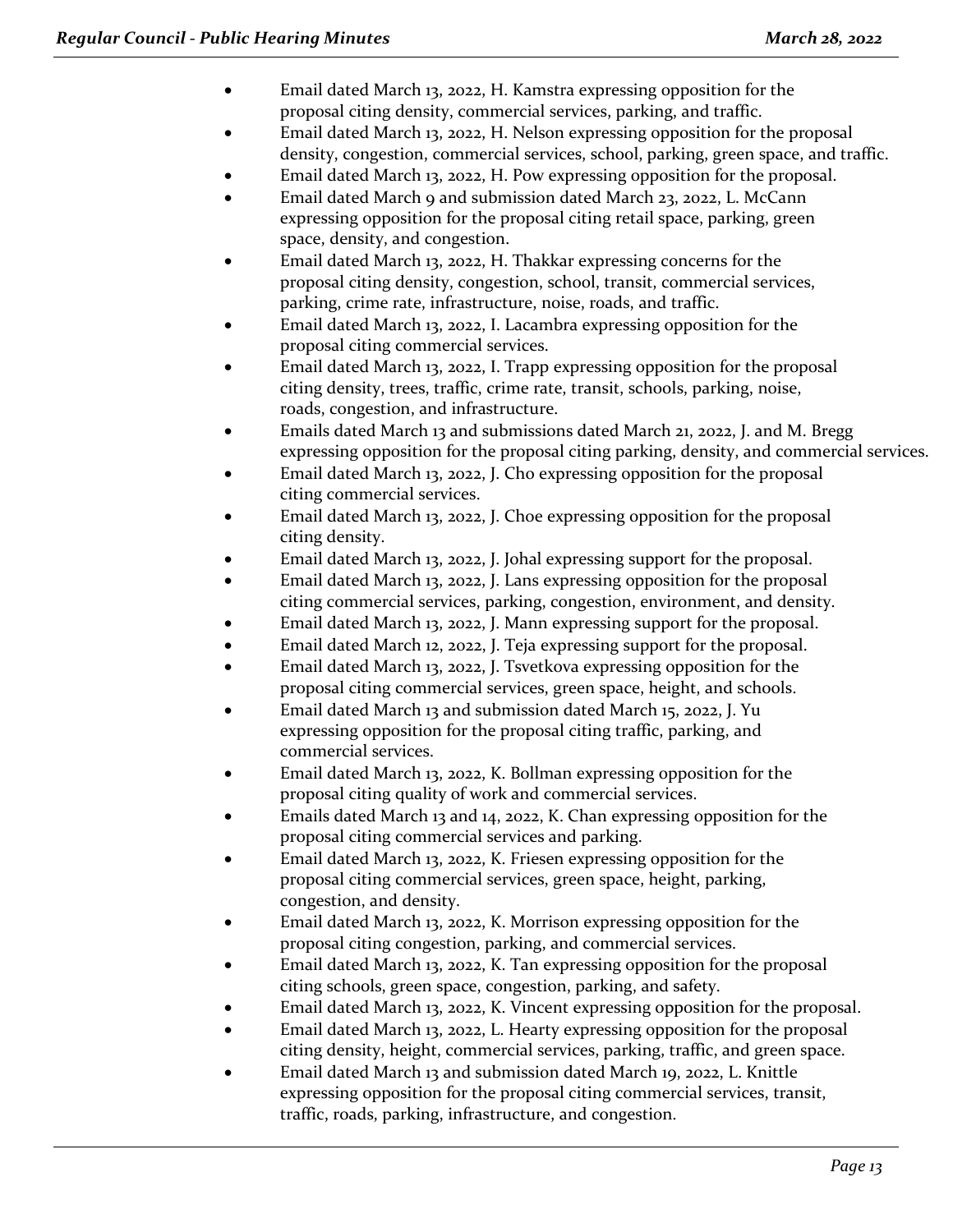- Email dated March 13, 2022, L. Orpia and C. Carino expressing opposition for the proposal citing commercial services, parking, and quality of work.
- Emails dated March 13 and submission dated March 15, 2022, L. Reyes expressing opposition for the proposal citing commercial services, height, and green space.
- Email dated March 13, 2022, L. Ryerson expressing opposition for the proposal citing density, parking, and community space.
- Email dated March 13, 2022, M. Landon expressing support for the proposal.
- Email dated March 13, 2022, M. Morrison expressing opposition for the proposal citing commercial services and density.
- Email dated March 13, 2022, M. Niles expressing opposition for the proposal citing traffic and infrastructure.
- Email dated March 13, 2022, M. Qing expressing opposition for the proposal citing schools.
- Emails dated March 13 and submission dated March 15, 2022, M. Reyes expressing opposition for the proposal citing commercial services, height, parking, and green space.
- Email dated March 13, 2022, M. Yue expressing opposition for the proposal citing density, traffic, parks, noise, safety, and schools.
- Email dated March 13 and submission dated March 23, 2022, N. Suarez expressing opposition for the proposal citing commercial services, parking, and quality of work.
- Email dated March 13, 2022, R. and K. Bollman expressing opposition for the proposal.
- Email dated March 13 and submission dated March 23, 2022, R. and L. Soon and D. Lie expressing opposition for the proposal citing commercial services, parking, and quality of work.
- Email dated March 13, 2022, R. and S. McDonald expressing opposition for the proposal citing density, height, commercial services, traffic, congestion, and roads.
- Email dated March 13, 2022, R. Cairns expressing opposition for the proposal citing green space, parking, commercial services, and congestion.
- Email dated March 13, 2022, R. Lensink expressing opposition for the proposal citing congestion.
- Email dated March 13, 2022, S. Huang expressing opposition for the proposal citing commercial services, density, parking, and traffic.
- Email dated March 13, 2022, S. Nagra expressing opposition for the proposal citing congestion, parking, traffic, transit, infrastructure, green space, and density.
- Email dated March 12, 2022, S. Sidhu expressing support for the proposal.
- Email dated March 13 and submission dated March 19, 2022, S. Sutanto and J. Sutirto expressing opposition for the proposal citing unsold condos.
- Email dated March 13, 2022, S. Vincent expressing opposition for the proposal.
- Email dated March 13, 2022, S. Zhang expressing opposition for the proposal.
- Email dated March 13, 2022, T. Cooke expressing opposition for the proposal citing commercial services and traffic.
- Email dated March 13, 2022, T. Kang expressing opposition for the proposal citing commercial services, parking, transit, and roads.
- Email dated March 13, 2022, W. Williamson expressing opposition for the proposal.
- Email dated March 13, 2022, Y. Deng expressing opposition for the proposal citing density, traffic, parks, noise, security, and schools.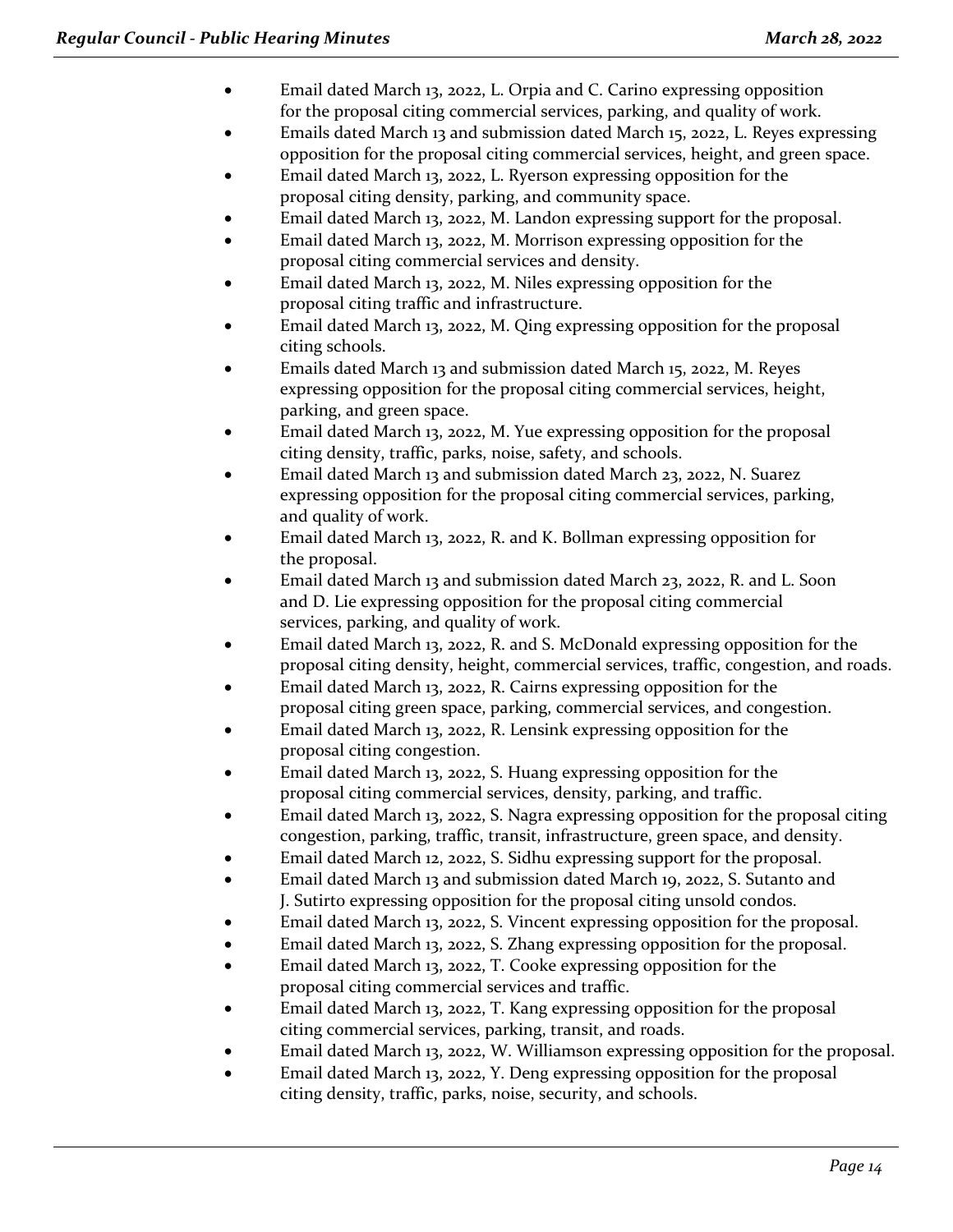- Email dated March 13, 2022, Z. Henderson expressing opposition for the proposal citing height.
- Email dated March 14, 2022, A. Dhaliwal expressing support for the proposal.
- Email dated March 14, 2022, B. Dhillon expressing support for the proposal.
- Email dated March 14, 2022, C. Hampson expressing support for the proposal.
- Email dated March 14, 2022, E. Koo expressing opposition for the proposal citing density and commercial services.
- Email dated March 14, 2022, K. Kang expressing support for the proposal.
- Email dated March 14, 2022, P. Case expressing opposition for the proposal citing density, parking, and commercial services.
- Email dated March 14, 2022, S. Dhillon expressing support for the proposal.
- Email dated March 15, 2022, A. Haqq expressing support for the proposal.
- Email dated March 15, 2022, A. W. expressing opposition for the proposal citing commercial services, height, and green space.
- Email dated March 15, 2022, B. Bentham expressing opposition for the proposal citing commercial services, height, green space, parking, and congestion.
- Email dated March 15, 2022, C. Archibald expressing opposition for the proposal citing commercial services, height, green space, and parking.
- Submission dated March 15, 2022, C. Eguia expressing opposition for the proposal citing commercial services, density, and congestion.
- Submission dated March 15, 2022, C. Sladek expressing opposition for the proposal.
- Submission dated March 15, 2022, G. Wu expressing opposition for the proposal.
- Submission dated March 15, 2022, H. Erickson expressing opposition for the proposal citing commercial services, green space, congestion, parking, and traffic.
- Submission dated March 15, 2022, H. Wu expressing opposition for the proposal.
- Submission dated March 15, 2022, J. Bedi expressing opposition for the proposal citing commercial services, height, and green space.
- Submission dated March 15, 2022, J. Rasilanen expressing support for the proposal.
- Submission dated March 15, 2022, J. Sidhu expressing opposition for the proposal citing commercial services, height, and green space.
- Submission dated March 15, 2022, M. Hannah expressing opposition for the proposal citing commercial services, green space, congestion, parking, and traffic.
- Submission dated March 15, 2022, M. Kuo expressing opposition for the proposal citing density and infrastructure.
- Email dated March 15, 2022, R. Moodley expressing opposition for the proposal citing commercial services, height, green space, congestion, and parking.
- Submission dated March 15, 2022, S. Chen expressing opposition for the proposal citing commercial services, height, and green space.
- Submission dated March 15, 2022, S. Feng expressing opposition for the proposal citing commercial services and green space.
- Submission dated March 15, 2022, S. Liu expressing opposition for the proposal.
- Email dated March 15, 2022, S. Moodley expressing opposition for the proposal citing commercial services, height, green space, congestion, and parking.
- Submission dated March 15, 2022, S. Wang expressing opposition for the proposal citing commercial services and green space.
- Submission dated March 15, 2022, V. Ighani expressing opposition for the proposal citing density.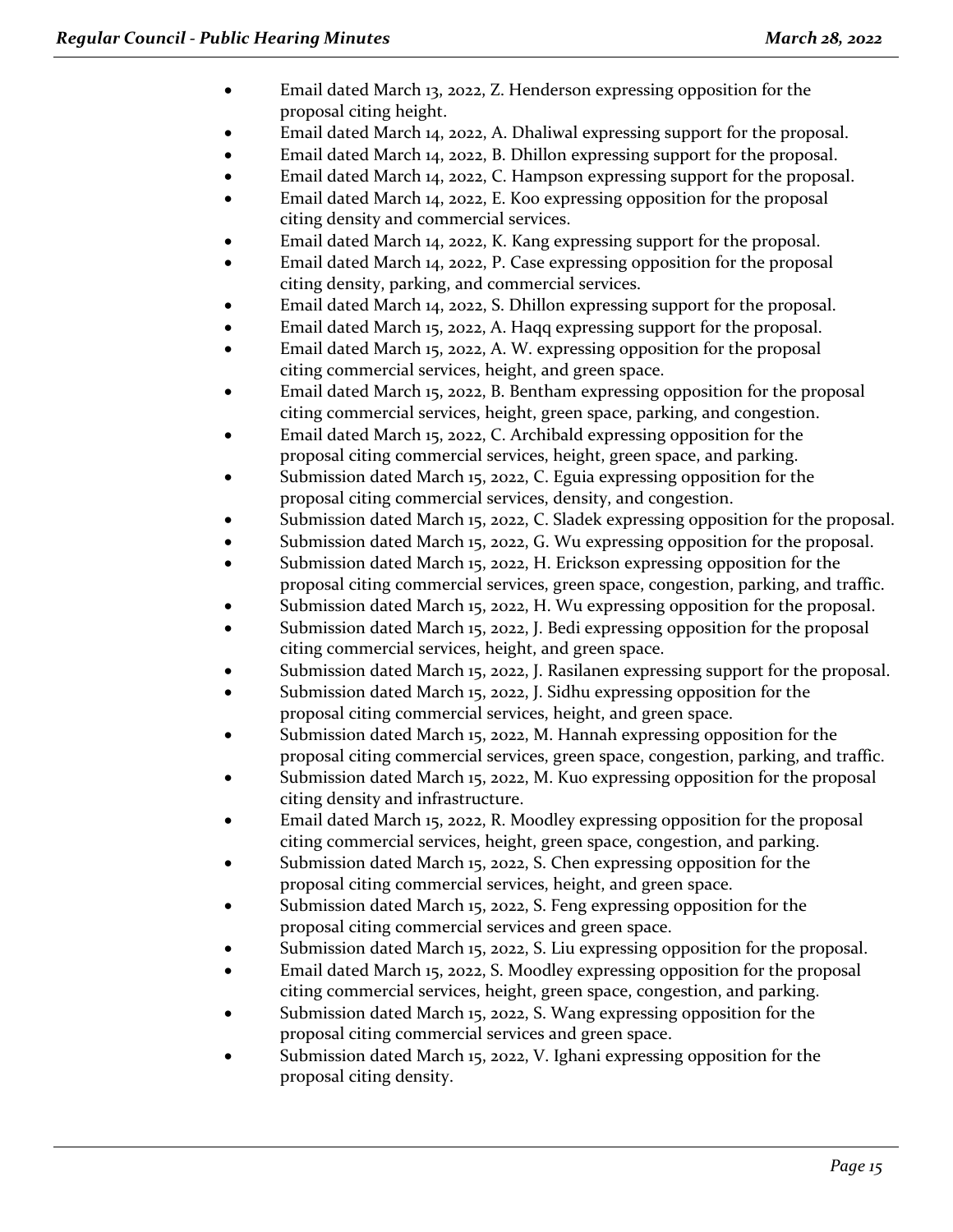- Submission dated March 15, 2022, W. Eguia expressing opposition for the proposal citing density.
- Submission dated March 15, 2022, Y. Chan expressing opposition for the proposal citing commercial services and green space.
- Email dated March 15, 2022, Y. Xing expressing opposition for the proposal citing density, school, and traffic.
- Submission dated March 16, 2022, A. Woodward expressing opposition for the proposal.
- Submission and email dated March 16, 2022, B. Townsend expressing opposition for the proposal citing commercial services, parking, height, and congestion.
- Submission dated March 16, 2022, C. Zhang expressing opposition for the proposal citing density, commercial services, infrastructure, and parks.
- Submission dated March 16, 2022, D. Lynn expressing concerns for the proposal.
- Submission dated March 16, 2022, G. Castro expressing opposition for the proposal citing density and traffic.
- Submission dated March 16, 2022, G. Jacklin expressing opposition for the proposal citing green space, parking, density, and commercial services.
- Submission dated March 16, 2022, G. Sawa expressing opposition for the proposal citing parking, traffic, and roads.
- Email dated March 16, 2022, J. Yu expressing opposition for the proposal citing commercial services, green space, height, parking, and congestion.
- Submission dated March 16, 2022, K. Bollman expressing opposition for the proposal.
- Submission dated March 16, 2022, K. Gallagher expressing opposition for the proposal.
- Submission dated March 16, 2022, K. Kang expressing opposition for the proposal citing commercial services.
- Submission dated March 16, 2022, K. Laskowska expressing opposition for the proposal citing density, height, congestion, green space, and noise.
- Submission dated March 16, 2022, L. Rizzardo expressing opposition for the proposal citing height, commercial services, privacy, and traffic.
- Submission dated March 16, 2022, L. Yu expressing opposition for the proposal citing congestion, height, parking, and commercial services.
- Submission dated March 16, 2022, M. Hernandez expressing opposition for the proposal citing schools and infrastructure.
- Submission dated March 16, 2022, N. Yee expressing opposition for the proposal citing height, commercial services, congestion, parking, school, and green space.
- Submission dated March 16, 2022, P. Orazietti expressing opposition for the proposal.
- Submission dated March 16, 2022, P. Sobota expressing opposition for the proposal.
- Submission dated March 16, 2022, R. Maitland expressing opposition for the proposal.
- Submission dated March 16, 2022, R. Sawa expressing opposition for the proposal.
- Submission dated March 16, 2022, S. Bullock expressing opposition for the proposal.
- Submission dated March 16, 2022, S. Joura expressing opposition for the proposal.
- Submission dated March 16, 2022, S. Maxwell expressing concerns for the proposal citing schools and parking.
- Submission dated March 16, 2022, S. Pickering expressing opposition for the proposal citing commercial services.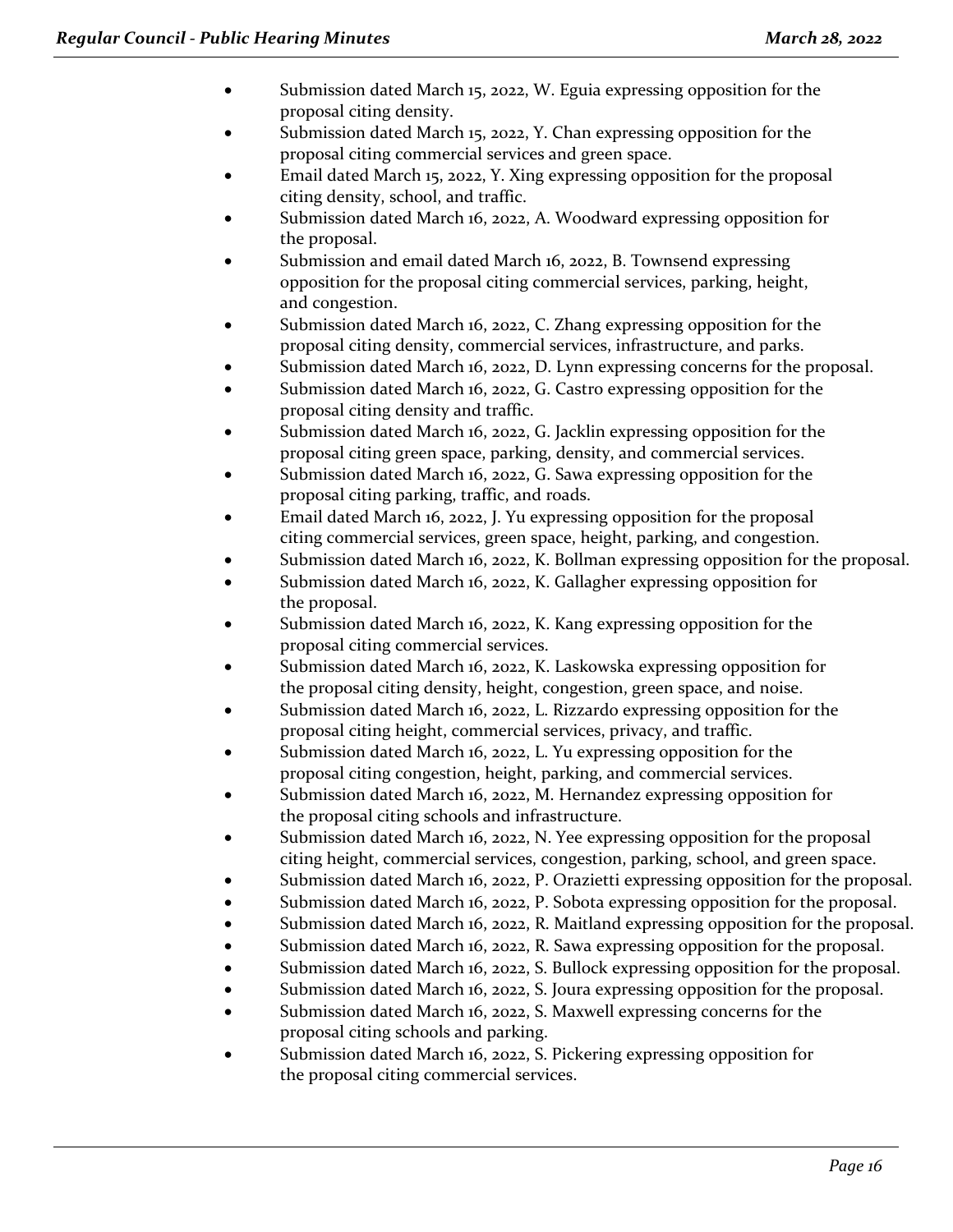- Submission dated March 16, 2022, X. Wong expressing opposition for the proposal citing height, commercial services, and green space.
- Submission dated March 17, 2022, C. Christ expressing opposition for the proposal citing parking, height, commercial services, and green space.
- Submission dated March 17, 2022, D. Hadlow expressing opposition for the proposal.
- Submission dated March 17, 2022, E. Soo expressing opposition for the proposal.
- Submission dated March 17, 2022, F. Asif expressing opposition for the proposal.
- Submission dated March 17, 2022, J. Sahai expressing opposition for the proposal.
- Submission dated March 17, 2022, L. Matson expressing opposition for the proposal citing commercial services, parking, congestion, and traffic.
- Submission dated March 17, 2022, N. Chen expressing opposition for the proposal.
- Submission dated March 17, 2022, N. Thandi expressing opposition for the proposal.
- Submission dated March 17, 2022, P. Janda expressing opposition for the proposal.
- Submission dated March 17, 2022, S. Ravikesh expressing opposition for the proposal.
- Submission dated March 18, 2022, D. Batista expressing opposition for the proposal.
- Submission dated March 18, 2022, D. Brown expressing opposition for the proposal.
- Submission dated March 18, 2022, D. Osgarby expressing opposition for the proposal citing commercial services, green space, parking, density, and congestion.
- Submission dated March 18, 2022, J. Batista expressing opposition for the proposal.
- Submission dated March 18, 2022, J. Wang expressing opposition for the proposal.
- Submission dated March 18, 2022, L. Guias expressing opposition for the proposal.
- Submission dated March 18, 2022, L. VanderZalm expressing opposition for the proposal.
- Submission dated March 18, 2022, M. VanderZalm expressing opposition for the proposal.
- Submission dated March 18, 2022, T. Chen expressing opposition for the proposal.
- Submission dated March 19, 2022, D. Hastings expressing opposition for the proposal.
- Submission dated March 19, 2022, D. Knittle expressing opposition for the proposal.
- Submission dated March 19, 2022, F. Sanchez Aldana expressing opposition for the proposal.
- Submission dated March 19, 2022, K. Carmichael expressing opposition for the proposal.
- Email dated March 19, 2022, S. Bains expressing concerns for the proposal citing commercial services, density, parking, and traffic.
- Submission dated March 19, 2022, S. Sanchez expressing opposition for the proposal.
- Email dated March 21, 2022, A. Pham expressing support for the proposal.
- Email dated March 21, 2022, B. Dhillon expressing support for the proposal.
- Email dated March 21, 2022, B. Dhillon expressing support for the proposal.
- Submission dated March 21 and email dated March 22, 2022, D. Bailey expressing opposition for the proposal citing walk score, commercial services, traffic, density, environment, and congestion.
- Email dated March 21, 2022, J. Dhillon expressing support for the proposal.
- Email dated March 21, 2022, J. Dhillon expressing support for the proposal.
- Email dated March 21, 2022, J. Sahota expressing support for the proposal.
- Email dated March 21, 2022, K. Dhami expressing support for the proposal.
- Email dated March 21, 2022, K. Ghuman expressing support for the proposal.
- Email dated March 21, 2022, R. Dhillon expressing support for the proposal.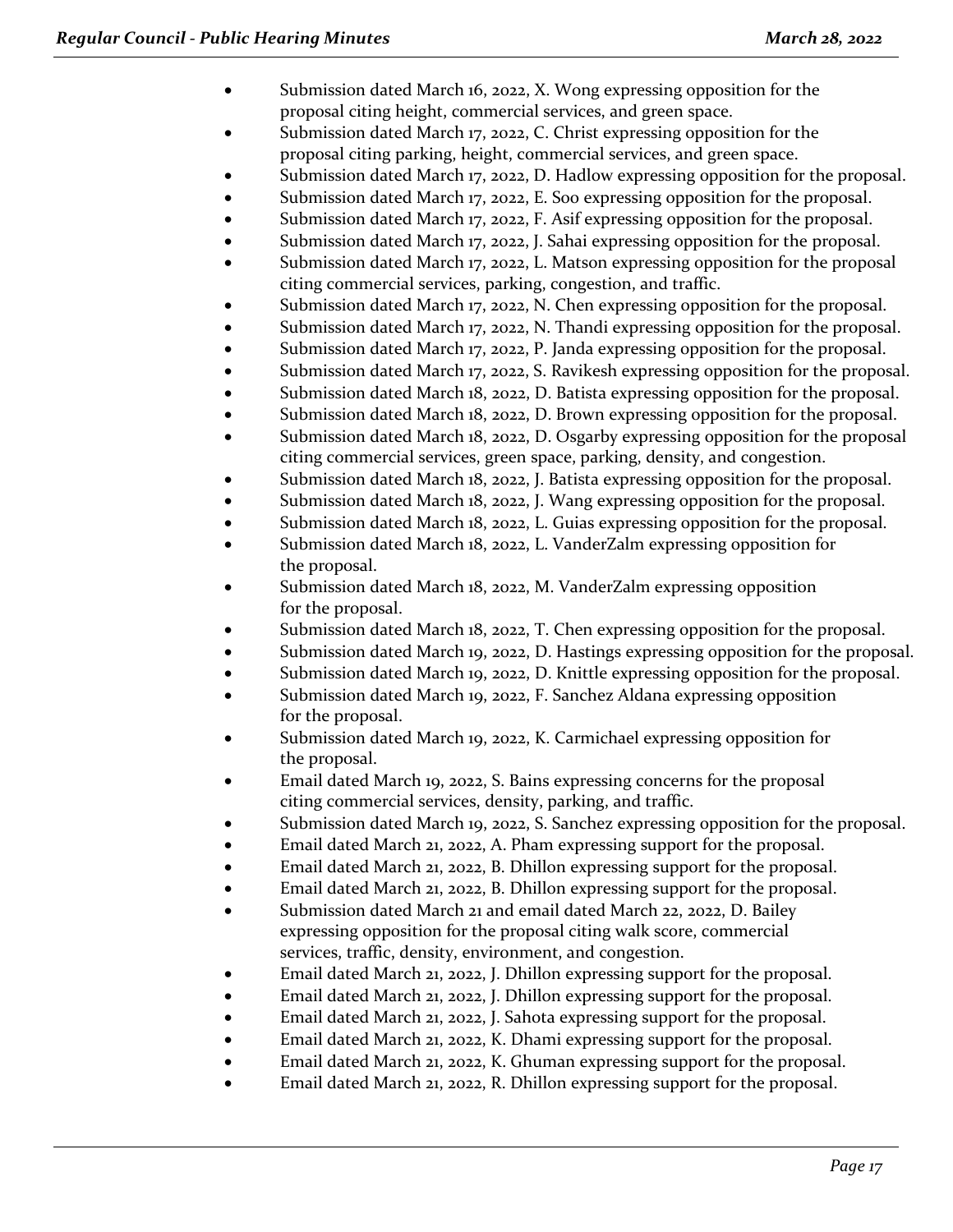- Submission dated March 21, 2022, S. Bailey expressing opposition for the proposal citing commercial services.
- Email dated March 21, 2022, T. Sandhu expressing support for the proposal.
- Submission dated March 22, 2022, A. Dhaliwal expressing support for the proposal.
	- Email dated March 22, 2022, A. Johal expressing support for the proposal.
- Submission dated March 22, 2022, A. Manhas expressing support for the proposal.
- Submission dated March 22, 2022, A. Saini expressing support for the proposal.
- Submission dated March 22, 2022, A. Silvester expressing opposition for the proposal.
- Submission dated March 22, 2022, D. Buutar expressing support for the proposal.
- Submission dated March 22, 2022, D. Sangita expressing support for the proposal.
- Email dated March 22, 2022, Fraser Heights Community Association expressing opposition for the proposal citing commercial services, green space, and parking.
- Submission dated March 22, 2022, G. Gill expressing support for the proposal.
- Submission dated March 22, 2022, H. Hayer expressing support for the proposal.
- Submission dated March 22, 2022, J. Buttar expressing support for the proposal.
- Submission dated March 22, 2022, J. Dhilon expressing support for the proposal.
- Submission dated March 22, 2022, J. Ghuman expressing support for the proposal.
- Submission dated March 22, 2022, J. Jason expressing support for the proposal.
- Submission dated March 22, 2022, J. Judge expressing support for the proposal.
- Submission dated March 22, 2022, J. Manhas expressing support for the proposal.
- Submission dated March 22, 2022, J. Saxena expressing support for the proposal.
- Submission dated March 22, 2022, J. Sidhu expressing support for the proposal.
- Submission dated March 22, 2022, K. Kamaljit expressing support for the proposal.
- Submission dated March 22, 2022, L. Veer expressing support for the proposal.
- Submission dated March 22, 2022, M. Dhillon expressing support for the proposal.
- Submission dated March 22, 2022, M. Khangura expressing support for the proposal.
- Submission dated March 22, 2022, M. Virk expressing support for the proposal.
- Submission dated March 22, 2022, N. Dhotra expressing support for the proposal.
- Submission dated March 22, 2022, N. Gahunia expressing support for the proposal.
- Submission dated March 22, 2022, P. Thiara expressing support for the proposal.
- Submission dated March 22, 2022, R. Buttar expressing support for the proposal.
- Submission dated March 22, 2022, R. Manhas expressing support for the proposal.
- Submission dated March 22, 2022, R. Sandhu expressing support for the proposal.
- Submission dated March 22, 2022, R. Saxena expressing support for the proposal.
- Submission dated March 22, 2022, R. Thandi expressing support for the proposal.
- Email dated March 22, 2022, S. Donnelly expressing support for the proposal.
- Submission dated March 22, 2022, S. Virk expressing support for the proposal.
- Submission dated March 22, 2022, T. Bregg expressing opposition for the proposal.
- Submission dated March 22, 2022, X. Han expressing support for the proposal.
- Email dated March 22, 2022, K. Ghuman expressing support for the proposal.
- Email dated March 22, 2022, L. Babcock expressing support for the proposal.
- Email dated March 22, 2022, P. Downes expressing support for the proposal.
- Email dated March 22, 2022, R. Dhesi expressing support for the proposal.
- Email dated March 23, 2022, C. Yang expressing support for the proposal.
- Submission dated March 23, 2022, G. McCann expressing opposition for the proposal citing commercial services and density.
- Submission dated March 23, 2022, R. Johal expressing support for the proposal.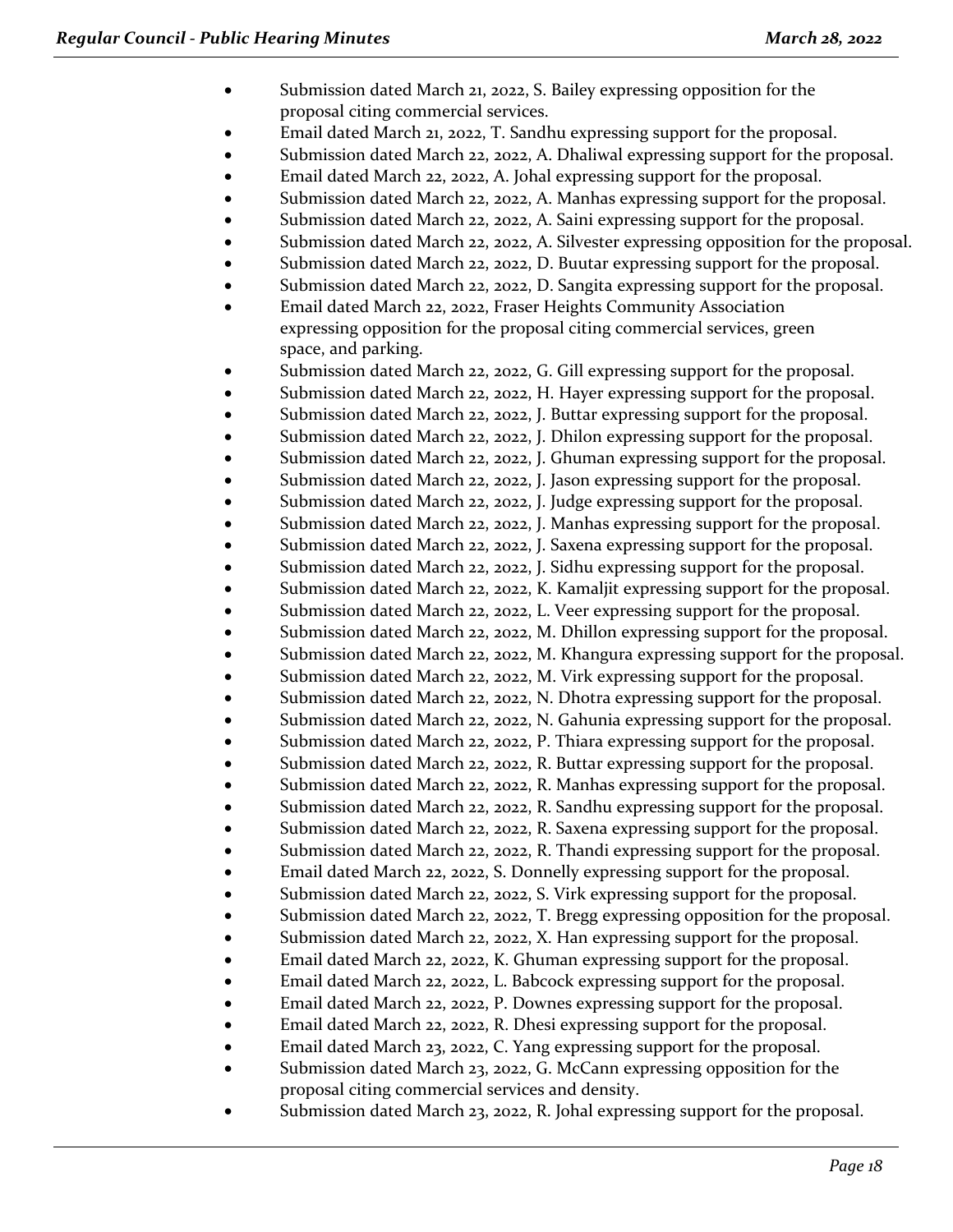- Email dated March 23, 2022, S. Dhesi expressing support for the proposal.
- Email dated March 23, 2022, S. White expressing support for the proposal.
- Submission dated March 23, 2022, E. Lin expressing opposition for the proposal.
- Submission dated March 23, 2022, S. Singh expressing opposition for the proposal.
- Submission dated March 23, 2022, M. Dizon expressing opposition for the proposal citing commercial services and transit.
- Submission dated March 24, 2022, I. Lacambra expressing opposition for the proposal citing commercial services.
- Submission dated March 23, 2022, A. Oala-Florescu expressing opposition for the proposal.
- Submission dated March 24, 2022, J. Reid expressing opposition for the proposal.
- Submission dated March 24, 2022, M. Lacambra expressing opposition for the proposal citing commercial services.
- Submission dated March 24, 2022, F. Tran expressing opposition for the proposal citing congestion.
- Submission dated March 23, 2022, D. Lie expressing opposition for the proposal citing commercial services and parking.
- Submission dated March 23, 2022, J. Gatina expressing opposition for the proposal citing commercial services and parking.
- Submission dated March 23, 2022, K. Valeroso expressing opposition for the proposal.
- Submission dated March 23, 2022, R. Benas expressing opposition for the proposal.
- Submission dated March 23, 2022, R. Gatin expressing opposition for the proposal citing commercial services.
- Email dated March 23, 2022, R. Landale expressing opposition for the proposal citing congestion and traffic.
- Email dated March 24, 2022, A. Wally expressing support for the proposal.
- Form Letters received March 28, 2022, 3 letters expressing opposition for the proposal.
- Submission dated March 25, 2022, D. Dhillon expressing support for the proposal.
- Submission dated March 24, 2022, D. Kapoor expressing opposition for the proposal citing commercial services.
- Email dated March 24, 2022, F. Al-Dolaimee opposition for the proposal citing commercial services, parking, and quality of work.
- Submission dated March 25, 2022, J. Ghuman expressing support for the proposal.
- Submission dated March 24, 2022, M. Brucal expressing opposition for the proposal citing commercial services and green space.
- Submission dated March 24, 2022, J. Jackson expressing opposition for the proposal citing commercial services.
- Email dated March 24, 2022, S. Stone opposition for the proposal citing commercial services, parking, congestion, and traffic.
- Submission dated March 25, 2022, B. Jin expressing opposition for the proposal citing commercial services and traffic.
- Submission dated March 25, 2022, C. Magsino expressing opposition for the proposal citing commercial services, transit, and day care.
- Submission dated March 25, 2022, D. Banwait expressing support for the proposal.
- Submission dated March 25, 2022, D. Bhangu expressing support for the proposal.
- Submission dated March 25, 2022, E. Johal expressing support for the proposal.
- Submission dated March 25, 2022, G. Bramhill expressing support for the proposal.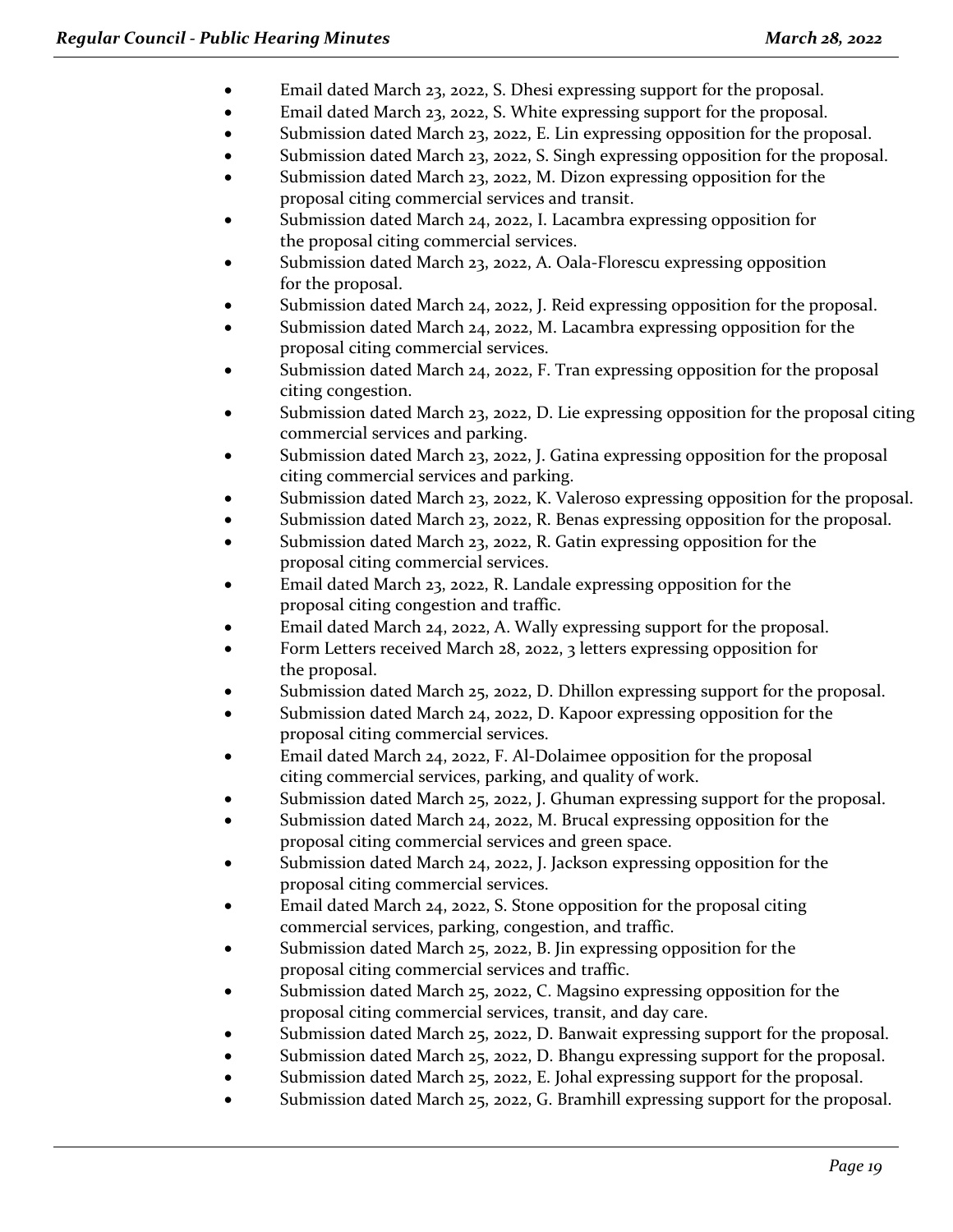- Submission dated March 25, 2022, G. Mann expressing support for the proposal.
- Submission dated March 25, 2022, G. Sharma expressing opposiiton for the proposal.
- Submission dated March 25, 2022, H. Hans expressing support for the proposal.
- Submission dated March 25, 2022, H. Johal expressing support for the proposal.
- Submission dated March 25, 2022, I. Kim expressing support for the proposal.
- Submission dated March 25, 2022, J. Basra expressing support for the proposal.
- Submission dated March 25, 2022, J. Basra expressing support for the proposal.
- Submission dated March 25, 2022, J. Brucal expressing opposition for the proposal.
- Submission dated March 25, 2022, I. Dhaliwal expressing support for the proposal.
- Submission dated March 25, 2022, J. Johal expressing support for the proposal.
- Submission dated March 25, 2022, J. Johal expressing support for the proposal.
- Submission dated March 25, 2022, J. Lee expressing opposition for the proposal citing commercial services and infrastructure.
- Submission dated March 25, 2022, J. Lynds expressing support for the proposal.
- Submission dated March 25, 2022, J. Manzano expressing support for the proposal.
- Submission dated March 25, 2022, K. Bramhill expressing support for the proposal.
- Submission dated March 25, 2022, K. Dhami expressing support for the proposal.
- Email dated March 25, 2022, L. McMahon expressing opposition for the proposal citing commercial services, roads, transit, schools, green space, parking, and schools.
- Submission dated March 25, 2022, M. Landon expressing support for the proposal.
- Submission dated March 25, 2022, P. Virk expressing support for the proposal.
- Submission dated March 25, 2022, R. Dhat expressing support for the proposal.
- Submission dated March 25, 2022, R. Johal expressing support for the proposal.
- Submission dated March 25, 2022, S. Azurdia expressing support for the proposal.
- Submission dated March 25, 2022, S. Gill expressing support for the proposal.
- Email dated March 25, 2022, Surrey Board of Trade expressing support for the proposal.
- Submission dated March 25, 2022, T. Geovena expressing opposition for the proposal citing parking, commercial services, green space, and property value.
- Submission dated March 25, 2022, T. Sidoo expressing support for the proposal.
- Email dated March 25, 2022, The Coast at Fraser Heights expressing opposition for the proposal citing commercial services, parking, and quality of work.
- Submission dated March 25, 2022, V. Iyer expressing opposition for the proposal.
- Submission dated March 25, 2022, V. Iyer expressing opposition for the proposal.
- Submission dated March 25, 2022, Y. Arafat expressing opposition for the proposal.
- Submission dated March 26, 2022, B. Beckham expressing support for the proposal.
- Submission dated March 26, 2022, D. Patter expressing support for the proposal.
- Submission dated March 26, 2022, E. Basra expressing support for the proposal.
- Submission dated March 26, 2022, G. Atwal expressing support for the proposal.
- Submission dated March 26, 2022, H. Movahedi expressing opposition for the proposal.
- Submission dated March 26, 2022, J. Kular expressing support for the proposal.
- Submission dated March 26, 2022, J. Sandhu expressing support for the proposal.
- Submission dated March 26, 2022, K. Gura expressing opposition for the proposal citing commercial services and parking.
- Submission dated March 26, 2022, M. Johal expressing support for the proposal.
- Submission dated March 26, 2022, R. Sandhu expressing support for the proposal.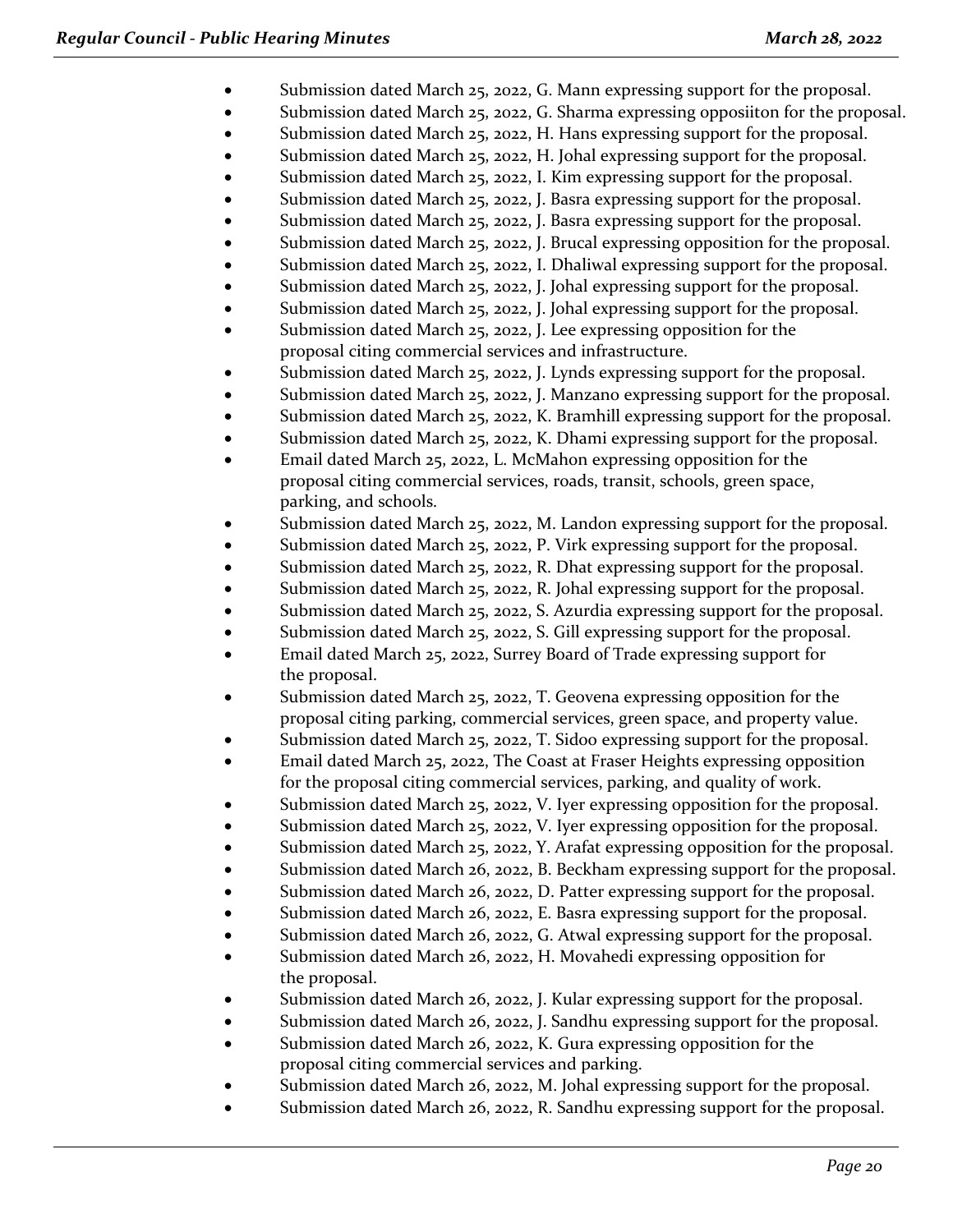- Submission dated March 26, 2022, R. Sidhu expressing support for the proposal.
- Submission dated March 26, 2022, S. Dhesi expressing support for the proposal.
- Submission dated March 26, 2022, S. Parhar expressing support for the proposal.
- Submission dated March 26, 2022, S. Sahi expressing support for the proposal.
- Submission dated March 26, 2022, S. White expressing support for the proposal.
- Submission dated March 27, 2022, A. Ghuman expressing support for the proposal.
- Submission dated March 27, 2022, A. Ghuman expressing support for the proposal.
- Submission dated March 27, 2022, A. Grewal expressing support for the proposal.
- Submission dated March 27, 2022, A. Johal expressing support for the proposal.
- Submission dated March 27, 2022, A. Johal expressing support for the proposal.
- Submission dated March 27, 2022, A. Misha expressing support for the proposal.
- Submission dated March 27, 2022, A. Purewal expressing support for the proposal.
- Submission dated March 27, 2022, A. Sahota expressing support for the proposal.
- Submission dated March 27, 2022, B. Ghuman expressing support for the proposal.
- Submission dated March 27, 2022, B. Sandhar expressing support for the proposal.
- Submission dated March 27, 2022, B. Singh expressing support for the proposal.
- Submission dated March 27, 2022, C. Bhullar expressing opposition for the proposal.
- Submission dated March 27, 2022, C. C. expressing opposition for the proposal.
- Submission dated March 27, 2022, C. Craig expressing support for the proposal.
- Submission dated March 27, 2022, D. Abidi expressing opposition for the proposal citing commercial services.
- Submission dated March 27, 2022, D. Dryden expressing opposition for the proposal citing commercial services and density.
- Submission dated March 27, 2022, D. Reid expressing opposition for the proposal citing commercial services, recreational facilities, and parks.
- Submission dated March 27, 2022, D. Abidi expressing opposition for the proposal citing commercial services.
- Submission dated March 27, 2022, H. Hayer expressing support for the proposal.
- Submission dated March 27, 2022, I. Mann expressing support for the proposal.
- Submission dated March 27, 2022, I. Mann expressing support for the proposal.
- Submission dated March 27, 2022, J. Dhaliwal expressing support for the proposal.
- Submission dated March 27, 2022, J. Litt expressing support for the proposal.
- Submission dated March 27, 2022, I. Mann expressing support for the proposal.
- Submission dated March 27, 2022, J. Purewal expressing support for the proposal.
- Submission dated March 27, 2022, J. Wieser expressing opposition for the proposal.
- Submission dated March 27, 2022, K. Matharu expressing support for the proposal.
- Submission dated March 27, 2022, L. O. expressing opposition for the proposal.
- Submission dated March 27, 2022, N. Mann expressing support for the proposal.
- Submission dated March 27, 2022, P. Purewal expressing support for the proposal.
- Submission dated March 27, 2022, R. Ghuman expressing support for the proposal.
- Submission dated March 27, 2022, R. Iyer expressing opposition for the proposal.
- Submission dated March 27, 2022, R. Lans expressing opposition for the proposal citing commercial services and amenities.
- Submission dated March 27, 2022, R. and J. Lans expressing opposition for the proposal.
- Submission dated March 27, 2022, S. Ghuman expressing support for the proposal.
- Submission dated March 27, 2022, S. Khaley expressing support for the proposal.
- Submission dated March 27, 2022, S. Mcgarva expressing support for the proposal.
- Submission dated March 27, 2022, S. Pattar expressing support for the proposal.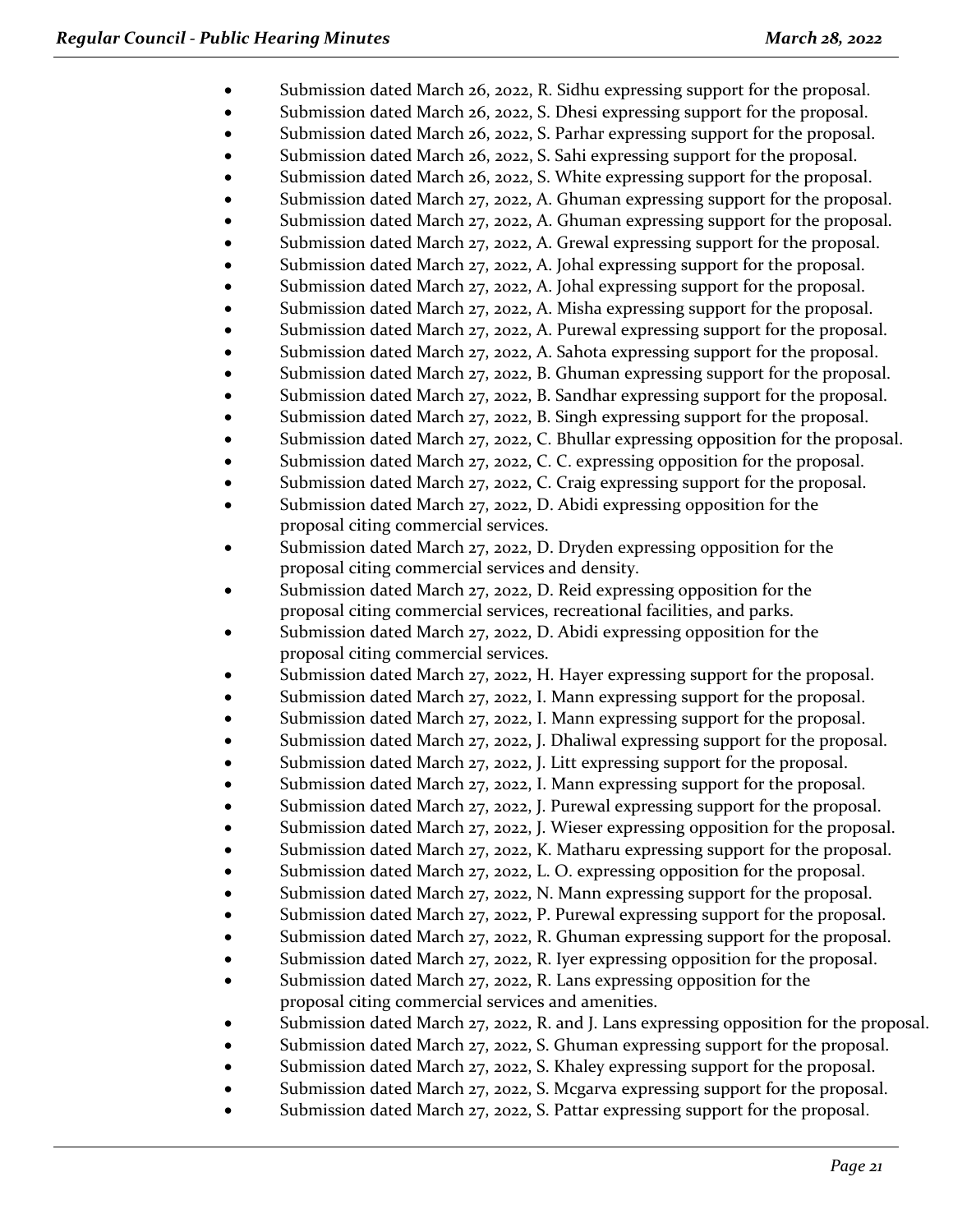- Submission dated March 27, 2022, S. Ubhi expressing support for the proposal.
- Submission dated March 27, 2022, V. Johal expressing support for the proposal.
- Submission dated March 28, 2022, A. Bramhill expressing support for the proposal.
- Submission dated March 28, 2022, A. Dhaliwal expressing support for the proposal.
- Submission dated March 28, 2022, A. Gaigebrody expressing support for the proposal.
- Submission dated March 28, 2022, A. Gill expressing support for the proposal.
- Submission dated March 28, 2022, A. Wai expressing support for the proposal.
- Submission dated March 28, 2022, B. Beckham expressing support for the proposal.
- Submission dated March 28, 2022, B. Kang expressing opposition for the proposal.
- Submission dated March 28, 2022, B. Rana expressing support for the proposal.
- Submission dated March 28, 2022, C. Yang expressing support for the proposal.
- Submission dated March 28, 2022, H. Banwait expressing support for the proposal.
- Submission dated March 28, 2022, H. Dhesi expressing support for the proposal.
- Submission dated March 28, 2022, H. Sahota expressing opposition for the proposal.
- Submission dated March 28, 2022, J. Dhaliwal expressing support for the proposal.
- Submission dated March 28, 2022, J. Dhaliwal expressing support for the proposal.
- Submission dated March 28, 2022, J. Dhesi expressing support for the proposal.
- Submission dated March 28, 2022, J. Francis expressing support for the proposal.
- Submission dated March 28, 2022, J. Ghuman expressing support for the proposal.
- Submission dated March 28, 2022, J. Ghuman expressing support for the proposal.
- Submission dated March 28, 2022, K. Kang expressing support for the proposal.
- Email dated March 28, 2022, K. Doyle expressing opposition for the proposal.
- Email dated March 28, 2022, K. Second expressing support for the proposal citing commercial services, parking, and traffic.
- Email dated March 28, 2022, L. Moody expressing opposition for the proposal citing commercial services, traffic, and parking.
- Submission dated March 28, 2022, M. Ghuman expressing support for the proposal.
- Submission dated March 28, 2022, M. Grewal expressing support for the proposal.
- Submission dated March 28, 2022, M. Johal expressing support for the proposal.
- Submission dated March 28, 2022, M. Mann expressing support for the proposal.
- Submission dated March 28, 2022, P. Parhar expressing support for the proposal.
- Submission dated March 28, 2022, R. Ong expressing opposition for the proposal.
- Submission dated March 28, 2022, R. Rana expressing support for the proposal.
- Submission dated March 28, 2022, R. Rana expressing support for the proposal.
- Email dated March 28, 2022, R. Moody expressing opposition for the proposal citing commercial services and parking.
- Submission dated March 28, 2022, S. Dhaliwal expressing support for the proposal.
- Submission dated March 28, 2022, S. Dhaliwal expressing support for the proposal.
- Submission dated March 28, 2022, S. Dhaliwal expressing support for the proposal.
- Submission dated March 28, 2022, S. Dhesi expressing support for the proposal.
- Submission dated March 28, 2022, S. Dhesi expressing support for the proposal.
- Submission dated March 28, 2022, T. Dhaliwal expressing support for the proposal.
- Submission dated March 28, 2022, Y. Jiao expressing support for the proposal.
- Submission dated March 28, 2022, Y. Qiao expressing support for the proposal.
- Form Letters received March 28, 2022, 130 letters expressing support for the proposal.
- Petition received March 28, 2022, 425 Petition Signatures expressing support for the proposal.
- Submission dated March 28, 2022, I. Kim expressing support for the proposal.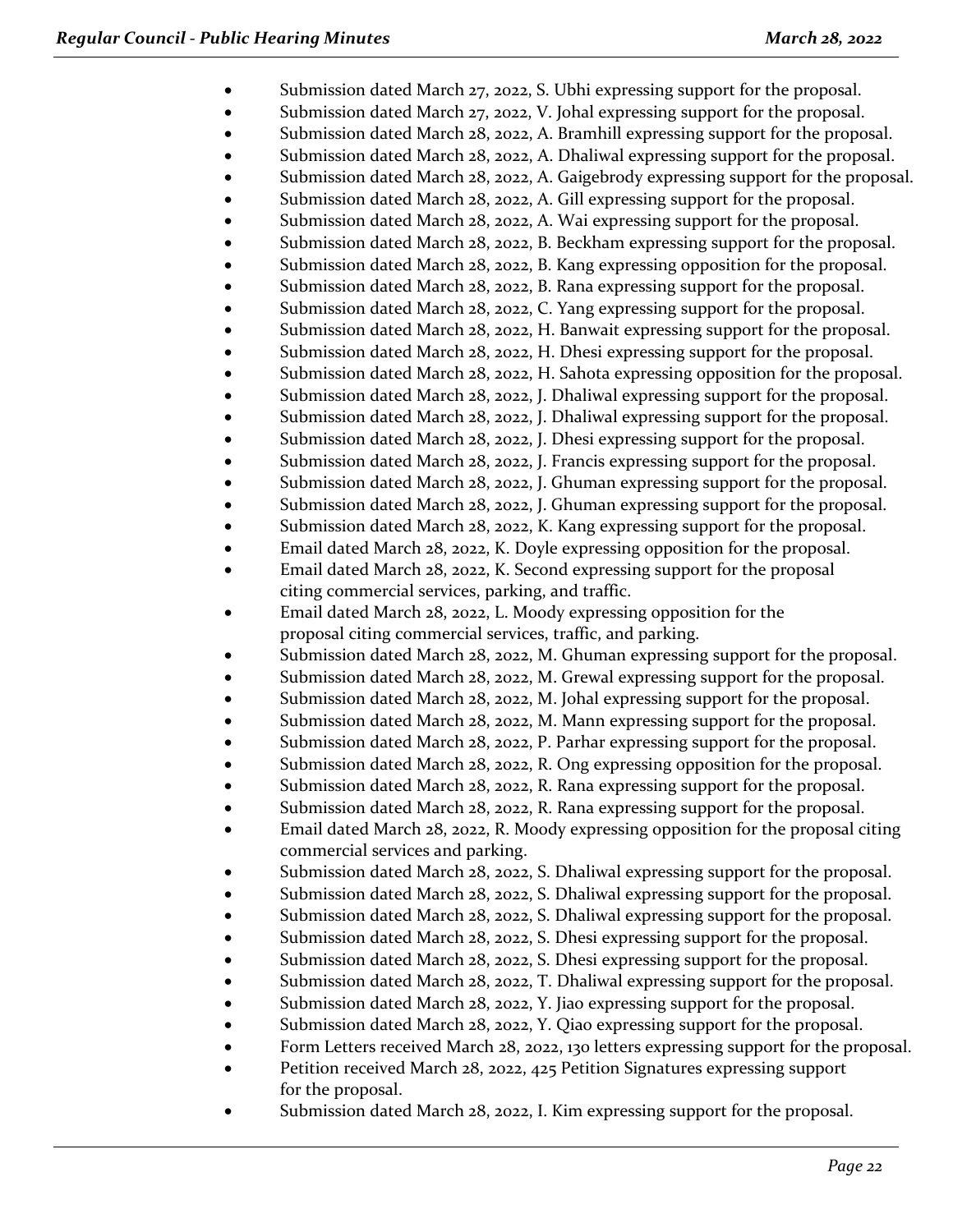#### **8. "Surrey Zoning Bylaw, 1993, No. 12000, Text Amendment Bylaw, 2022, No. 20564" File No. 3900-20-20564 – Regulatory Text Amendment**

PURPOSE: A bylaw to expand the Fleetwood Plan Area and to amend the amenity contributions for the Fleetwood Plan Area in accordance with the Stage 1 Plan and interim Fleetwood Plan Development Expectations Strategy, as described in Corporate Report 2022-R049.

The Notice of the Public Hearing was read by the City Clerk.

J. Lopes, Fleetwood: The delegation spoke in support of the proposal but expressed concerns regarding base density in West Fleetwood.

Written submissions were received as follows:

• Email dated March 28, 2022, Lineage Properties Inc. expressing support for the proposal.

#### **9. "Surrey Zoning Bylaw, 1993, No. 12000, Text Amendment Bylaw, 2022, No. 20583" File No. 3900-20-20583 – Regulatory Text Amendment**

PURPOSE: A bylaw to implement interim Secondary Plan Community Amenity Contribution rates in accordance with the approved Stage 1 Plan for the Guildford Town Centre – 104 Avenue Corridor Plan, as described in Corporate Report 2022-R048.

The Notice of the Public Hearing was read by the City Clerk.

There were no persons present to speak to the proposed Bylaw.

#### **10. "Surrey Zoning Bylaw, 1993, No. 12000, Text Amendment Bylaw, 2022, No. 20584" File No. 3900-20-20584 – Regulatory Text Amendment**

PURPOSE: A bylaw to update the Secondary Plan and Infill Area Community Amenity Contribution rates by an overall 3%, calculated using the average annual Vancouver Consumer Price Index for inflation, and to remove the phasing schedule for Capital Projects Community Amenity Contribution provisions which lapsed on January 1, 2022, as described in Corporate Report 2022-R048.

The Notice of the Public Hearing was read by the City Clerk.

There were no persons present to speak to the proposed Bylaw.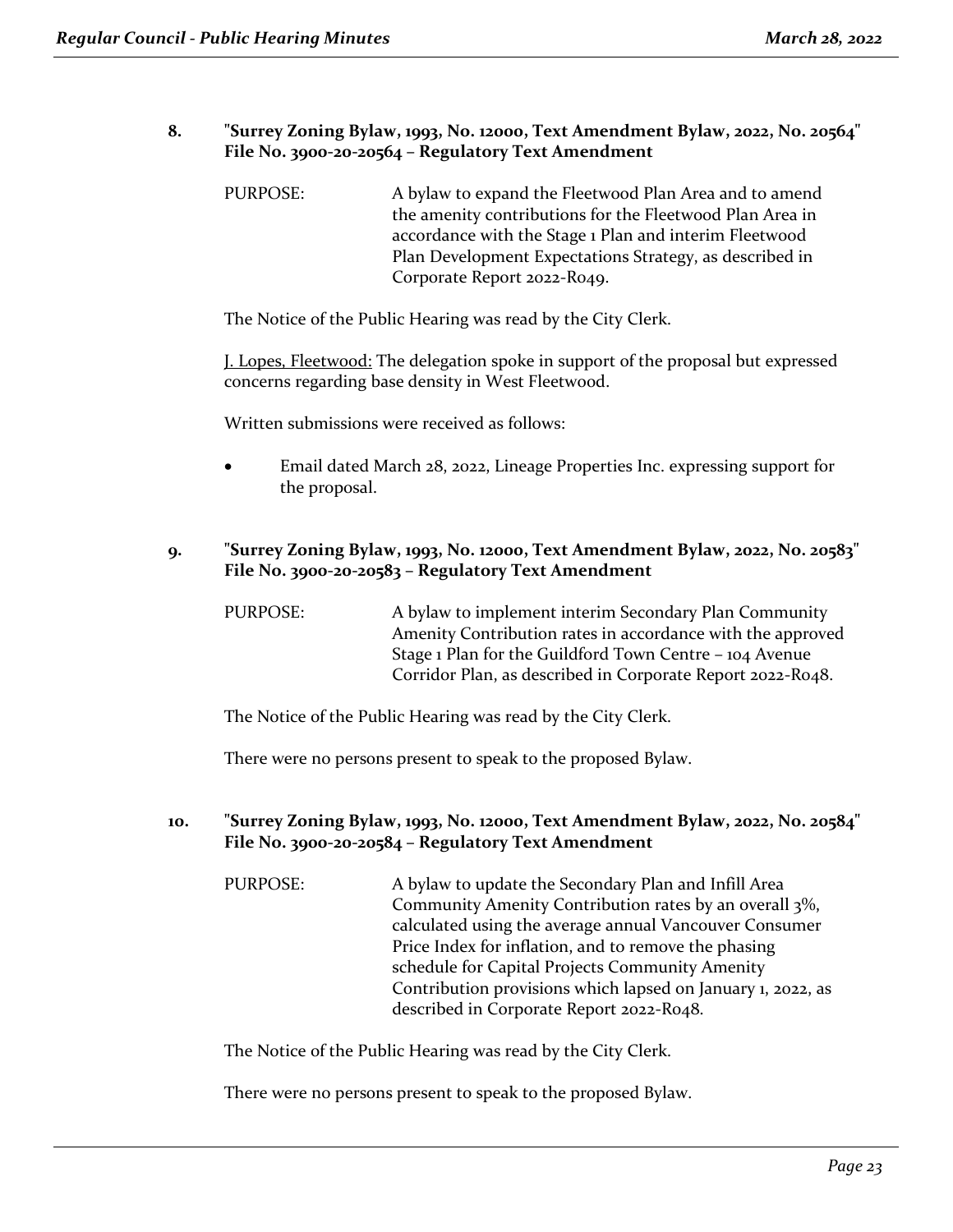#### **C. COMMITTEE REPORTS**

#### **1. Agriculture, Environment and Investment Advisory Committee - February 9, 2022**

|             | It was | Moved by Councillor Guerra                                                       |
|-------------|--------|----------------------------------------------------------------------------------|
|             |        | Seconded by Councillor Patton                                                    |
|             |        | That the minutes of the Agricultural, Environment                                |
|             |        | and Investment Advisory Committee meeting held on February 9, 2022, be received. |
| RES.R22-530 |        | Carried                                                                          |

#### **D. BOARD/COMMISSION REPORTS**

| <u>.</u>    | BOTHLD / COMMISSION RELIGIO                            |                                                                                                                  |
|-------------|--------------------------------------------------------|------------------------------------------------------------------------------------------------------------------|
| 1.          | Board of Variance - February 9, 2022                   |                                                                                                                  |
|             | It was                                                 | Moved by Councillor Guerra<br>Seconded by Councillor Patton<br>That the minutes of the Board of Variance meeting |
| RES.R22-531 | held on February 9, 2022, be received.                 | Carried                                                                                                          |
| 2.          | Surrey Heritage Advisory Commission - February 9, 2022 |                                                                                                                  |
|             | It was                                                 | Moved by Councillor Guerra                                                                                       |

|             | IL WdS                                                    | MOVED DY COUNCINOR GUERRA                        |
|-------------|-----------------------------------------------------------|--------------------------------------------------|
|             |                                                           | Seconded by Councillor Patton                    |
|             |                                                           | That the minutes of the Surrey Heritage Advisory |
|             | Commission meeting held on February 9, 2022, be received. |                                                  |
| RES.R22-532 |                                                           | Carried                                          |

# **E. MAYOR'S REPORT**

**1. Proclamations**

File: 0630-02

Mayor McCallum announced that Glen Todd, Canada Cup softball tournament founder, has passed away.

Councillor Patton read the following proclamation:

(a) Parkinson's Awareness Month – April 2022

Councillor Guerra read the following proclamation:

(b) World Autism Awareness Day – April 2, 2022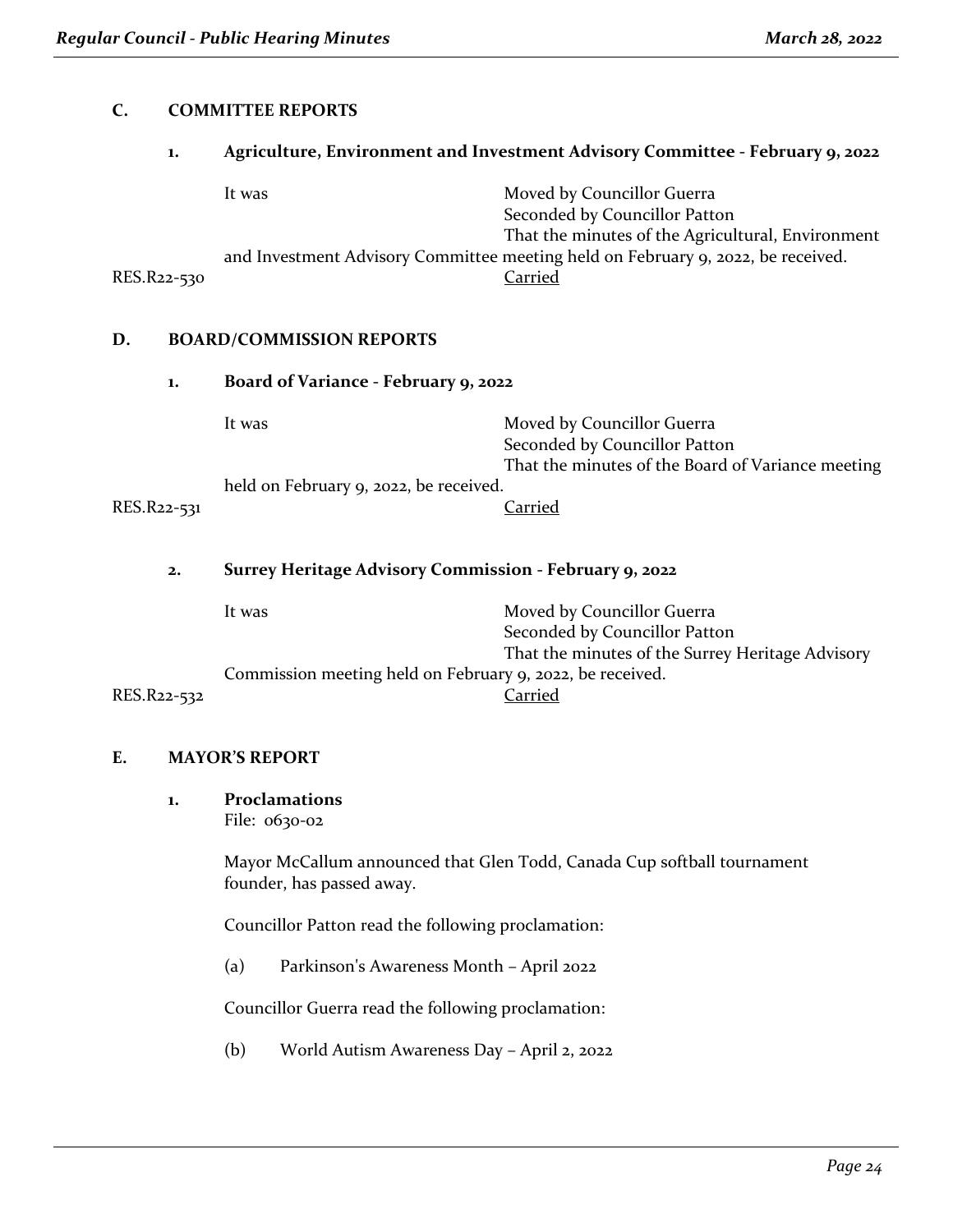Councillor Elford read the following proclamation:

(c) Emergency Service Dispatchers and 911 Awareness Week – April 10 - 16, 2022

Councillor Nagra read the following proclamation:

(d) Day of Action Against Asian Racism – May 10, 2022

#### **F. GOVERNMENTAL REPORTS**

This section had no items to consider.

#### **G. CORPORATE REPORTS**

The Corporate Reports, under date of March 28, 2022, were considered and dealt with as follows:

#### **Item No. R050 BC Senior Games Society – 2026 55+ BC Games - Bid Application File: 8200-20**

The General Manager, Parks, Recreation & Culture, and General Manager, Finance, submitted a report to seek Council's approval to proceed with bid submission to apply as the host municipality for the 2026 55+ BC Games in response to an invitation from the BCSGS to apply to host the Games in 2026.

It was **Moved by Councillor Guerra** Seconded by Councillor Patton That Council:

- 1. Receive Corporate Report R050 for information;
- 2. Approve the submission of an application to the BC Senior Games Society ("BCSGS") for the City of Surrey to host the 55+ BC Games (the "Games") in 2026; and
- 3. Approve the inclusion in the application, as required by the BCSGS, of:
	- A one-time commitment worth approximately \$55,000 for in-kind services and facilities toward hosting the Games;
	- A one-time commitment of approximately \$60,000 for general expenses; and
	- A one-time commitment of approximately \$75,000 for a full-time Games Operations Manager to be employed by the City for a 7-month period in advance of and during the Games should Surrey be awarded to host the Games.

RES.R22-533 Carried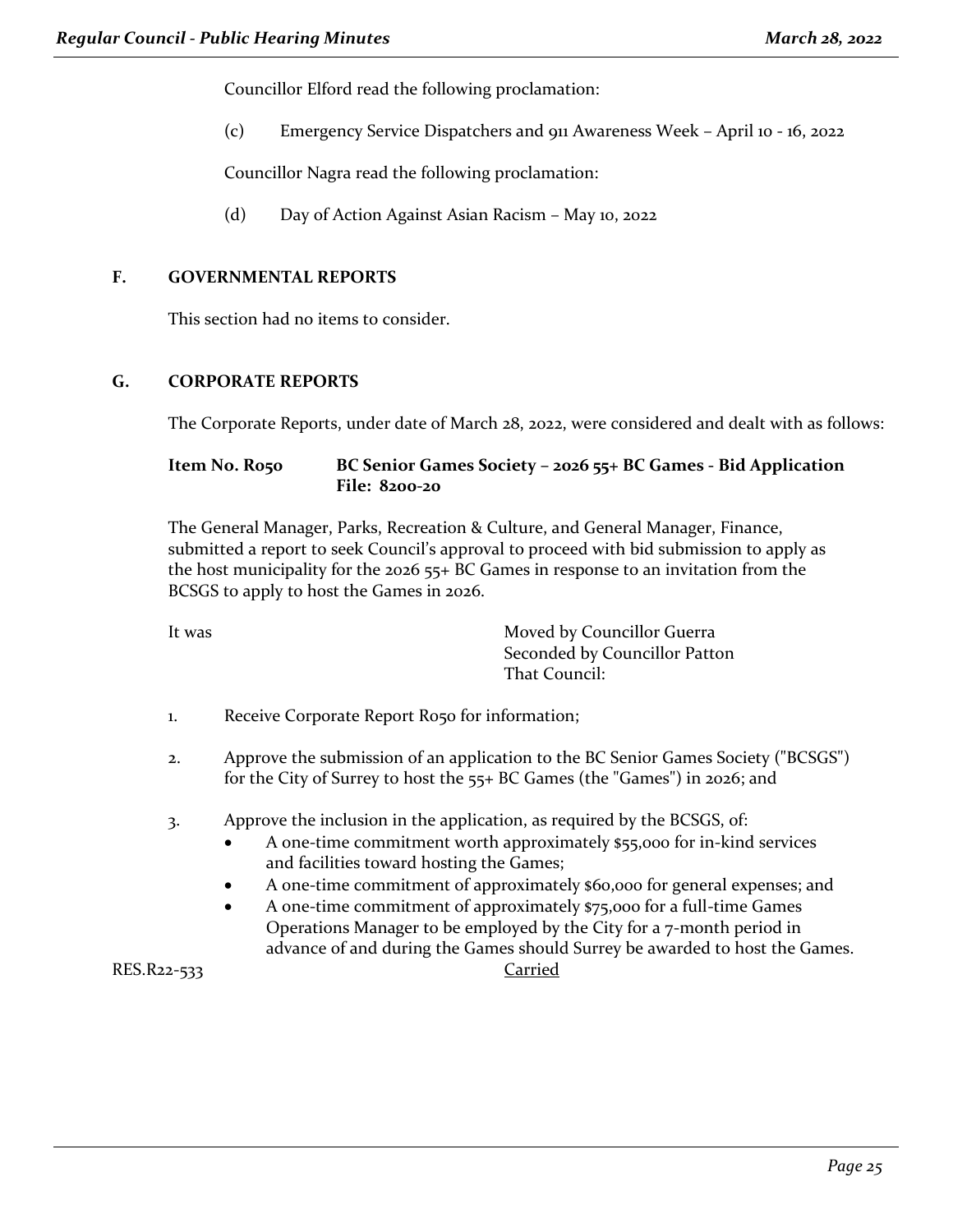### **Item No. R051 First Biannual Intake of Sport Tourism Grants - 2022 File: 1855-01**

The General Manager, Parks, Recreation & Culture, and General Manager, Finance, submitted a report to obtain Council's approval for the issuance of grants under the Sport Tourism Grant Program for the first biannual intake in 2022.

It was **Moved by Councillor Guerra** Seconded by Councillor Patton That Council:

- 1. Receive Corporate Report R051 for information; and
- 2. Approve staff recommendations for the first biannual intake for 2022 Sport Tourism Grant applications as documented in Appendix "I", in accordance with the City's Sport Tourism Grant Program Guidelines (Appendix "II").

RES.R22-534 Carried

#### **Item No. R052 Award of Contract No. 1220-040-2021-060 A, B, C, D & E for Licensed Security Personnel and Related Services – Various Civic Facilities and Sites File: 1345-01**

The General Manager, Corporate Services, submitted a report to obtain Council's approval to award Contract No. 1220‐040‐2021‐060 A, B, C, D and E for Licensed Security Personnel and Related Services at Various Civic Facilities and Sites to Guardteck Security Corp., Securiguard Services Ltd., and Genesis Security Group as outlined in this report.

It was **Moved by Councillor Guerra** Seconded by Councillor Patton That Council:

- 1. Award Contract No. 1220‐040‐2021‐060 A, B & E to Securiguard Services Ltd. for an initial one‐year term for Monitoring of Alarm Systems, Parks Washroom and Gate Keeping Services, Call Centre, Mobile Patrol, and Alarm Response Services at an annual cost of \$725,738, including GST;
- 2. Award Contract No. 1220‐040‐2021‐060 C to Genesis Security Group for an initial one‐year term for Special Events at an annual cost of \$163,041, including GST;
- 3. Award Contract No. 1220‐040‐2021‐060 D to Guardteck Security Corp. for an initial one-year term for Uniform Security Personnel Services at an annual cost of \$1,696,868, including GST;
- 4. Set the annual expenditure authorization limit for Contract No. 1220‐040‐2021‐060 A, B & E at \$798,500, including GST and contingency;
- 5. Set the annual expenditure authorization limit for Contract No. 1220‐040‐2021‐060 C at \$179,500, including GST and contingency;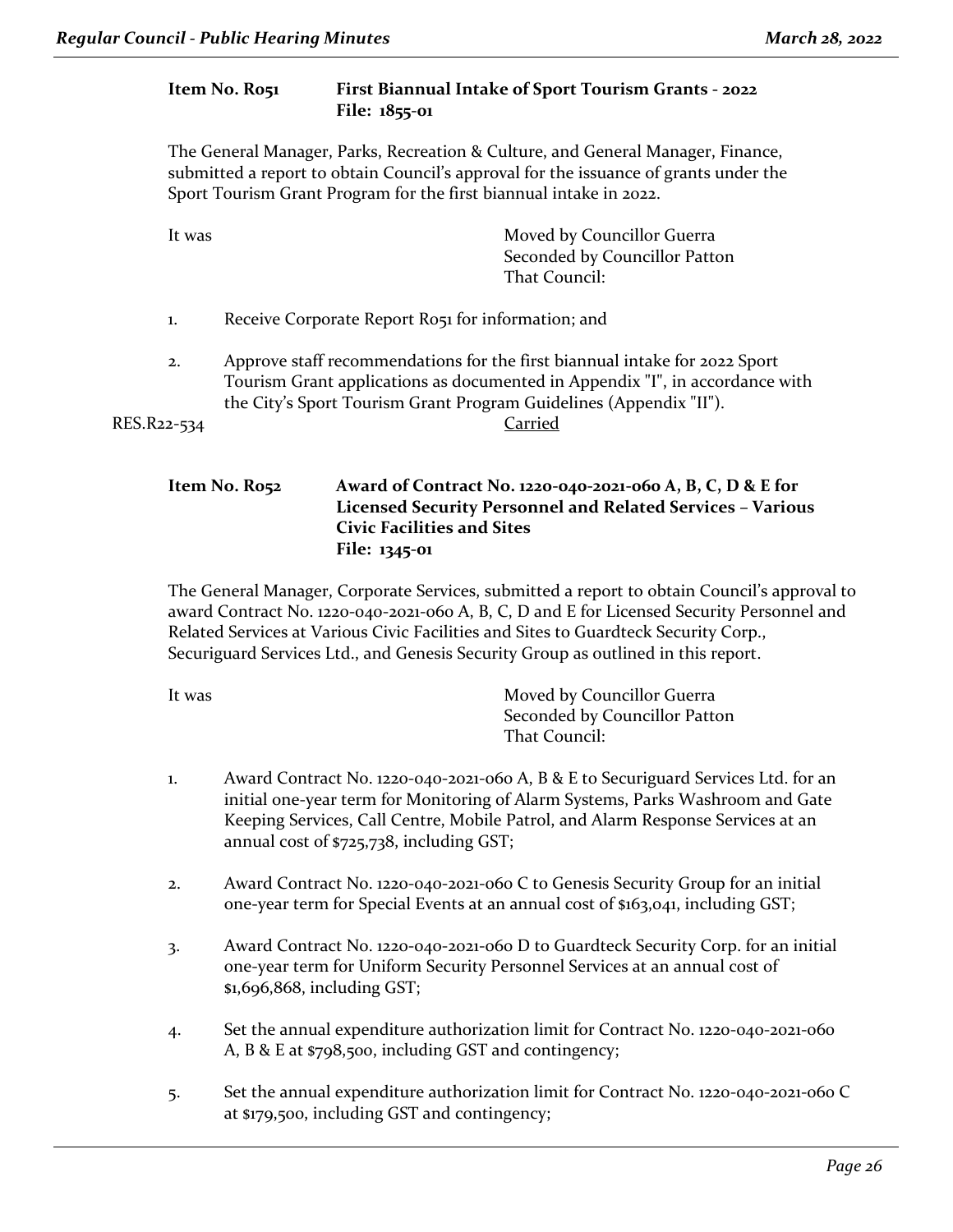- 6. Set the annual expenditure authorization limit for Contract No. 1220‐040‐2021‐060 D at \$1,867,000, including GST and contingency;
- 7. Approve the option to extend Contract No. 1220‐040‐2021‐060 A, B, C, D and E for up to four additional one‐year terms, including Vancouver Consumer Price Index ("CPI") rate increases, as the City's sole discretion; and
- 8. Authorize the General Manager, Corporate Services Department to execute Contract No. 1220‐040‐2021‐060 A, B, C, D and E and approve and execute all contract renewals related to Contract No. 1220‐040‐2021‐060 A, B, C, D and E within the approved annual expenditure authorization limits per year including GST, contingency, and CPI rate increases.

RES.R22-535 Carried

#### **Item No. R053 Surrey Housing Needs Report – Update on Report Revisions File: 4815-01**

The Acting General Manager, Planning & Development, submitted a report to provide Council with an update on revisions to the Surrey Housing Needs Report, seek approval to submit the Housing Needs Report to the Union of BC Municipalities, and seek authorization for staff to use the Housing Needs Report to inform future planning processes and policies.

It was **Moved by Councillor Guerra** Seconded by Councillor Patton That Council:

- 1. Receive Corporate Report R053 for information;
- 2. Authorize staff to use the Housing Needs Report to inform planning processes and policies including:
	- a) Future updates to the Official Community Plan;
	- b) Land use plans along the Surrey-Langley Skytrain Corridor Planning Area, and specifically the shared objective of the Province, TransLink and the City of Surrey facilitating the development of affordable housing along this transportation corridor;
	- c) Other land use plans and policies relative to housing;
	- d) New housing policies, innovative housing programs and regulations related to issues, such as facilitating affordable rental housing, family-friendly housing, and/or adaptable housing; and
	- e) Future housing action plans and strategies; and report back to Council with an update on these efforts; and
- 3. Authorize staff to submit a copy of this Corporate Report, including the Surrey Housing Needs Report attached as Appendix "I", and related Council resolution to the Union of BC Municipalities.

RES.R22-536 Carried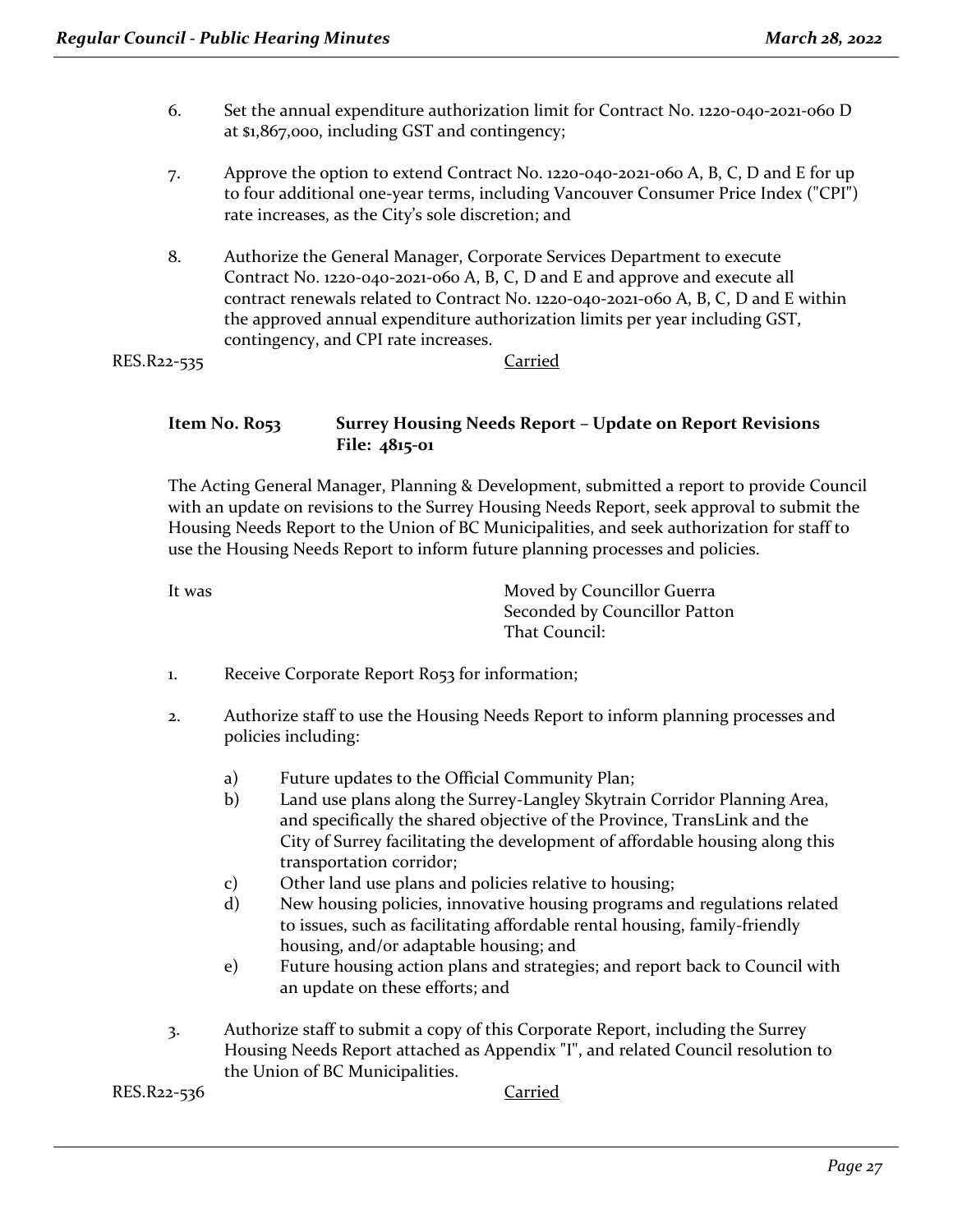#### **Item No. R054 Award of Contract No. 5519-001-21 District Energy Distribution Piping System Expansion File: 5519-001/21**

The General Manager, Engineering, submitted a report to obtain Council's approval for the award of Contract No. 5519-001-21 for the District Energy Distribution Piping Expansion project.

| It was            | Moved by Councillor Guerra<br>Seconded by Councillor Patton<br>That Council:                                                                                                  |
|-------------------|-------------------------------------------------------------------------------------------------------------------------------------------------------------------------------|
| 1.                | Award Contract No. 5519-001-21 to Rissling Services Ltd. in the amount of<br>\$4,145,733.90 (including GST) for the District Energy Distribution Piping<br>Expansion project; |
| 2.                | Set the expenditure authorization limit for Contract No. 5519-001-21 at<br>\$4,560,000.000 (including GST and contingency); and                                               |
| 3.<br>RES.R22-537 | Authorize the General Manager, Engineering to execute Contract No. 5519-001-21.<br>Carried                                                                                    |

#### **Item No. R055 Award of Contract No. 1721-029-11 Major Road Network Paving Package #1 File: 1721-029/11**

The General Manager, Engineering, submitted a report to obtain Council's approval for the award of Contract No. 1721-029-11 for repaving of Major Road Network roads.

| It was | Moved by Councillor Guerra    |
|--------|-------------------------------|
|        | Seconded by Councillor Patton |
|        | That Council:                 |

- 1. Award Contract No. 1721-029-11 to BA Blacktop Ltd. in the amount of \$2,740,290.92 (including GST) for Major Road Network paving at various locations;
- 2. Set the expenditure authorization limit for Contract No. 1721-029-11 at \$3,050,000.00 (including GST and contingency); and

3. Authorize the General Manager, Engineering to execute Contract No. 1721-029-11. RES.R22-538 Carried

#### **Item No. R056 Award of Contract No. 1721-029-21 Arterial and Collector Road Paving File: 1721-029/21**

The General Manager, Engineering, submitted a report to obtain Council's approval for the award of Contract No. 1721-029-21 for repaving of arterial and collector roads.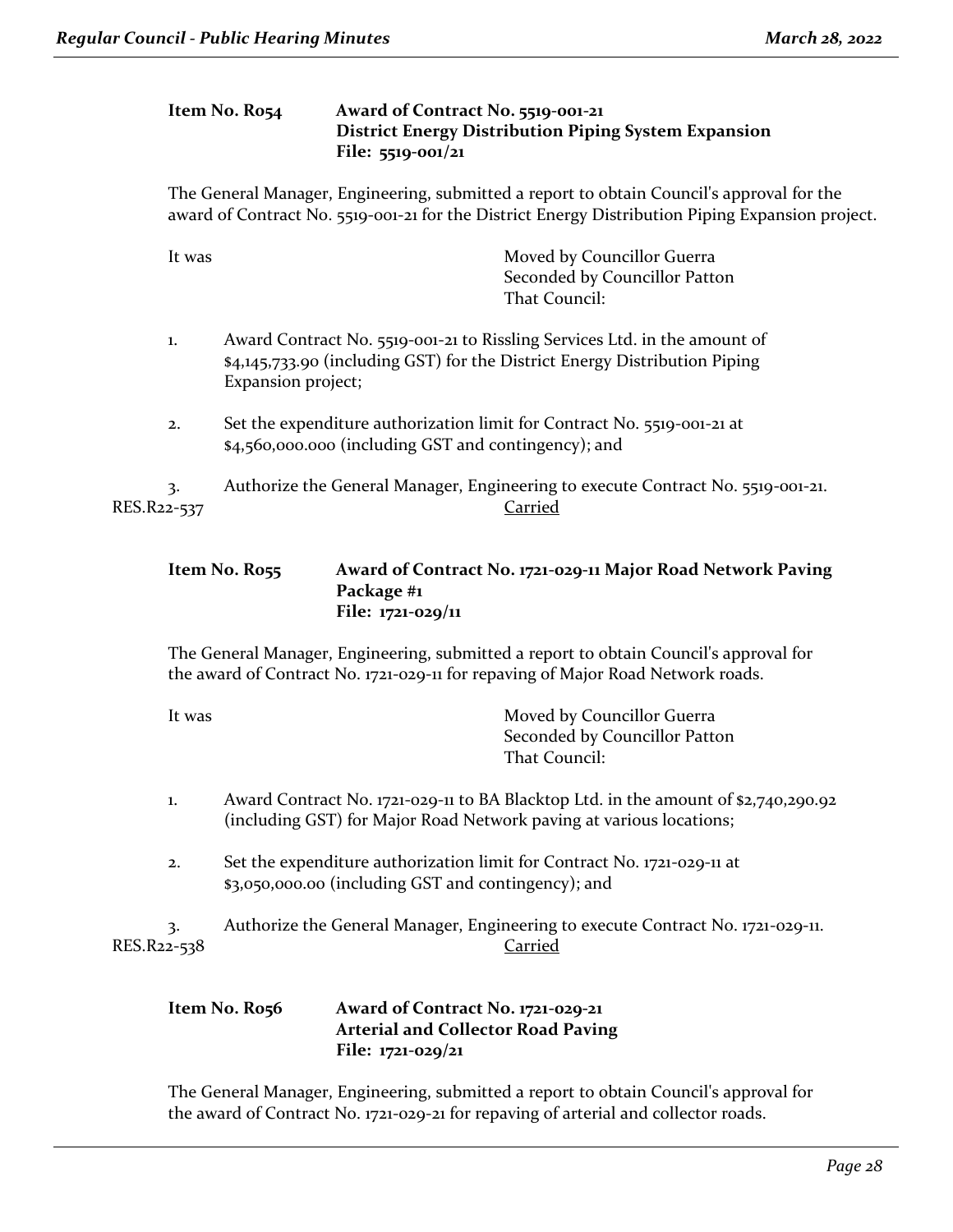| It was            | Moved by Councillor Guerra<br>Seconded by Councillor Patton<br>That Council:                                                                                       |  |
|-------------------|--------------------------------------------------------------------------------------------------------------------------------------------------------------------|--|
| 1.                | Award Contract No. 1721-029-21 to BA Blacktop Ltd. in the amount of \$3,268,819.47,<br>including GST, for arterial and collector road paving at various locations; |  |
| 2.                | Set the expenditure authorization limit for Contract No. 1721-029-21 at<br>\$3,600,000.00, including GST and contingency; and                                      |  |
| 3.<br>RES.R22-539 | Authorize the General Manager, Engineering to execute Contract No. 1721-029-21.<br>Carried                                                                         |  |
|                   | Droposed Dartnering and Losse Agreement for the Losse of City<br>$I+am$ $No$ $D0=$                                                                                 |  |

#### **Item No. R057 Proposed Partnering and Lease Agreement for the Lease of City Land located East of 131 Street and North of 112 Avenue to Pacific Community Resources Society File: 0930-30/493**

The General Manager, Engineering, and Acting General Manager, Planning & Development, submitted a report to obtain Council's approval to enter into a Partnering Agreement and Lease Agreement with Pacific Community Resources Society, to allow for the construction and operation of a modular supportive housing project for youth on a portion of the City properties located at/adjacent to 13102 – 112A Avenue to rapidly house vulnerable young people in the City of Surrey.

It was **Moved by Councillor Guerra** Seconded by Councillor Patton That Council:

- 1. Receive Corporate Report R057 for information;
- 2. Authorize the Mayor and City Clerk to execute a Partnering Agreement between the City and Pacific Community Resources Society, subject to compliance with the public notice provisions of the *Community Charter* and satisfaction of the conditions precedent, as approved by the City Solicitor, all as generally described in the report; and
- 3. Authorize the Mayor and City Clerk to execute a Lease Agreement of a 1,552 m2 portion of City property located east of 131 Street and north of 112 Avenue, as shown in Appendix "I", to Pacific Community Resources Society for a term of 20 years, subject to execution of the Partnering Agreement, compliance with the public notice provisions of the *Community Charter*, all as generally described in the report.

RES.R22-540 Carried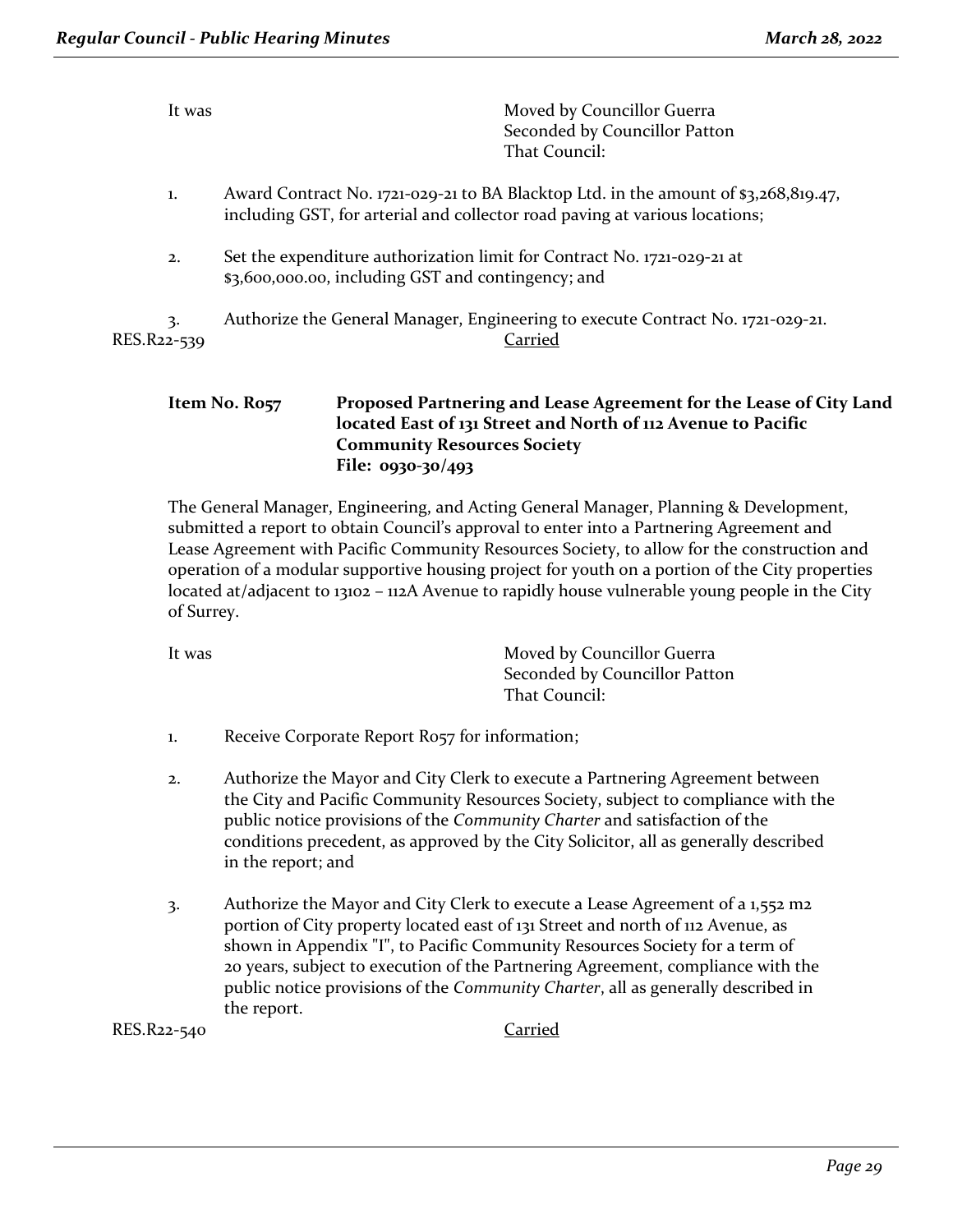#### **Item No. R058 Approval of the Sale of a Closed Portion of Road Allowance Adjacent to 17146 – 0A Avenue (Step 2) File: 7919-0255-00**

The General Manager, Engineering, submitted a report to seek Council's approval to sell the closed portion of road allowance for consolidation with the adjacent development lands at 17146 – 0A Avenue.

It was **Moved by Councillor Guerra** Seconded by Councillor Patton That Council authorize the sale of a 438.0 metre

square area*,* based on final survey information, of closed road allowance adjacent to 17146 - 0A Avenue under previously approved terms for this closure and sale as outlined in Corporate Report No. 210; 2021, a copy of which is attached to Corporate Report R058 as Appendix "I".

RES.R22-541 Carried

#### **Item No. R059 2022 Salmon Habitat Restoration Program File: D-14930**

The General Manager, Engineering, submitted a report to provide information about the 2022 SHaRP program (the "Program"), and to obtain Council approval to award two contracts in support of the delivery of the 2022 Program.

It was **Moved by Councillor Guerra** Seconded by Councillor Patton That Council:

1. Receive Corporate Report R059 for information;

- 2. Award Contract No. 1220-030-2021-064A to Dillon Consulting Limited in the amount of\$132,825.00 (including GST) for the management of the 2022 Salmon Habitat Restoration Program ("SHaRP");
- 3. Set the expenditure authorization limit for Contract No. 1220-030-2021-064A at \$139,466.25 (including GST and contingency);
- 4. Award Contract No. 1220-030-2021-064B to Dillon Consulting Limited in the amount of \$335,299.65 (including GST), for the student salary component of the 2022 SHaRP program;
- 5. Set the expenditure authorization limit for Contract No. 1220-030-2021-064B at \$352,064.63 (including applicable taxes and contingencies);
- 6. Authorize the General Manager, Engineering to execute Contract No. 1220-030-2021-064A and Contract No. 1220-030-2021-064B; and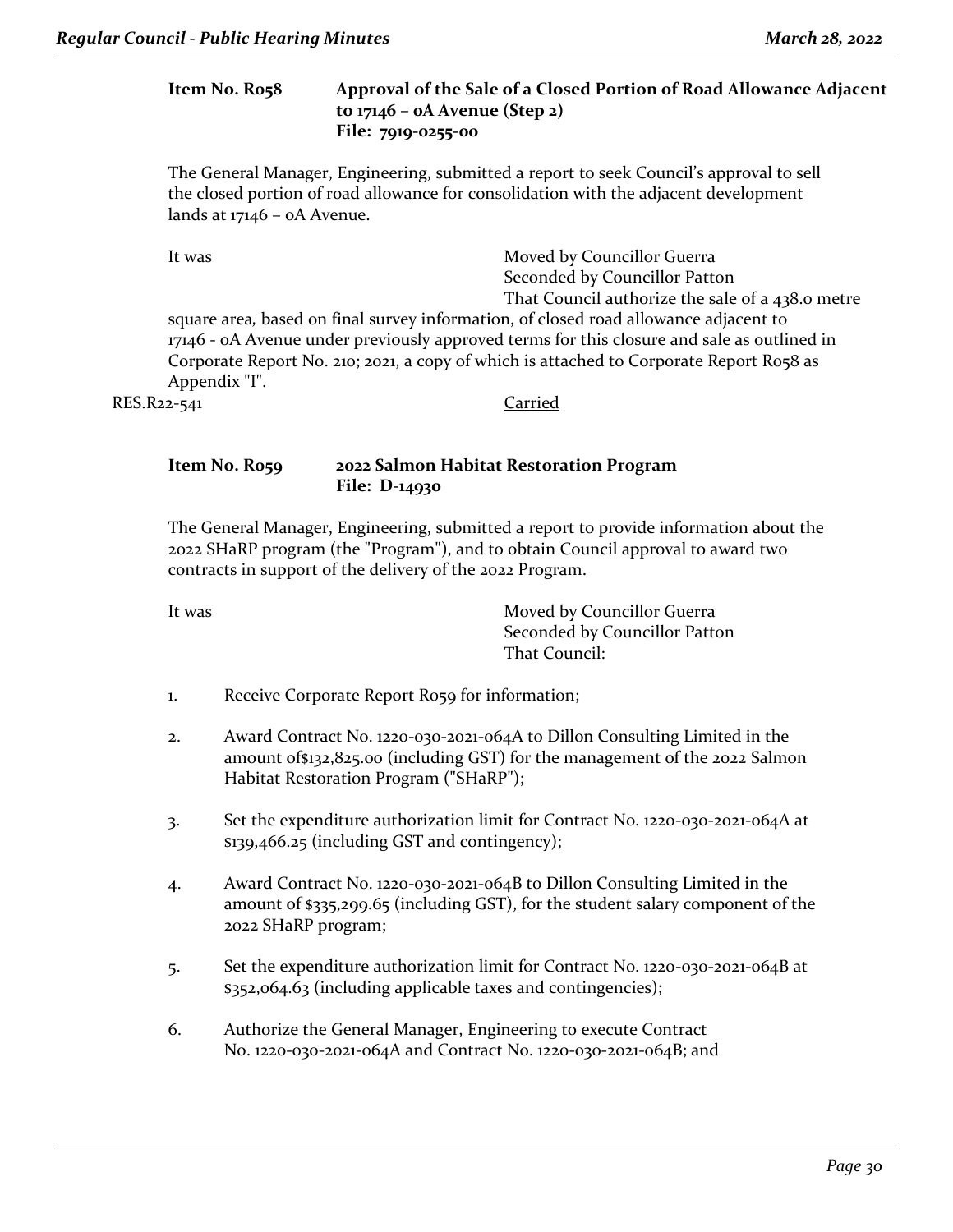7. Authorize the extension of Contract No. 1220-030-2021-064A and Contract No1220-030-2021-064B for four additional one-year terms subject to the satisfactory performance of the services by Dillon Consulting Limited and any other relevant considerations. RES.R22-542 Carried

**Item No. R060 Award of Contract No. 1720-012-21 Intersection Improvements Package #1**

**File: 1720-012/12**

The General Manager, Engineering, submitted a report to obtain Council's approval for the award of Contract No. 1720-012-21 for intersection improvements.

| It was | Moved by Councillor Guerra    |
|--------|-------------------------------|
|        | Seconded by Councillor Patton |
|        | That Council:                 |

- 1. Award Contract No. 1720-012-21 to 1336238 BC Ltd. dba Cancon Construction Ltd. in the amount of \$1,308,948.90 (including GST), for intersection improvements at various locations;
- 2. Set the expenditure authorization limit for Contract No. 1720-012-21 at \$1,440,000.00 (including GST and contingency); and

3. Authorize the General Manager, Engineering to execute Contract No. 1720-012-21. RES.R22-543 Carried

#### **Item No. R061 Neighbourhood Concept Plans Progress Update File: 6430-01**

The Acting General Manager, Planning & Development, General Manager, Engineering, and General Manager, Parks, Recreation & Culture, submitted a report to provide Council with an update on the status of current and future land use planning processes, as well as current development capacity within approved Land Use Plans.

It was **Moved by Councillor Guerra** Seconded by Councillor Patton That Council:

1. Receive Corporate Report R061 for information; and

2. Endorse the land use planning work program, as detailed in the report. RES.R22-544 Carried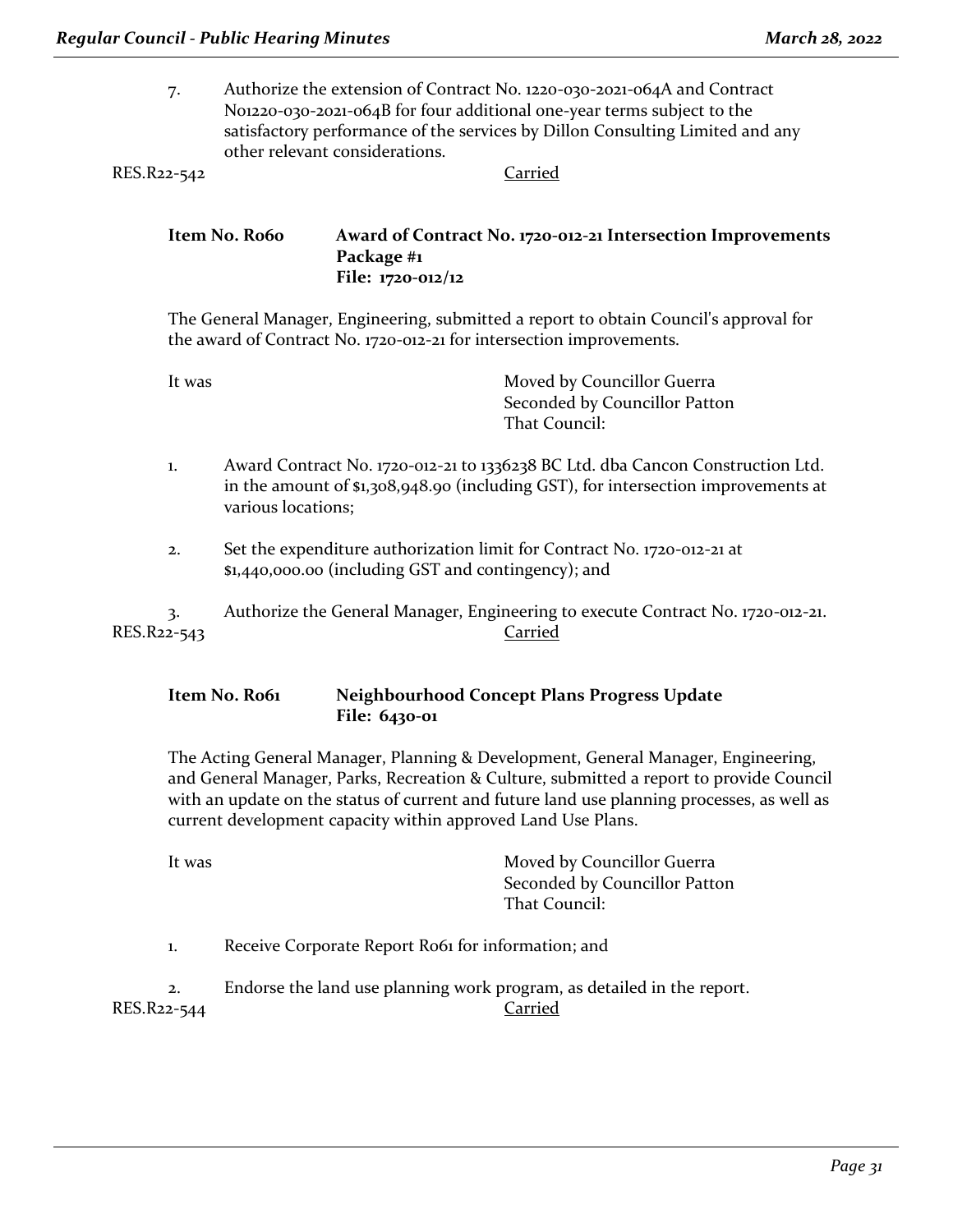# **Item No. R062 COVID-19: Emergency Operations Centre Update File: 7130-16** The City Manager submitted a report to provide Council with a status update of the various actions taken in response to COVID-19 since the last Corporate Report, which was provided to Council at the February 14, 2022, Regular Council Public Hearing meeting (a copy of Corporate Report No. R038; 2022 is attached as Appendix "I"). It was **Moved by Councillor Guerra** Seconded by Councillor Patton That Council receive Corporate Report Ro62 for information. RES.R22-545 Carried **Item No. R063 Update on Delivering the City Centre Plan Vision – Central Business District File: 6520-20 (City Centre) Note:** See Bylaw Nos. 20601 & 20602 in the H Section. The Acting General Manager, Planning & Development, and General Manager, Investment & Intergovernmental Relations, submitted a report to provide an update on the ongoing review of the City Centre Plan and to seek Council approval of new policies and land use designations intended to support office and employment growth in City Centre. It was **Moved by Councillor Guerra** Seconded by Councillor Patton That Council: 1. Receive Corporate Report Ro63 for information; 2. Approve the proposed Office and Employment Strategy, as described in the report, including amendments to the City Centre Plan, attached as Appendix "I"; 3. Approve the proposed City Centre Plan boundary extensions, as described in the report and attached as Appendix "II"; 4. Authorize staff to amend *Surrey Official Community Plan Bylaw, 2014, No. 18020, as amended*, as documented in Appendix "III", in order to ensure consistency between related figures and land use designations within the City Centre Plan and those in the Official Community Plan, and authorize the City Clerk to bring forward the necessary Amendment Bylaw for the required readings and to set a date for Public Hearing; and

5. Authorize staff to amend *Surrey Zoning By-Law, 1993, No. 12000, as amended* (the "Zoning Bylaw"), as documented in Appendix "IV", in order to provide clarity on the impact of employment space requirements on the calculation of Capital Projects Community Amenity Contributions, and authorize the City Clerk to bring forward the necessary Amendment Bylaw for the required readings and to set a date for Public Hearing.

RES.R22-546 Carried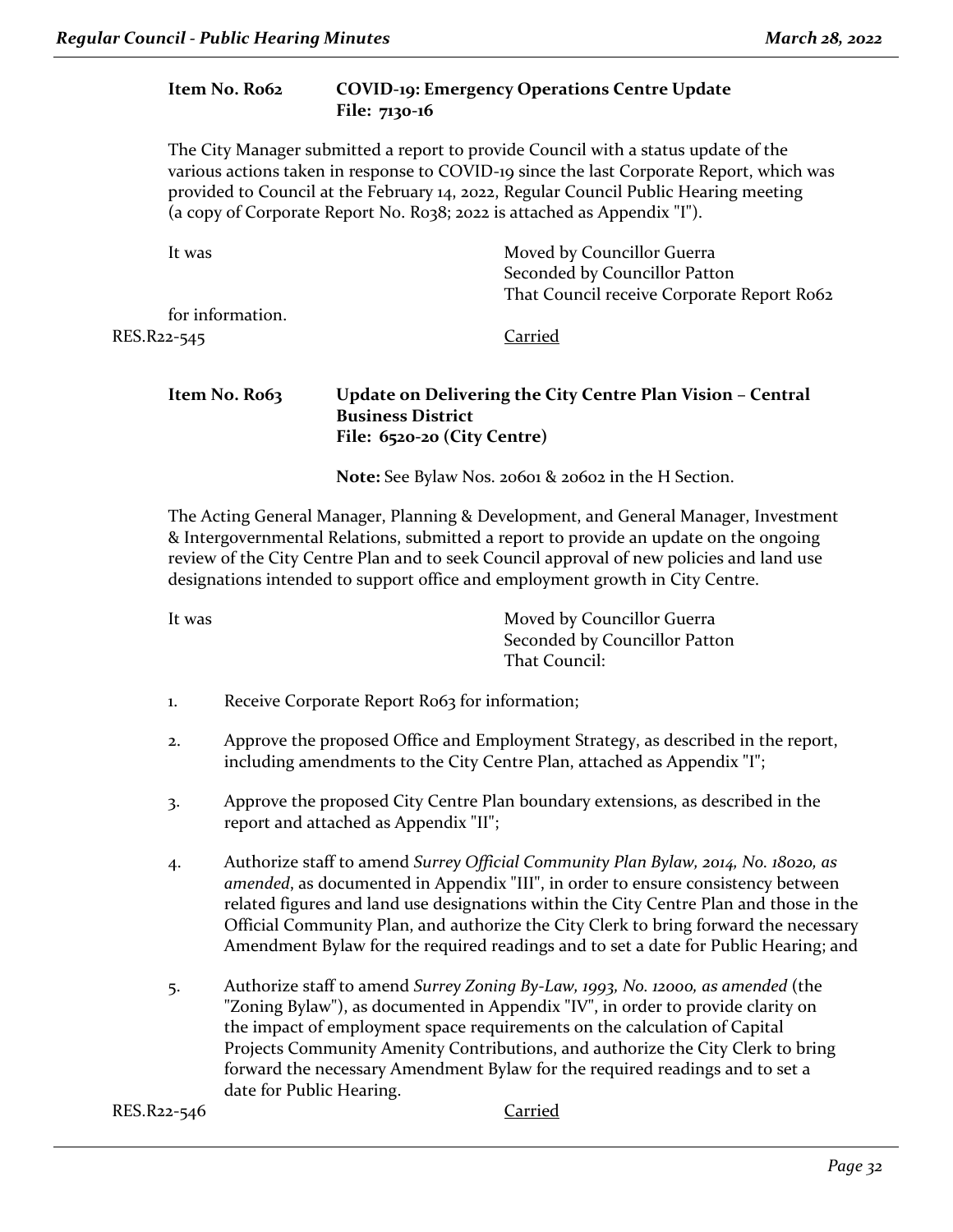#### **H. BYLAWS AND PERMITS**

#### **BUSINESS ARISING OUT OF THE PUBLIC HEARING**

| 1.          | "Surrey Zoning Bylaw, 1993, No. 12000, Amendment Bylaw, 2022, No. 20588"<br>7921-0169-00 |                                                                                         |
|-------------|------------------------------------------------------------------------------------------|-----------------------------------------------------------------------------------------|
|             | Owners: G. Dhanoi, L. Dhanoi                                                             |                                                                                         |
|             | Agent: Citiwest Consulting Ltd. (Roger Jawanda)                                          |                                                                                         |
|             |                                                                                          | RF to RF-13 – 8929 - 148 Street – to subdivide into two single-family small urban lots. |
|             | Council direction received March 7, 2022                                                 |                                                                                         |
|             | It was                                                                                   | Moved by Councillor Guerra                                                              |
|             |                                                                                          | Seconded by Councillor Patton                                                           |
|             |                                                                                          | That "Surrey Zoning Bylaw, 1993, No. 12000,                                             |
|             | Amendment Bylaw, 2022, No. 20588" pass its third reading.                                |                                                                                         |
| RES.R22-547 |                                                                                          | Carried                                                                                 |
|             |                                                                                          |                                                                                         |
|             |                                                                                          |                                                                                         |

2. "Surrey Comprehensive Development Zone 47 (CD 47), Bylaw, 2022, No. 20589" 7919-0258-00 Owner: Anthem Surrey Centre 2 Developments Ltd. Agent: Anthem Properties Group Ltd. (Alexander Wright) C-8 to CD – 10232 Whalley Boulevard – to permit a mixed-use phased development consisting of three high-rise mixed-use towers, two low-rise residential buildings and one single-storey standalone commercial building.

Council direction received March 7, 2022

| It was                                                                | Moved by Councillor Guerra             |
|-----------------------------------------------------------------------|----------------------------------------|
|                                                                       | Seconded by Councillor Patton          |
|                                                                       | That "Surrey Comprehensive Development |
| Zone $47$ (CD $47$ ), Bylaw, 2022, No. 20589" pass its third reading. |                                        |
|                                                                       | Carried                                |

RES.R<sub>22-54</sub>8

Development Variance Permit No. 7919-0258-00 10232 Whalley Boulevard - to vary the definition of "Bond" in the "Surrey Subdivision and Development By-law, 1986, No. 8830", as amended, to include the use of a Surety Bond for Servicing Agreement No. 7819-0258-00.

It was **Moved by Councillor Guerra** Seconded by Councillor Patton That Council support Development Variance Permit No. 7919-0258-00 and consider issuance of the Permit upon final adoption of the associated rezoning bylaw.

RES.R22-549 Carried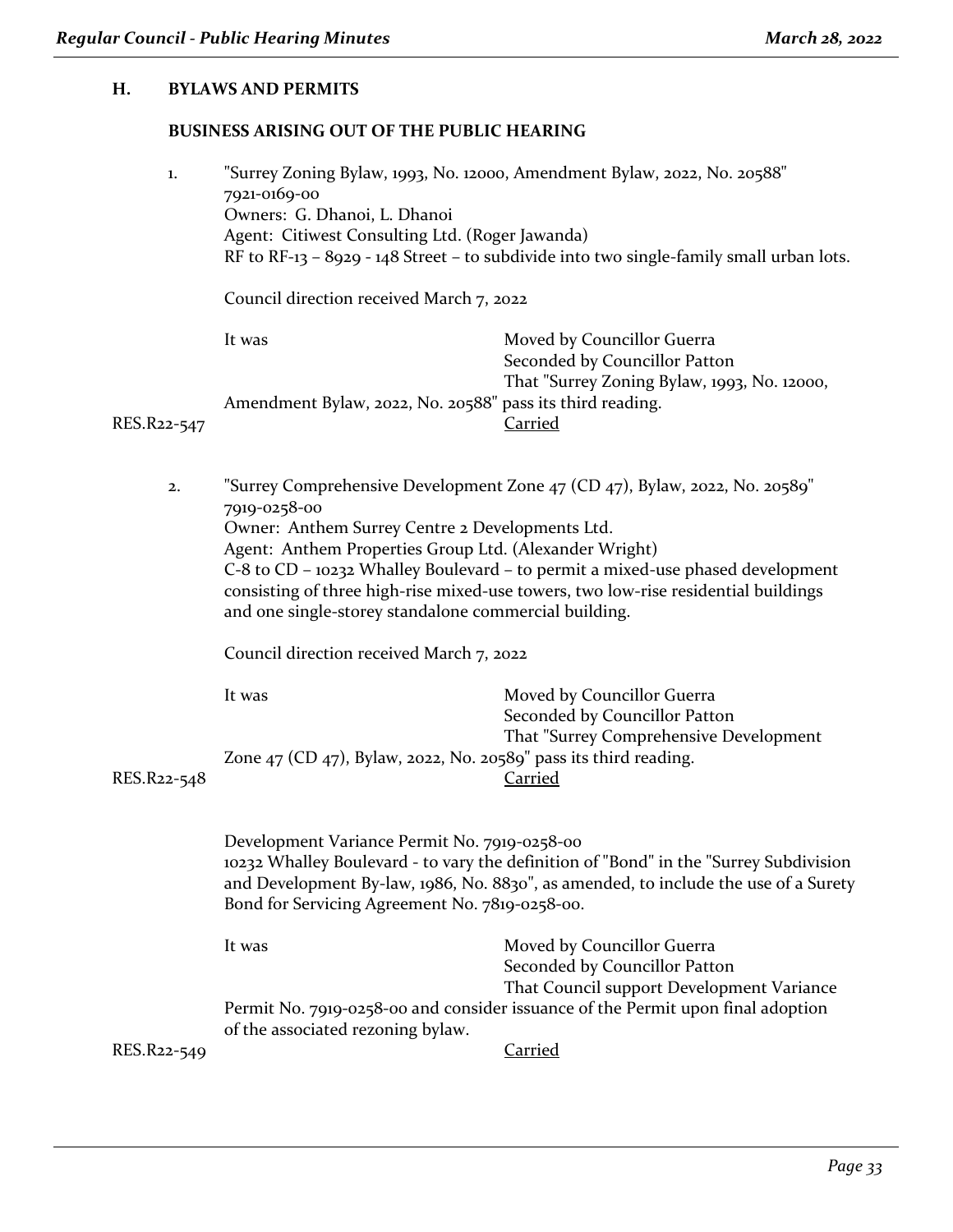| 3.          | No. 20590"<br>7920-0284-00<br>Owner: Berkeley Enterprises Ltd.<br>Agent: Chris Dikeakos Architects Inc. (Jalil Azizi)                                                                                                                                                                                                                                                                                       | "Surrey Official Community Plan Bylaw, 2013, No. 18020, Amendment Bylaw, 2022,<br>To amend the OCP Figure 16 for the subject sites located at 10744 and 10752 City Parkway;<br>10757, 10745 and 10737 - 135A Street (10739 - 135A Street) from 3.5 FAR to 7.5 FAR. |  |
|-------------|-------------------------------------------------------------------------------------------------------------------------------------------------------------------------------------------------------------------------------------------------------------------------------------------------------------------------------------------------------------------------------------------------------------|--------------------------------------------------------------------------------------------------------------------------------------------------------------------------------------------------------------------------------------------------------------------|--|
|             | Council direction received March 7, 2022                                                                                                                                                                                                                                                                                                                                                                    |                                                                                                                                                                                                                                                                    |  |
|             | It was                                                                                                                                                                                                                                                                                                                                                                                                      | Moved by Councillor Guerra<br>Seconded by Councillor Patton                                                                                                                                                                                                        |  |
| RES.R22-550 |                                                                                                                                                                                                                                                                                                                                                                                                             | That "Surrey Official Community Plan Bylaw,<br>2013, No. 18020, Amendment Bylaw, 2022, No. 20590" pass its third reading.<br>Carried                                                                                                                               |  |
|             | "Surrey Comprehensive Development Zone 46 (CD 46), Bylaw, 2022, No. 20591"<br>C-8 and C-15 to CD – 10744 and 10752 City Parkway; 10757, 10745 and<br>10737 - 135A Street - to permit the development of a 48-storey mixed-use building in<br>City Centre, including 6,690 square metres of office and commercial floor space<br>within the 4-storey podium and 593 market residential dwelling units above. |                                                                                                                                                                                                                                                                    |  |
|             | Council direction received March 7, 2022                                                                                                                                                                                                                                                                                                                                                                    |                                                                                                                                                                                                                                                                    |  |
| RES.R22-551 | It was<br>Zone 46 (CD 46), Bylaw, 2022, No. 20591" pass its third reading.                                                                                                                                                                                                                                                                                                                                  | Moved by Councillor Guerra<br>Seconded by Councillor Patton<br>That "Surrey Comprehensive Development<br><b>Carried</b>                                                                                                                                            |  |
| 4.          | 7920-0287-00<br>Owners: D. Jhutty, K. Jhutty<br>Agent: Citiwest Consulting Ltd. (Roger Jawanda)<br>single-family lot and two semi-detached single-family lots.                                                                                                                                                                                                                                              | "Surrey Zoning Bylaw, 1993, No. 12000, Amendment Bylaw, 2022, No. 20578"<br>RF to RF-SD – Portion of 10578 – 127A Street – to subdivide the site into one                                                                                                          |  |
|             | Council direction received February 14, 2022                                                                                                                                                                                                                                                                                                                                                                |                                                                                                                                                                                                                                                                    |  |
|             | It was                                                                                                                                                                                                                                                                                                                                                                                                      | Moved by Councillor Guerra<br>Seconded by Councillor Patton<br>That "Surrey Zoning Bylaw, 1993, No. 12000,                                                                                                                                                         |  |
| RES.R22-552 | Amendment Bylaw, 2022, No. 20578" pass its third reading.                                                                                                                                                                                                                                                                                                                                                   | <b>Carried</b>                                                                                                                                                                                                                                                     |  |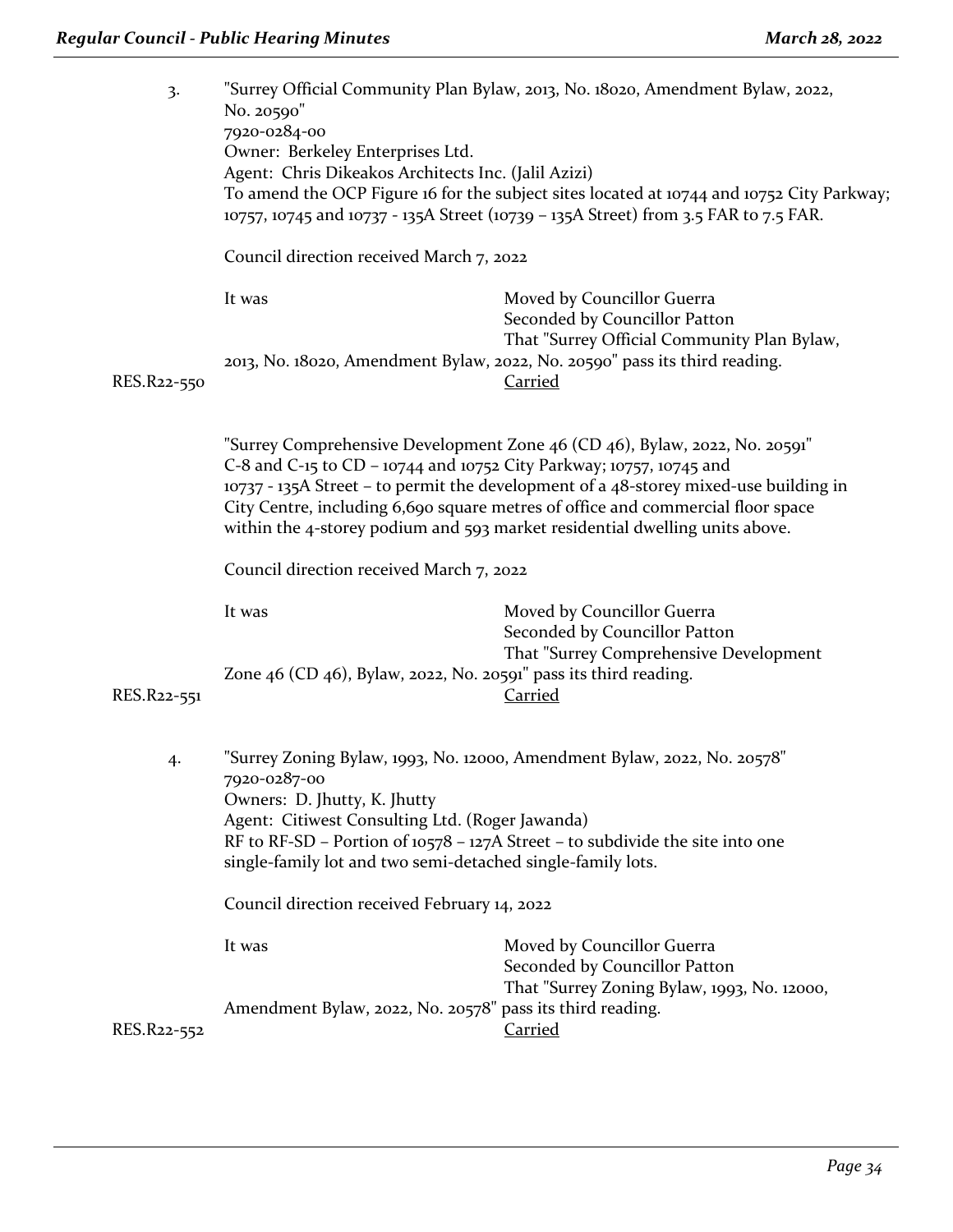| 5.          | "Surrey Official Community Plan Bylaw, 2013, No. 18020, Amendment Bylaw, 2022,<br>No. 20592"<br>7918-0088-00<br>Owner: Ridgeview Panorama Estates Ltd.<br>Agent: Aplin & Martin Consultants Ltd. (Maggie Koka)<br>To amend the OCP Figure 3 to redesignate the subject site located at 5400 - 148 Street<br>from Suburban to Urban. |                                                                                                            |
|-------------|-------------------------------------------------------------------------------------------------------------------------------------------------------------------------------------------------------------------------------------------------------------------------------------------------------------------------------------|------------------------------------------------------------------------------------------------------------|
|             | Council direction received March 7, 2022                                                                                                                                                                                                                                                                                            |                                                                                                            |
|             | It was                                                                                                                                                                                                                                                                                                                              | Moved by Councillor Guerra<br>Seconded by Councillor Patton<br>That "Surrey Official Community Plan Bylaw, |
| RES.R22-553 |                                                                                                                                                                                                                                                                                                                                     | 2013, No. 18020, Amendment Bylaw, 2022, No. 20592" pass its third reading.<br><b>Carried</b>               |
|             | "Surrey Comprehensive Development Zone 44 (CD 44), Bylaw, 2022, No. 20593"<br>RA to CD - $5400 - 148$ Street - to permit the development of 39 townhouse units.                                                                                                                                                                     |                                                                                                            |
|             | Council direction received March 7, 2022                                                                                                                                                                                                                                                                                            |                                                                                                            |
|             | It was                                                                                                                                                                                                                                                                                                                              | Moved by Councillor Guerra<br>Seconded by Councillor Patton<br>That "Surrey Comprehensive Development      |
| RES.R22-554 | Zone 44 (CD 44), Bylaw, 2022, No. 20593" pass its third reading.                                                                                                                                                                                                                                                                    | <b>Carried</b>                                                                                             |
| 6.          | No. 20594"<br>7918-0164-00<br>Owner: Qualico Developments (Vancouver) Inc<br>Agent: Aplin & Martin Consultants Ltd. (Maggie Koka)                                                                                                                                                                                                   | "Surrey Official Community Plan Bylaw, 2013, No. 18020, Amendment Bylaw, 2022,                             |
|             | To amend the OCT Figure 3 for a portion of the site located at 10150 - 177A Street<br>from Suburban to Urban.                                                                                                                                                                                                                       |                                                                                                            |
|             | Council direction received March 7, 2022                                                                                                                                                                                                                                                                                            |                                                                                                            |
|             | It was                                                                                                                                                                                                                                                                                                                              | Moved by Councillor Guerra<br>Seconded by Councillor Patton<br>That "Surrey Official Community Plan Bylaw, |
| RES.R22-555 |                                                                                                                                                                                                                                                                                                                                     | 2013, No. 18020, Amendment Bylaw, 2022, No. 20594" pass its third reading.<br><b>Carried</b>               |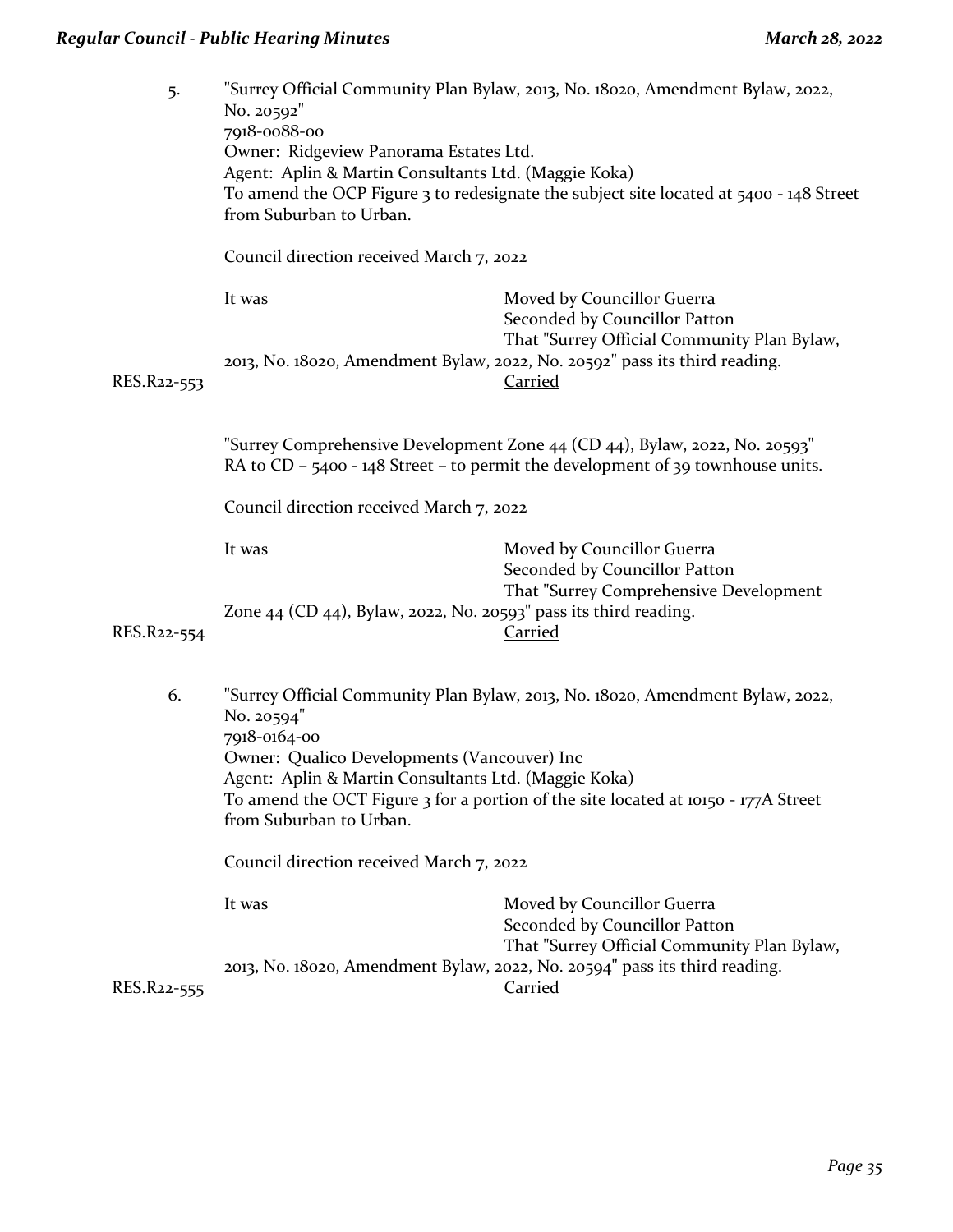|             | "Surrey Zoning Bylaw, 1993, No. 12000, Amendment Bylaw, 2022, No. 20595"<br>RA to RF and RF-13 - portion of 10150 - 177A Street - to subdivide the site into 6 RF<br>lots, 21 RF-13 lots, an open space (riparian protection) lot, and a remnant lot.                                                                                                                                                                                                                                                                                                                                                       |                                                                                                            |
|-------------|-------------------------------------------------------------------------------------------------------------------------------------------------------------------------------------------------------------------------------------------------------------------------------------------------------------------------------------------------------------------------------------------------------------------------------------------------------------------------------------------------------------------------------------------------------------------------------------------------------------|------------------------------------------------------------------------------------------------------------|
|             | Council direction received March 7, 2022                                                                                                                                                                                                                                                                                                                                                                                                                                                                                                                                                                    |                                                                                                            |
|             | It was                                                                                                                                                                                                                                                                                                                                                                                                                                                                                                                                                                                                      | Moved by Councillor Guerra<br>Seconded by Councillor Patton<br>That "Surrey Zoning Bylaw, 1993, No. 12000, |
| RES.R22-556 | Amendment Bylaw, 2022, No. 20595" pass its third reading.                                                                                                                                                                                                                                                                                                                                                                                                                                                                                                                                                   | <b>Carried</b>                                                                                             |
|             | Development Variance Permit No. 7918-0164-00<br>Portion of 10150 - 177A Street - to reduce the minimum rear yard setback to the<br>principal building face for proposed Lots 9, 10, 11, 13, 24, and 26; reduce the minimum<br>front yard setback to the principal building face and to the garage for proposed<br>Lot 24; reduce the minimum rear yard setback from 7.5 metres to 5.5 metres for 50%<br>of the rear principal building face and 4.0 metres for the other 50% of the rear<br>principal building face for proposed Lot 25 and reduce the minimum lot depth for<br>proposed Lot 24, 25 and 26. |                                                                                                            |
|             | It was                                                                                                                                                                                                                                                                                                                                                                                                                                                                                                                                                                                                      | Moved by Councillor Guerra<br>Seconded by Councillor Patton<br>That Council support Development Variance   |
| RES.R22-557 | of the associated rezoning bylaw.                                                                                                                                                                                                                                                                                                                                                                                                                                                                                                                                                                           | Permit No. 7918-0164-00 and consider issuance of the Permit upon final adoption<br><b>Carried</b>          |
| 7.          | No. 20596"<br>7921-0160-00, 7921-0161-00<br>Owner: 0794043 B.C. Ltd. (Director Information: Joginder Dhaliwal)                                                                                                                                                                                                                                                                                                                                                                                                                                                                                              | "Surrey Official Community Plan Bylaw, 2013, No. 18020, Amendment Bylaw, 2022,                             |
|             | Agent: Joe Dhaliwal<br>To amend OCP Figure 3 by redesignating the subject site located at<br>amend Figure 42 by removing the Commercial designation.                                                                                                                                                                                                                                                                                                                                                                                                                                                        | 9933 Barnston Drive East from Commercial to Multiple Residential, and to                                   |
|             | Council direction received March 7, 2022                                                                                                                                                                                                                                                                                                                                                                                                                                                                                                                                                                    |                                                                                                            |
|             | It was                                                                                                                                                                                                                                                                                                                                                                                                                                                                                                                                                                                                      | Moved by Councillor Guerra<br>Seconded by Councillor Patton<br>That "Surrey Official Community Plan Bylaw, |
| RES.R22-558 |                                                                                                                                                                                                                                                                                                                                                                                                                                                                                                                                                                                                             | 2013, No. 18020, Amendment Bylaw, 2022, No. 20596" pass its third reading.<br><b>Carried</b>               |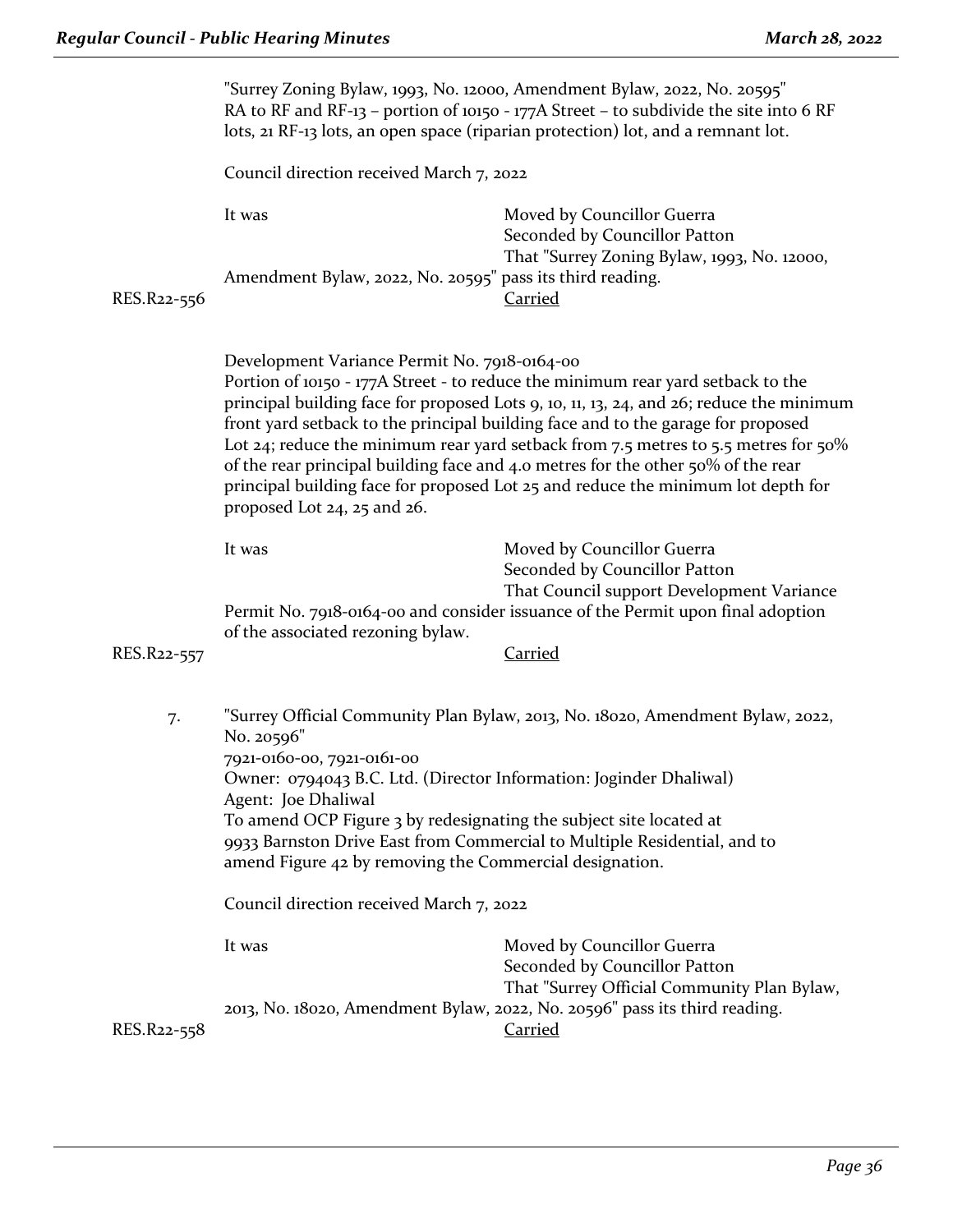|                                                                                                                                                                                                                                                                                                                                   | "Surrey Comprehensive Development Zone 48 (CD 48), Bylaw, 2022, No. 20597"<br>CD (Bylaw No. 17028) to CD - 9933 Barnston Drive East - to permit the development<br>of a 54-unit, 5-storey mixed-use building, including 1,554 square metres of ground<br>floor commercial and a stand-alone daycare, and 43 townhouse units.                                                                                                          |                                                                                                            |
|-----------------------------------------------------------------------------------------------------------------------------------------------------------------------------------------------------------------------------------------------------------------------------------------------------------------------------------|---------------------------------------------------------------------------------------------------------------------------------------------------------------------------------------------------------------------------------------------------------------------------------------------------------------------------------------------------------------------------------------------------------------------------------------|------------------------------------------------------------------------------------------------------------|
|                                                                                                                                                                                                                                                                                                                                   | Council direction received March 7, 2022                                                                                                                                                                                                                                                                                                                                                                                              |                                                                                                            |
|                                                                                                                                                                                                                                                                                                                                   | It was                                                                                                                                                                                                                                                                                                                                                                                                                                | Moved by Councillor Guerra<br>Seconded by Councillor Patton<br>That "Surrey Comprehensive Development      |
| RES.R22-559                                                                                                                                                                                                                                                                                                                       | Zone $48$ (CD $48$ ), Bylaw, 2022, No. 20597" pass its third reading.                                                                                                                                                                                                                                                                                                                                                                 | <b>Carried</b>                                                                                             |
| 8.                                                                                                                                                                                                                                                                                                                                | "Surrey Zoning Bylaw, 1993, No. 12000, Text Amendment Bylaw, 2022, No. 20564"<br>3900-20-20564 - Regulatory Text Amendment<br>A bylaw to expand the Fleetwood Plan Area and to amend the amenity<br>contributions for the Fleetwood Plan Area in accordance with the Stage 1 Plan and<br>interim Fleetwood Plan Development Expectations Strategy.<br>Council direction received March 7, 2022<br>Corporate Report Item No. 2022-R049 |                                                                                                            |
|                                                                                                                                                                                                                                                                                                                                   |                                                                                                                                                                                                                                                                                                                                                                                                                                       |                                                                                                            |
|                                                                                                                                                                                                                                                                                                                                   | It was                                                                                                                                                                                                                                                                                                                                                                                                                                | Moved by Councillor Guerra<br>Seconded by Councillor Patton<br>That "Surrey Zoning Bylaw, 1993, No. 12000, |
| RES.R22-560                                                                                                                                                                                                                                                                                                                       | Text Amendment Bylaw, 2022, No. 20564" pass its third reading.                                                                                                                                                                                                                                                                                                                                                                        | <b>Carried</b>                                                                                             |
| "Surrey Zoning Bylaw, 1993, No. 12000, Text Amendment Bylaw, 2022, No. 20583"<br>9.<br>3900-20-20583 - Regulatory Text Amendment<br>A bylaw to implement interim Secondary Plan Community Amenity Contribution<br>rates in accordance with the approved Stage 1 Plan for the Guildford Town<br>Centre – 104 Avenue Corridor Plan. |                                                                                                                                                                                                                                                                                                                                                                                                                                       |                                                                                                            |
|                                                                                                                                                                                                                                                                                                                                   | Council direction received March 7, 2022<br>Corporate Report Item No. 2022-R048                                                                                                                                                                                                                                                                                                                                                       |                                                                                                            |
|                                                                                                                                                                                                                                                                                                                                   | It was                                                                                                                                                                                                                                                                                                                                                                                                                                | Moved by Councillor Guerra<br>Seconded by Councillor Patton                                                |
| RES.R22-561                                                                                                                                                                                                                                                                                                                       | Text Amendment Bylaw, 2022, No. 20583" pass its third reading.                                                                                                                                                                                                                                                                                                                                                                        | That "Surrey Zoning Bylaw, 1993, No. 12000,<br><b>Carried</b>                                              |
|                                                                                                                                                                                                                                                                                                                                   | It was                                                                                                                                                                                                                                                                                                                                                                                                                                | Moved by Councillor Guerra<br>Seconded by Councillor Patton<br>That "Surrey Zoning Bylaw, 1993, No. 12000, |
| RES.R22-562                                                                                                                                                                                                                                                                                                                       | Text Amendment Bylaw, 2022, No. 20583" be finally adopted.                                                                                                                                                                                                                                                                                                                                                                            | <b>Carried</b>                                                                                             |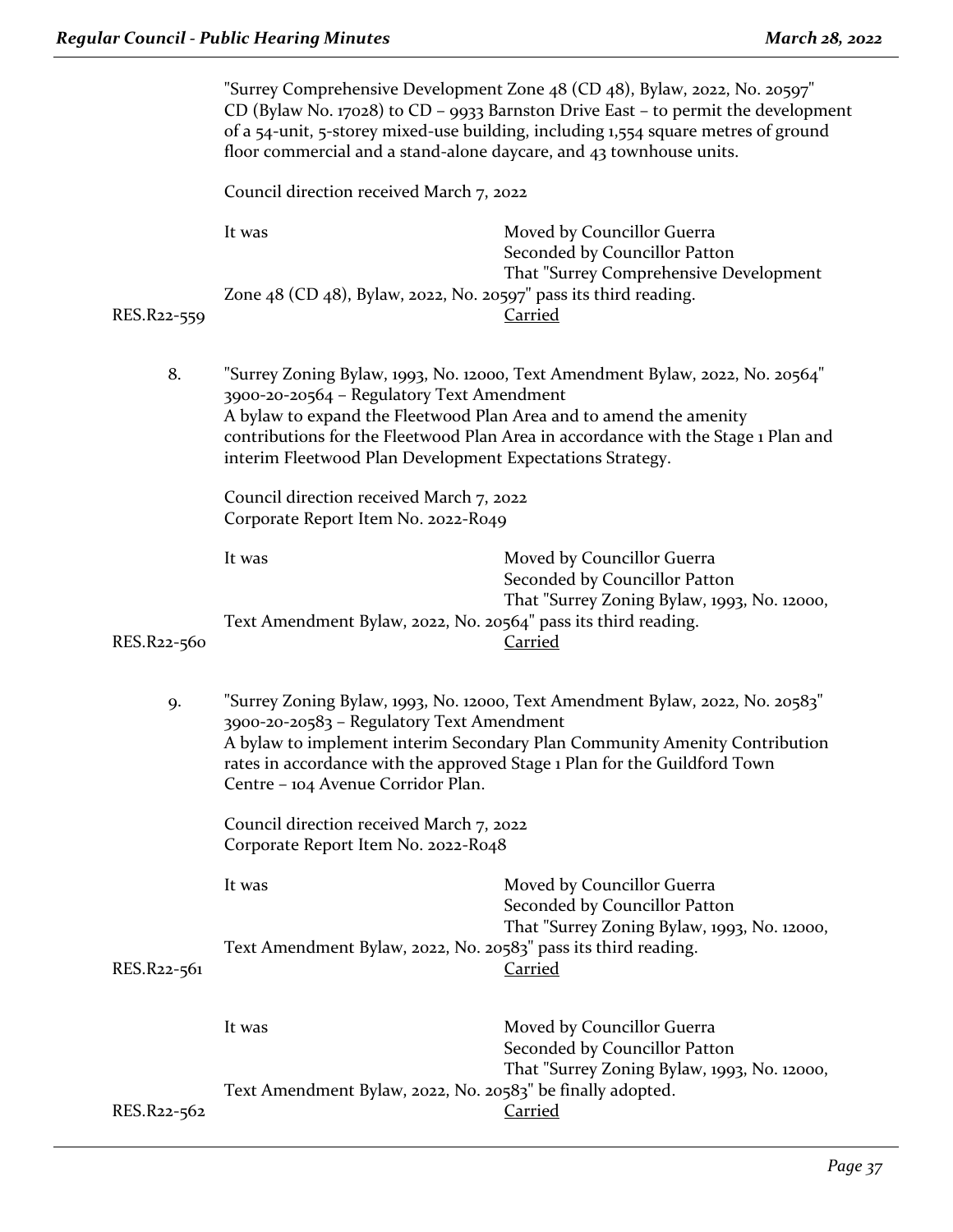| 10.         | 3900-20-20584 - Regulatory Text Amendment<br>Contribution rates by an overall $3\%$ , calculated using the average annual<br>lapsed on January 1, 2022. | "Surrey Zoning Bylaw, 1993, No. 12000, Text Amendment Bylaw, 2022, No. 20584"<br>A bylaw to update the Secondary Plan and Infill Area Community Amenity<br>Vancouver Consumer Price Index for inflation, and to remove the phasing<br>schedule for Capital Projects Community Amenity Contribution provisions which |
|-------------|---------------------------------------------------------------------------------------------------------------------------------------------------------|---------------------------------------------------------------------------------------------------------------------------------------------------------------------------------------------------------------------------------------------------------------------------------------------------------------------|
|             | Council direction received March 7, 2021<br>Corporate Report Item No. 2022-R048                                                                         |                                                                                                                                                                                                                                                                                                                     |
|             | It was                                                                                                                                                  | Moved by Councillor Guerra<br>Seconded by Councillor Patton<br>That "Surrey Zoning Bylaw, 1993, No. 12000,                                                                                                                                                                                                          |
| RES.R22-563 | Text Amendment Bylaw, 2022, No. 20584" pass its third reading.                                                                                          | <u>Carried</u>                                                                                                                                                                                                                                                                                                      |
|             | It was                                                                                                                                                  | Moved by Councillor Guerra<br>Seconded by Councillor Patton                                                                                                                                                                                                                                                         |
| RES.R22-564 | Text Amendment Bylaw, 2022, No. 20584" be finally adopted.                                                                                              | That "Surrey Zoning Bylaw, 1993, No. 12000,<br>Carried                                                                                                                                                                                                                                                              |

RES.R22-564

#### **PERMITS - APPROVAL**

| 11. | Development Variance Permit No. 7922-0019-00            |                                                                                                                                                               |  |  |
|-----|---------------------------------------------------------|---------------------------------------------------------------------------------------------------------------------------------------------------------------|--|--|
|     | $19062 - 34A$ Avenue                                    |                                                                                                                                                               |  |  |
|     |                                                         | Owner: 1303325 B.C. Ltd. (Director Information: Joshua Gaglardi)                                                                                              |  |  |
|     |                                                         | Agent: Orion Construction (Jack Priestley)                                                                                                                    |  |  |
|     | addition of a mezzanine for storage.                    | The applicant is requesting a variance to reduce the minimum number of on-site<br>parking spaces required from 47 spaces to 41 spaces, in order to permit the |  |  |
|     | No written submissions were received for this proposal. |                                                                                                                                                               |  |  |
|     | It was                                                  | Moved by Councillor Guerra                                                                                                                                    |  |  |
|     |                                                         | Seconded by Councillor Patton                                                                                                                                 |  |  |
|     |                                                         | That Council authorize the issuance of                                                                                                                        |  |  |

Development Variance Permit No. 7922-0019-00.

RES.R<sub>22-565</sub>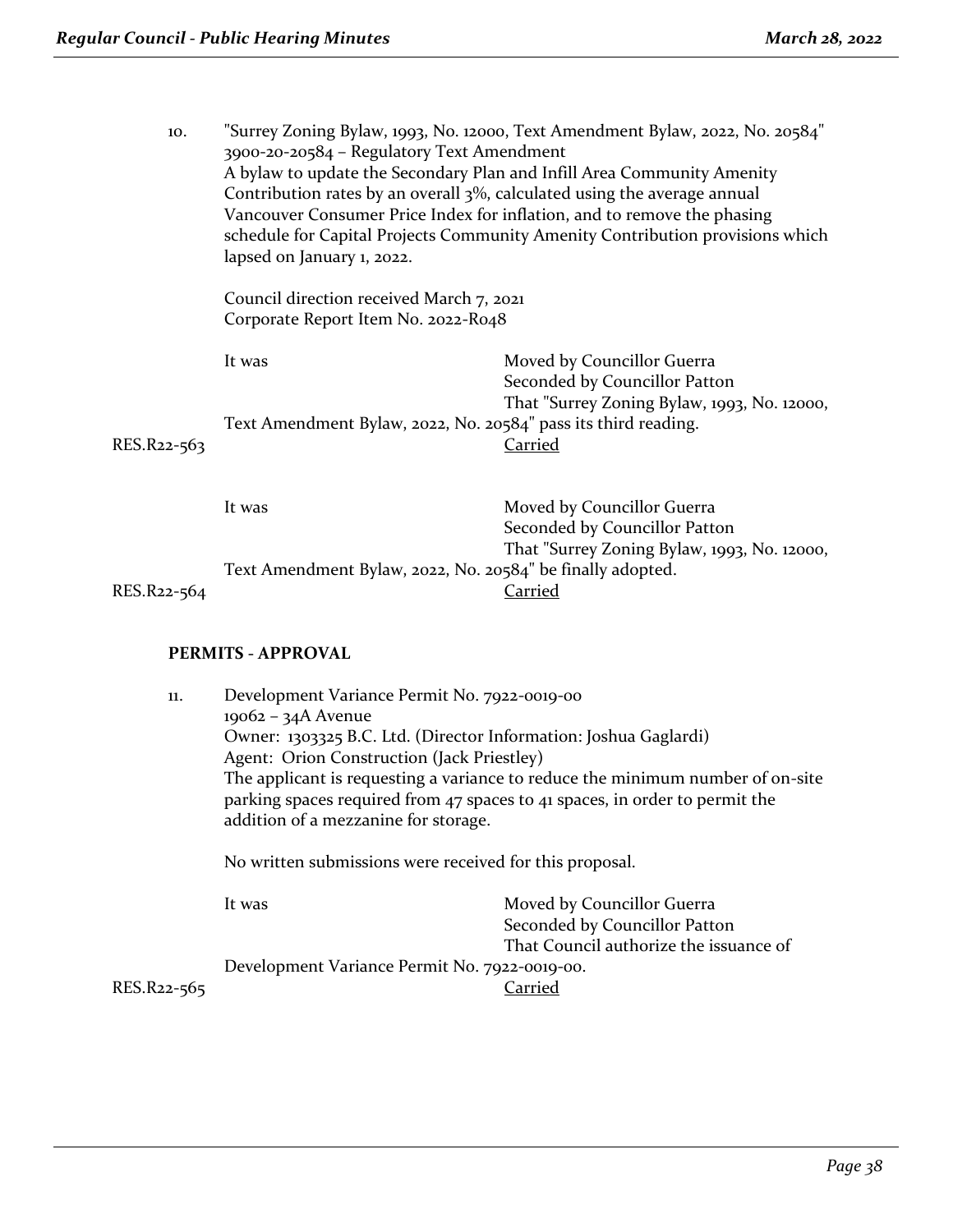| 12.         | Development Variance Permit No. 7921-0289-00<br>14387 - 18 Avenue<br>Owners: G. Heer, H. Heer<br>Agent: G. Heer<br>permit a single-family dwelling.                                                                                                                                                                                                                    | The applicant is requesting a variance to reduce the minimum rear yard (west)<br>setback from 7.5 metres to 6 metres to the principal building face, in order to<br>Four pieces of correspondence expressing opposition were received for this proposal. |
|-------------|------------------------------------------------------------------------------------------------------------------------------------------------------------------------------------------------------------------------------------------------------------------------------------------------------------------------------------------------------------------------|----------------------------------------------------------------------------------------------------------------------------------------------------------------------------------------------------------------------------------------------------------|
|             | It was                                                                                                                                                                                                                                                                                                                                                                 | Moved by Councillor Guerra<br>Seconded by Councillor Patton<br>That Council authorize the issuance of                                                                                                                                                    |
| RES.R22-566 | Development Variance Permit No. 7921-0289-00.                                                                                                                                                                                                                                                                                                                          | <u>Carried</u>                                                                                                                                                                                                                                           |
| 13.         | Development Variance Permit No. 7921-0366-00<br>7677 - 132 Street (7675 - 132 Street)<br>Owners: Newplex Surrey Nominee Inc.<br>Agent: New Surrey Cabinet Doors (Kuldip Singh Sidhu)<br>The applicant is requesting a variance to increase the maximum height of an accessory<br>structure from 6 metres to 9.8 metres, in order to permit an existing dust-collector. |                                                                                                                                                                                                                                                          |
|             | No written submissions were received for this proposal.                                                                                                                                                                                                                                                                                                                |                                                                                                                                                                                                                                                          |
|             | It was                                                                                                                                                                                                                                                                                                                                                                 | Moved by Councillor Guerra<br>Seconded by Councillor Patton<br>That Council authorize the issuance of                                                                                                                                                    |
|             | Development Variance Permit No. 7921-0366-00.                                                                                                                                                                                                                                                                                                                          |                                                                                                                                                                                                                                                          |
| RES.R22-567 |                                                                                                                                                                                                                                                                                                                                                                        | <u>Carried</u>                                                                                                                                                                                                                                           |

#### **PERMITS - SUPPORT**

| 14.         | Development Variance Permit No. 7914-0147-00                                                                                                                                                                                                                                                                                                                                                                                |                                           |
|-------------|-----------------------------------------------------------------------------------------------------------------------------------------------------------------------------------------------------------------------------------------------------------------------------------------------------------------------------------------------------------------------------------------------------------------------------|-------------------------------------------|
|             | 14499 and 14500 - 59 Avenue                                                                                                                                                                                                                                                                                                                                                                                                 |                                           |
|             | Owner: K. Dhanda, J. Dhanda, 0749813 B.C. Ltd. (Director Information: Parmjit Bal)<br>Agent: Coastland Engineering and Surveying Ltd. (Mike Helle)<br>The applicant is requesting a variance to reduce the minimum rear yard setback of<br>a principal building from 7.5 metres to 6 metres for proposed Lots 1, 2 and 4, and to<br>5.5 metres for proposed Lot 3, in order to allow subdivision into 5 single family lots. |                                           |
|             |                                                                                                                                                                                                                                                                                                                                                                                                                             |                                           |
|             | Four pieces of correspondence expressing opposition were received for this proposal.                                                                                                                                                                                                                                                                                                                                        |                                           |
|             | It was                                                                                                                                                                                                                                                                                                                                                                                                                      | Moved by Councillor Guerra                |
|             |                                                                                                                                                                                                                                                                                                                                                                                                                             | Seconded by Councillor Patton             |
|             |                                                                                                                                                                                                                                                                                                                                                                                                                             | That Council support Development Variance |
|             | Permit No. 7914-0147-00, and consider issuance of the Permit upon final approval                                                                                                                                                                                                                                                                                                                                            |                                           |
|             | of the associated Development Permit.                                                                                                                                                                                                                                                                                                                                                                                       |                                           |
| RES.R22-568 |                                                                                                                                                                                                                                                                                                                                                                                                                             | Carried                                   |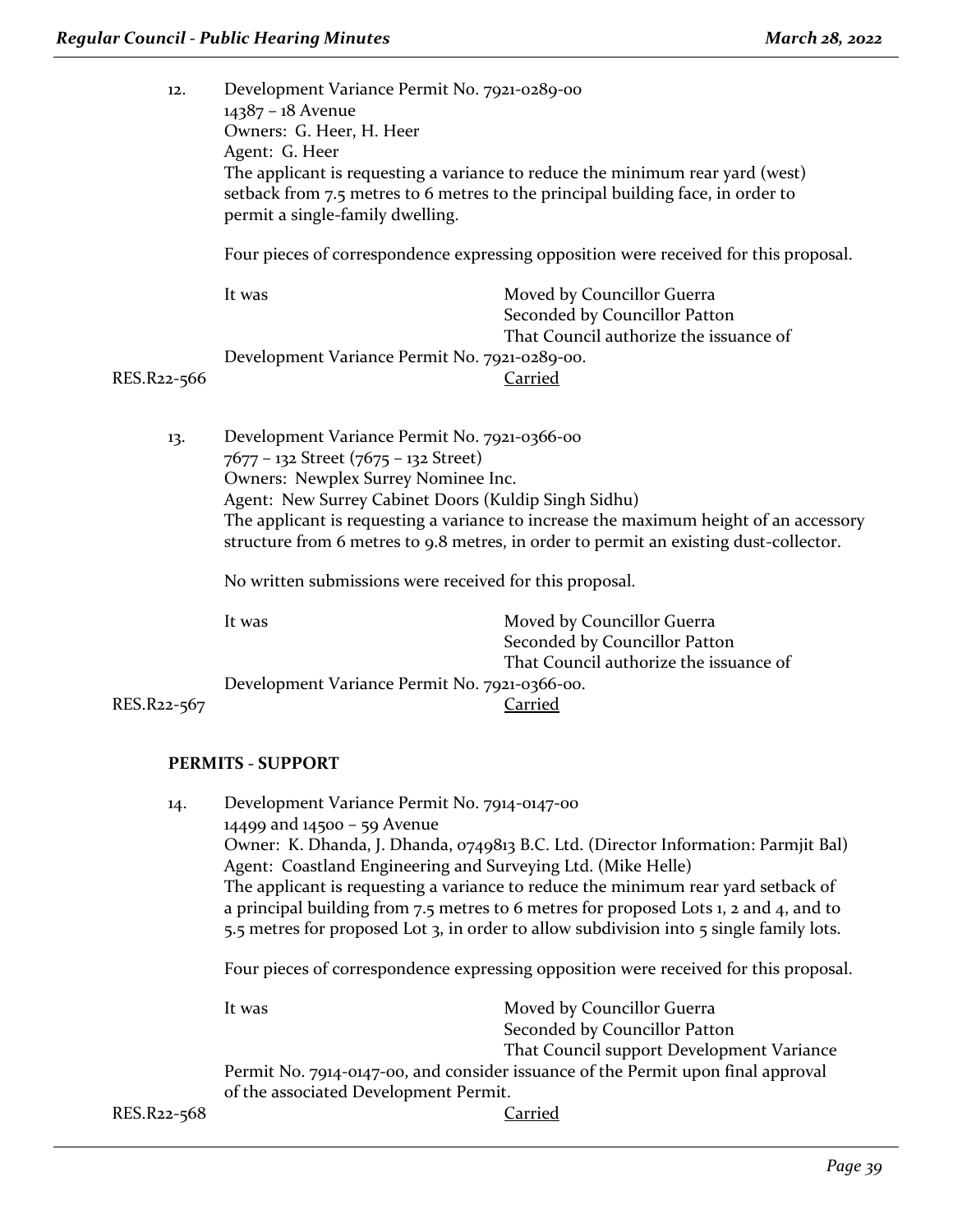#### **FINAL ADOPTIONS**

| 15.         | "Surrey Close and Remove the Dedication of Highway of Portion of Road Adjacent<br>to 15719 - 16 Avenue and 1634 - 157 Street, Bylaw, 2022, No. 20575"<br>3900-20-20575 - Council Initiative<br>A bylaw to remove the dedication of a 402.1 square metre portion of unopened<br>road allowance to facilitate consolidation with the adjacent land under<br>Development Application No. 7919-0183-00. In accordance with the<br>Community Charter, SBC 2003, c.26, as amended, approval of the disposition of<br>the lane will be considered by City Council at a later date.<br>Council direction received January 17, 2022<br>Corporate Report Item No. 2022-Roo6<br>The Mayor called for any persons wishing to make representations on Bylaw No. 20575.<br>There were no persons present to speak to the proposed By-law. |                                                                                                                                                                     |
|-------------|-----------------------------------------------------------------------------------------------------------------------------------------------------------------------------------------------------------------------------------------------------------------------------------------------------------------------------------------------------------------------------------------------------------------------------------------------------------------------------------------------------------------------------------------------------------------------------------------------------------------------------------------------------------------------------------------------------------------------------------------------------------------------------------------------------------------------------|---------------------------------------------------------------------------------------------------------------------------------------------------------------------|
|             |                                                                                                                                                                                                                                                                                                                                                                                                                                                                                                                                                                                                                                                                                                                                                                                                                             |                                                                                                                                                                     |
|             |                                                                                                                                                                                                                                                                                                                                                                                                                                                                                                                                                                                                                                                                                                                                                                                                                             |                                                                                                                                                                     |
|             |                                                                                                                                                                                                                                                                                                                                                                                                                                                                                                                                                                                                                                                                                                                                                                                                                             |                                                                                                                                                                     |
|             | It was                                                                                                                                                                                                                                                                                                                                                                                                                                                                                                                                                                                                                                                                                                                                                                                                                      | Moved by Councillor Guerra<br>Seconded by Councillor Patton<br>That "Surrey Close and Remove the                                                                    |
| RES.R22-569 |                                                                                                                                                                                                                                                                                                                                                                                                                                                                                                                                                                                                                                                                                                                                                                                                                             | Dedication of Highway of Portion of Road Adjacent to 15719 - 16 Avenue and<br>1634 - 157 Street, Bylaw, 2022, No. 20575" be finally adopted.<br>Carried             |
| 16.         | 10505 - 139 Street, Bylaw, 2022, No. 20576"                                                                                                                                                                                                                                                                                                                                                                                                                                                                                                                                                                                                                                                                                                                                                                                 | "Surrey Close and Remove the Dedication of Highway of Portion of Lane Adjacent<br>to 10458, 10476, 10490 and 10508 - 138A Street and 10463, 10469, 10477, 10495 and |

3900-20-20576 - Council Initiative

A bylaw to remove the dedication of a 658.9 square metre portion of unopened lane allowance to facilitate consolidation with the adjacent land under Development Application No. 7919-0091-00. In accordance with the Community Charter, SBC 2003, c.26, as amended, approval of the disposition of the lane will be considered by City Council at a later date.

Council direction received January 31, 2022 Corporate Report Item No. 2022-R020

The Mayor called for any persons wishing to make representations on Bylaw No. 20576.

There were no persons present to speak to the proposed By-law.

It was Moved by Councillor Guerra Seconded by Councillor Patton That "Surrey Close and Remove the Dedication of Highway of Portion of Lane Adjacent to 10458, 10476, 10490 and 10508 - 138A Street and 10463, 10469, 10477, 10495 and 10505 - 139 Street, Bylaw, 2022, No. 20576" be finally adopted.

RES.R22-570 Carried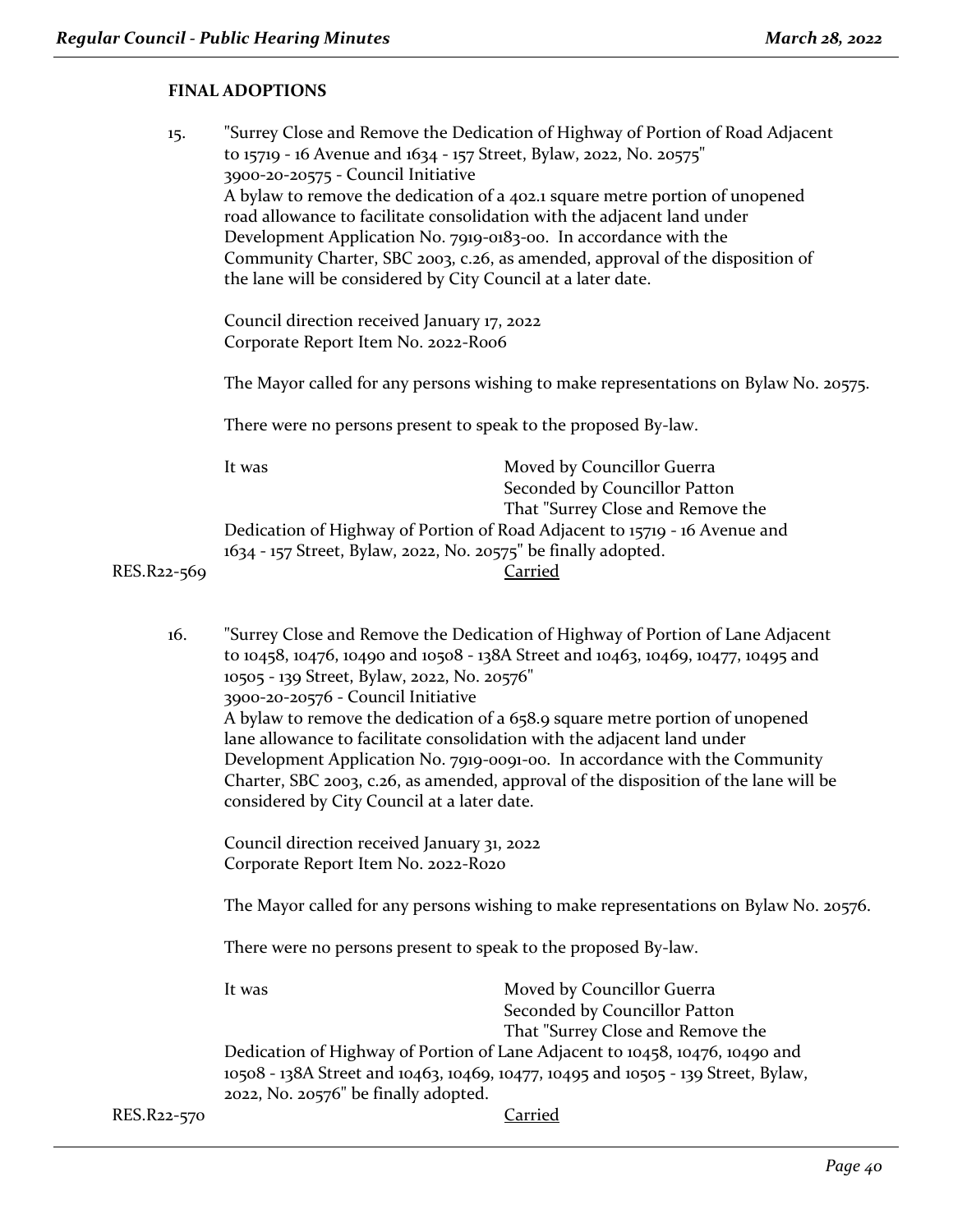17. "Drinking Water Conservation Plan Bylaw, 2004, No. 15454, Amendment Bylaw, 2022, No. 20585" 3900-20-20585 – Regulatory Text Amendment A housekeeping bylaw that aligns with recent changes to the Metro Vancouver drinking water conservation plan to ensure a consistent regional approach to managing water resources.

Council direction received March 7, 2022 Corporate Report Item No. 2022-R042

It was Moved by Councillor Guerra Seconded by Councillor Patton That "Drinking Water Conservation Plan Bylaw, 2004, No. 15454, Amendment Bylaw, 2022, No. 20585" be finally adopted. RES.R22-571 Carried

#### **INTRODUCTIONS**

| 18.         | Bylaw, 2022, No. 20601"                                                                                                                                     | "Surrey Official Community Plan Bylaw, 2013, No. 18020, Text Amendment<br>3900-20-20601 - Regulatory Text Amendment<br>A bylaw to ensure consistency and strengthen alignment between the OCP and the<br>City Centre Plan, which represents a clear strategy to protect for and advance<br>office space and employment opportunity within a designated urban centre in<br>alignment with the Metro Vancouver Regional Growth Strategy. |  |
|-------------|-------------------------------------------------------------------------------------------------------------------------------------------------------------|----------------------------------------------------------------------------------------------------------------------------------------------------------------------------------------------------------------------------------------------------------------------------------------------------------------------------------------------------------------------------------------------------------------------------------------|--|
|             | Earlier in the meeting, Council approved the recommendations of Corporate<br>Report Item No. Ro63. Bylaw No. 20601 is therefore in order for consideration. |                                                                                                                                                                                                                                                                                                                                                                                                                                        |  |
| RES.R22-572 | It was                                                                                                                                                      | Moved by Councillor Guerra<br>Seconded by Councillor Patton<br>That "Surrey Official Community Plan Bylaw,<br>2013, No. 18020, Text Amendment Bylaw, 2022, No. 20601" pass its first reading.<br><u>Carried</u>                                                                                                                                                                                                                        |  |
|             | The said Bylaw was then read for the second time.                                                                                                           |                                                                                                                                                                                                                                                                                                                                                                                                                                        |  |
|             | It was                                                                                                                                                      | Moved by Councillor Guerra<br>Seconded by Councillor Patton<br>That "Surrey Official Community Plan Bylaw,                                                                                                                                                                                                                                                                                                                             |  |
| RES.R22-573 |                                                                                                                                                             | 2013, No. 18020, Text Amendment Bylaw, 2022, No. 20601" pass its second reading.<br><b>Carried</b>                                                                                                                                                                                                                                                                                                                                     |  |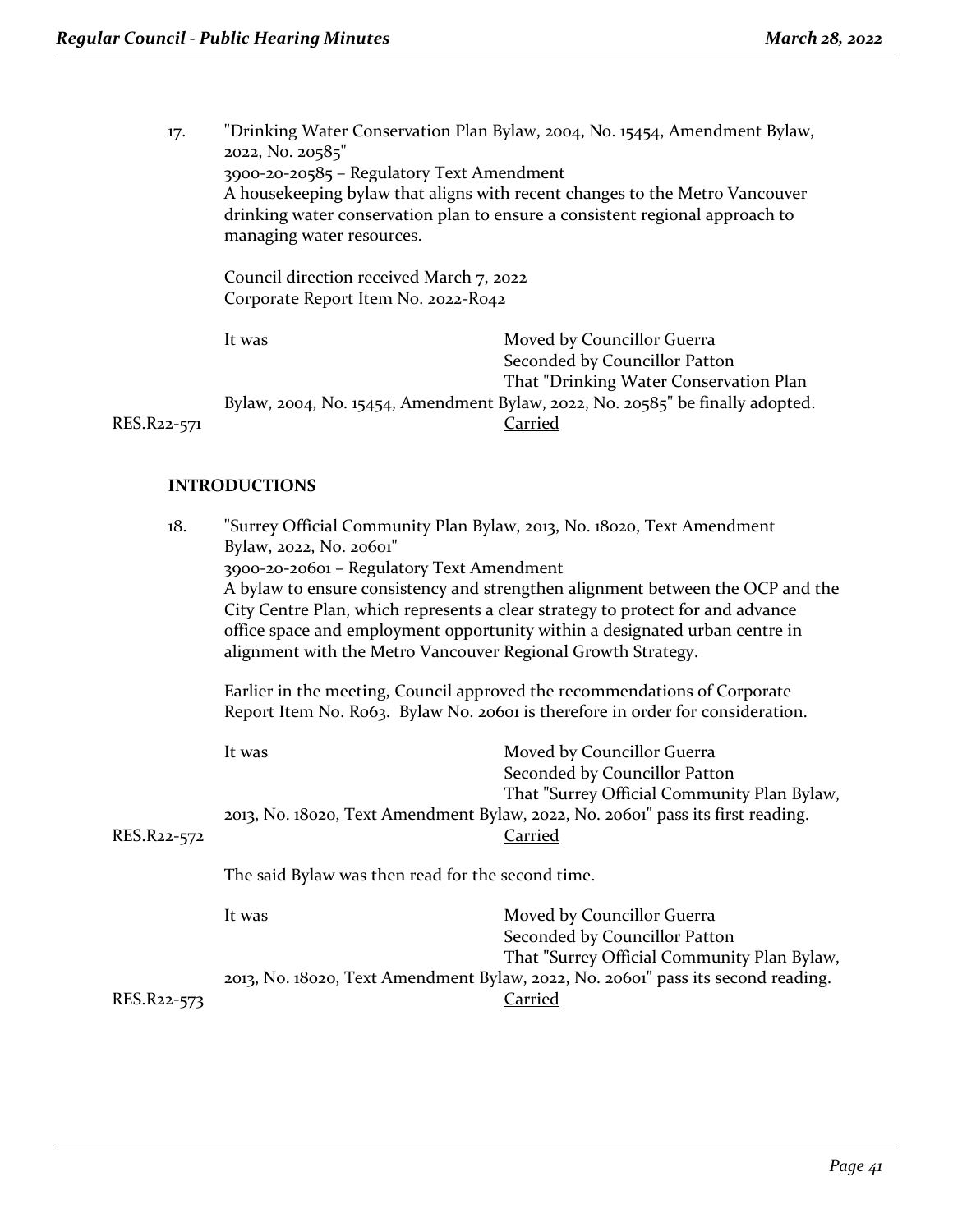| RES.R22-574 | It was then<br>be held at City Hall on Monday, April 11, 2022, at 7:00 p.m.                                                                                                                                                                                                                                                                                                                                                                                                                                                                                                                                                                                        | Moved by Councillor Guerra<br>Seconded by Councillor Patton<br>That the Public Hearing on "Surrey Official<br>Community Plan Bylaw, 2013, No. 18020, Text Amendment Bylaw, 2022, No. 20601"<br>Carried |
|-------------|--------------------------------------------------------------------------------------------------------------------------------------------------------------------------------------------------------------------------------------------------------------------------------------------------------------------------------------------------------------------------------------------------------------------------------------------------------------------------------------------------------------------------------------------------------------------------------------------------------------------------------------------------------------------|--------------------------------------------------------------------------------------------------------------------------------------------------------------------------------------------------------|
| 19.         | "Surrey Zoning Bylaw, 1993, No. 12000, Text Amendment Bylaw, 2022, No. 20602"<br>3900-20-20602 - Regulatory Text Amendment<br>A bylaw to provide clarity on the impact of employment space requirements on the<br>calculation of Capital Projects Community Amenity Contributions for properties<br>designated Downtown in the Official Community Plan. Includes additional<br>housekeeping amendments that align with the change of name from Central<br>Business District to Downtown in the OCP.<br>Earlier in the meeting, Council approved the recommendations of Corporate<br>Report Item No. Ro63. Bylaw No. 20602 is therefore in order for consideration. |                                                                                                                                                                                                        |
|             |                                                                                                                                                                                                                                                                                                                                                                                                                                                                                                                                                                                                                                                                    |                                                                                                                                                                                                        |
| RES.R22-575 | It was<br>Text Amendment Bylaw, 2022, No. 20602" pass its first reading.                                                                                                                                                                                                                                                                                                                                                                                                                                                                                                                                                                                           | Moved by Councillor Guerra<br>Seconded by Councillor Patton<br>That "Surrey Zoning Bylaw, 1993, No. 12000,<br>Carried                                                                                  |
|             | The said Bylaw was then read for the second time.                                                                                                                                                                                                                                                                                                                                                                                                                                                                                                                                                                                                                  |                                                                                                                                                                                                        |
|             | It was                                                                                                                                                                                                                                                                                                                                                                                                                                                                                                                                                                                                                                                             | Moved by Councillor Guerra<br>Seconded by Councillor Patton<br>That "Surrey Zoning Bylaw, 1993, No. 12000,                                                                                             |
| RES.R22-576 | Text Amendment Bylaw, 2022, No. 20602" pass its second reading.                                                                                                                                                                                                                                                                                                                                                                                                                                                                                                                                                                                                    | Carried                                                                                                                                                                                                |
|             | It was then                                                                                                                                                                                                                                                                                                                                                                                                                                                                                                                                                                                                                                                        | Moved by Councillor Guerra<br>Seconded by Councillor Patton<br>That the Public Hearing on "Surrey Zoning                                                                                               |
| RES.R22-577 | Hall on Monday, April 11, 2022, at 7:00 p.m.                                                                                                                                                                                                                                                                                                                                                                                                                                                                                                                                                                                                                       | Bylaw, 1993, No. 12000, Text Amendment Bylaw, 2022, No. 20602" be held at City<br><u>Carried</u>                                                                                                       |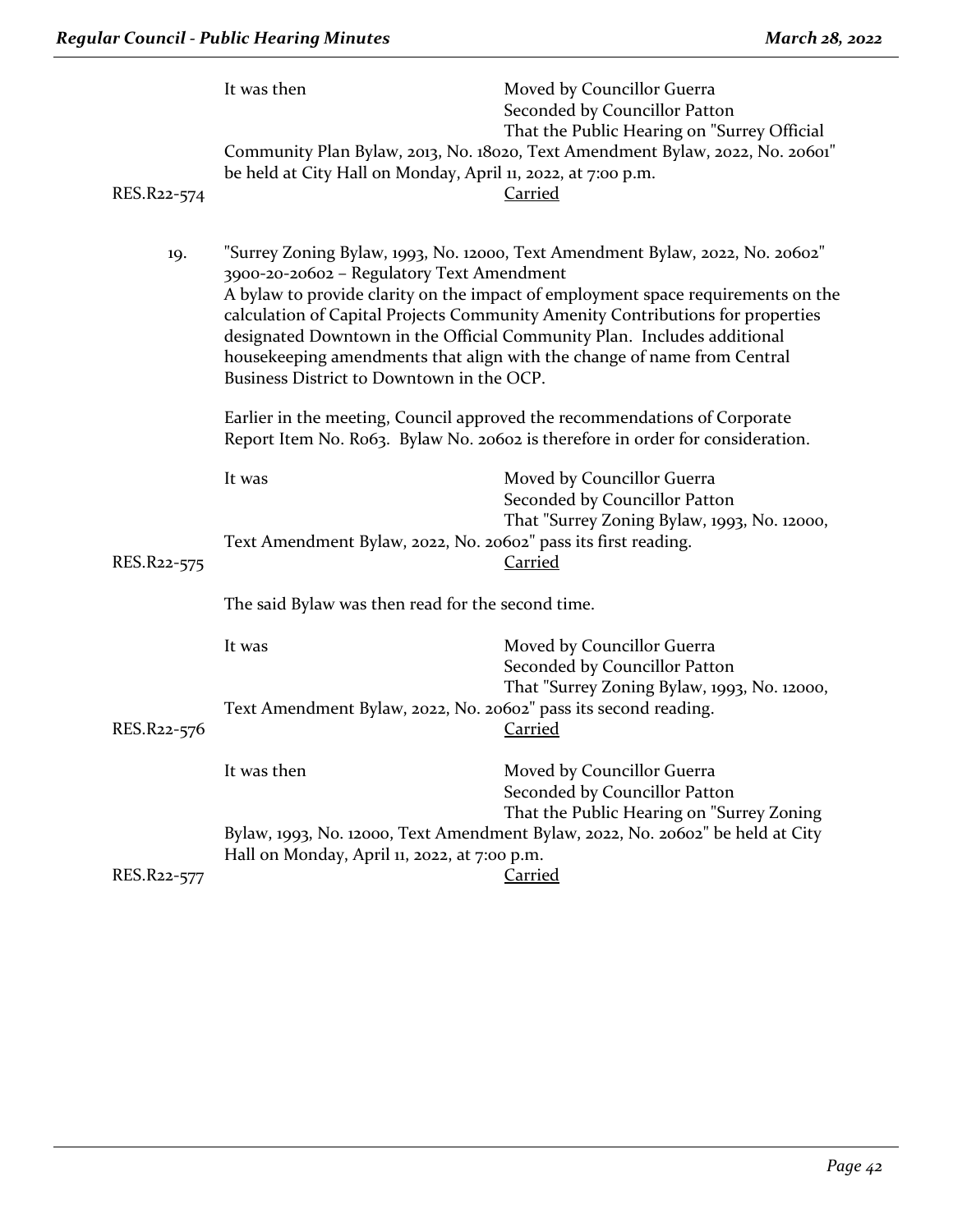#### **I. CLERK'S REPORT**

#### **1. Approval of Business Improvement Area ("BIA") Financial Statements and Budgets**

Investment & Intergovernmental Relations and Finance advise (see memorandum in back-up) that the financial statements and budgets have been received from Surrey's four BIA's and based on the external auditors reports it is in order for Council to receive the submissions provided by each BIA. Each submission includes the following items:

- BIA 2022 AGM Notice
- BIA 2022 AGM Minutes
- BIA 2022 Budget
- BIA 2022 Board of Directors List
- BIA Certified Insurance Policy
- BIA Audited Financial Statements
- BIA Annual Report
- **(a) Fleetwood Business Improvement Association** File: 1970-10 F
- **(b) Newton Business Improvement Association** File: 1970-10 N
- **(c) Cloverdale Business Improvement Association** File: 1970-10 C
- **(d) Downtown Surrey Business Improvement Association** File: 1970-10 W

| lt was | Moved by Councillor Guerra                 |
|--------|--------------------------------------------|
|        | Seconded by Councillor Patton              |
|        | That Council receive the submissions from: |

- 1. The Fleetwood Business Improvement Association;
- 2. The Newton Business Improvement Association;
- 3. Cloverdale Business Improvement Association; and
- 4. Downtown Surrey Business Improvement Association RES.R22-578 Carried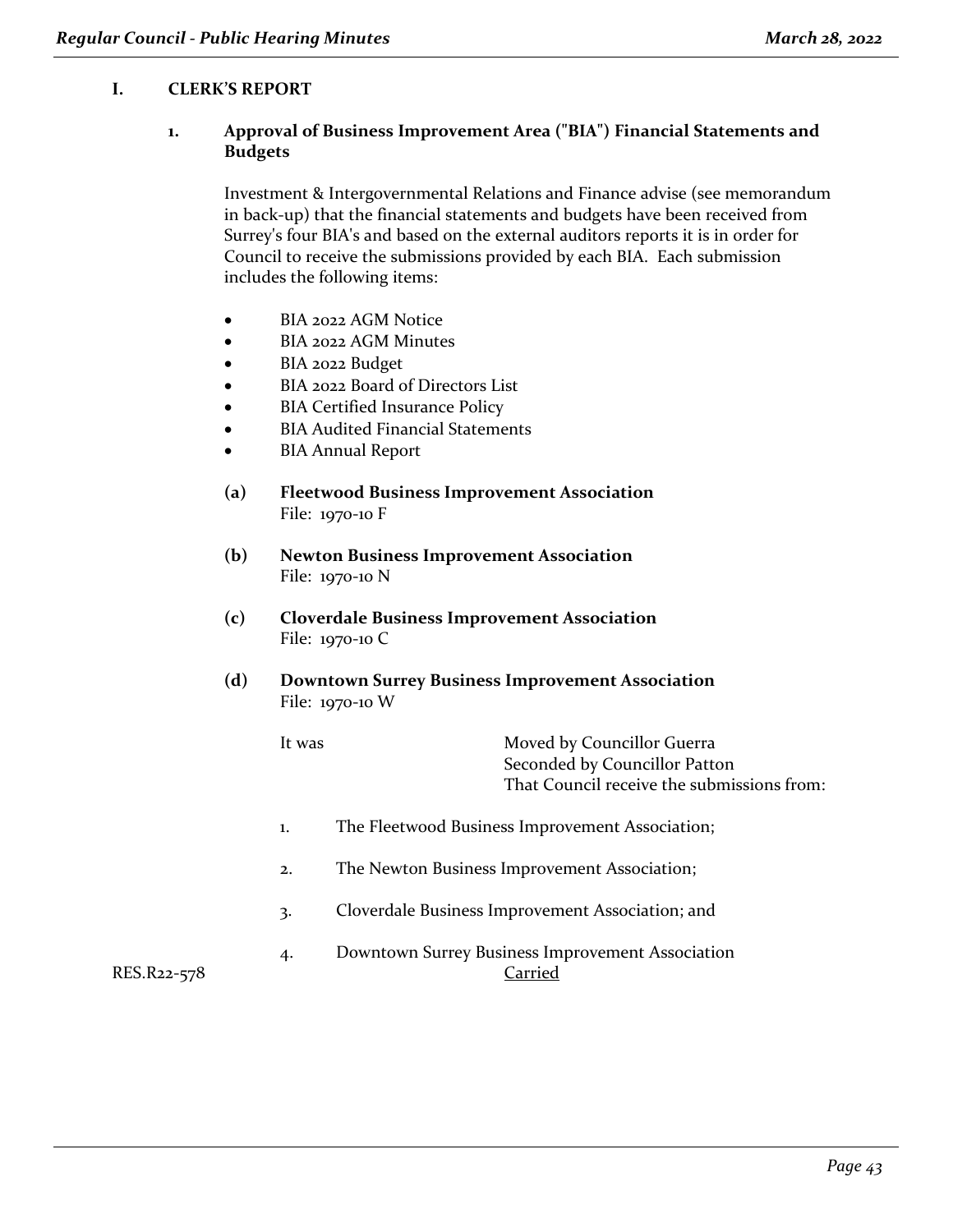#### **2. Delegation Requests**

#### **(a) Allen Aubert, Secretary, and John Sprung, Chairman Fraser Valley Heritage Railway Society** File: 0550-20-10

It was Moved by Councillor Guerra Seconded by Councillor Patton That Allen Aubert, Secretary, and John Sprung, Chairman Fraser Valley Heritage Railway Society be heard as a delegation at Council-in-Committee. RES.R22-579 Carried

#### **J. NOTICE OF MOTION**

This section had no items to consider.

#### **K. OTHER BUSINESS**

#### **1. Position Paper regarding Reforms to the** *Police Act* File: 7400-01

At the March 7, 2022, Regular Council – Public Hearing meeting, Councillor Hundial provided the following Notice of Motion:

"That Surrey prepare a position paper to be submitted to the Special Committee of the Legislator to consider reforms to the *Police Act* as an urgent matter, while the Committee is still in full force and before it concludes its work and submits recommendations to the Legislator."

Mayor McCallum advised that the deadline to submit comments regarding the reforms to the *Police Act* is March 31, 2022 and that the RCMP will submit feedback.

Council requested that staff seek an extension to the submission deadline.

| It was | Moved by Councillor Hundial                                                           |
|--------|---------------------------------------------------------------------------------------|
|        | Seconded by Councillor Guerra                                                         |
|        | That Surrey prepare a position paper to be.                                           |
|        | submitted to the Special Committee of the Legislator to consider reforms to the       |
|        | Police Act as an urgent matter, while the Committee is still in full force and before |
|        | it concludes its work and submits recommendations to the Legislator.                  |
|        |                                                                                       |

RES.R22-580 Carried